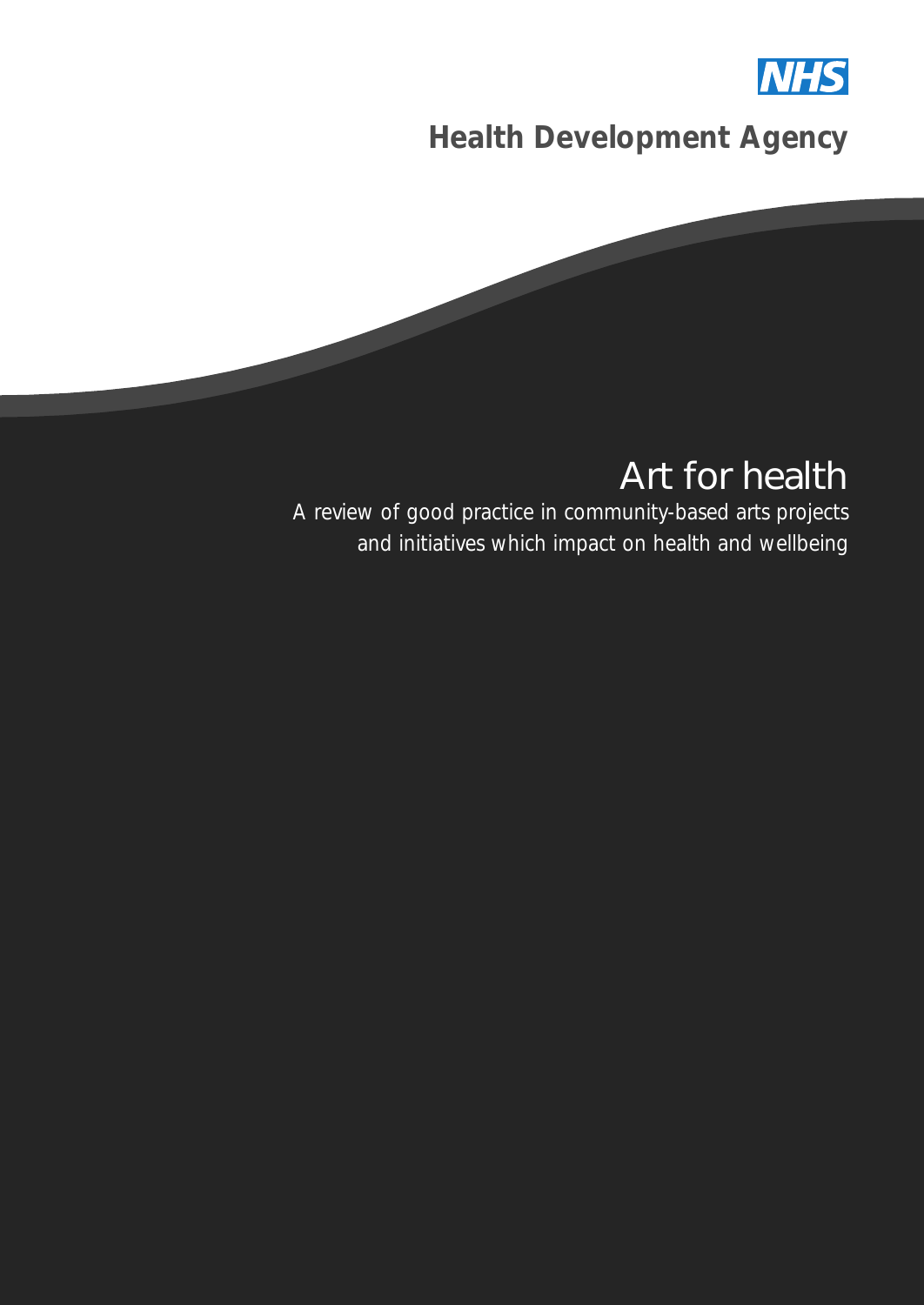#### Acknowledgments

The authors would like to thank Jane Meyrick and Antony Morgan from the Health Education Authority for commissioning this research and for their helpful comments and support. Special thanks are due to the hundreds of people involved with projects up and down the country who have devoted valuable time and energy to completing SHM's questionnaire. We are also grateful to the 15 projects with whom we conducted site visits earlier this year, for taking the time to talk to us and introducing us to participants and coordinators. We are also grateful to the members of the 'expert panel' for their invaluable advice and expertise: Alison Combes, Arts Council of England; Susan Elizabeth, King's Fund; Dr Malcolm Rigler, Withymoor Surgery; Mike White, Gateshead Libraries and Arts; Peter Senior, Arts for Health, Manchester Metropolitan University; and John Wyn Owen CB, The Nuffield Trust.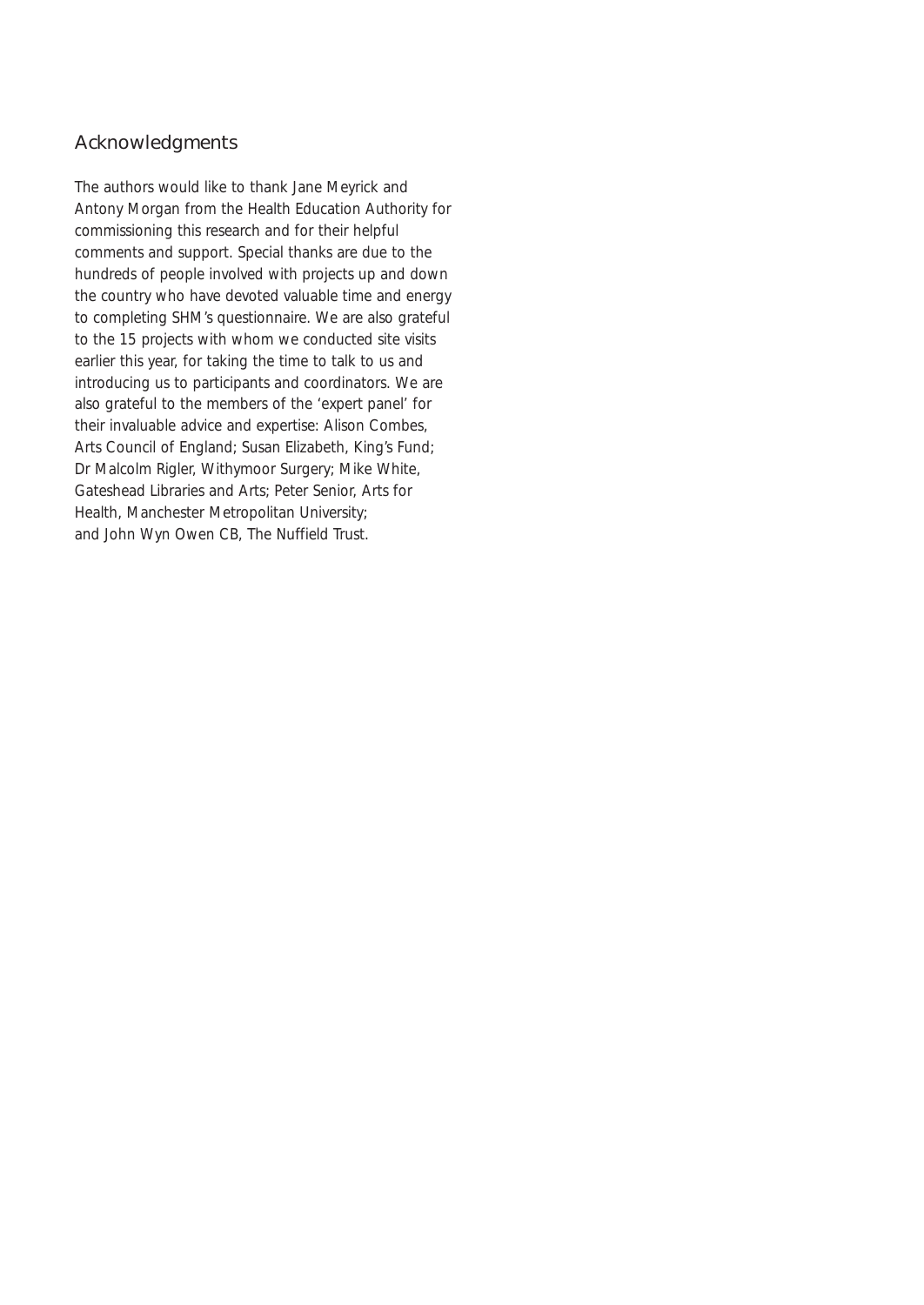## Art for health

*A review of good practice in community-based arts projects and initiatives which impact on health and wellbeing*

| Preface                                     | $\overline{4}$ |
|---------------------------------------------|----------------|
| Executive summary                           | 5              |
| Project pictures - part one                 | $\overline{7}$ |
| 1 Introduction                              | 10             |
| 2 Approach and methodology                  | 11             |
| Review and collation of literature          | 11             |
| Review of good practice                     | 11             |
| The questionnaire survey                    | 13             |
| Project pictures - part two                 | 14             |
| 3 Questionnaire survey findings summary     | 16             |
| Projects and their communities              | 16             |
| Space and artwork                           | 16             |
| Evaluation of improved health and wellbeing | 17             |
| Changed patterns of service elsewhere       | 17             |
| <b>Success</b>                              | 18             |
| Good practice                               | 18             |
| Restrictions                                | 18             |
| Lessons                                     | 18             |
| Funding and sustainability                  | 19             |
| Transferability                             | 19             |
| Partnerships and cross-sectoral working     | 19             |
| Project pictures - part three               | 20             |
| 4 Site visits - findings summary            | 24             |
| Projects and their communities              | 24             |
| Space and artwork                           | 25             |
| Evaluation                                  | 26             |
| Funding and sustainability                  | 27             |
| Transferability                             | 28             |
| Partnerships and cross-sectoral working     | 28             |
| 5 Recommendations                           | 29             |
| Projects and their communities              | 29             |
| Space and artwork                           | 29             |
| Evaluation                                  | 29             |
| Funding and sustainability                  | 30             |
| Partnerships and cross-sectoral working     | 30             |
| References                                  | 31             |
| Appendices                                  | 32             |
| A The questionnaire sample                  | 32             |
| B The questionnaire                         | 36             |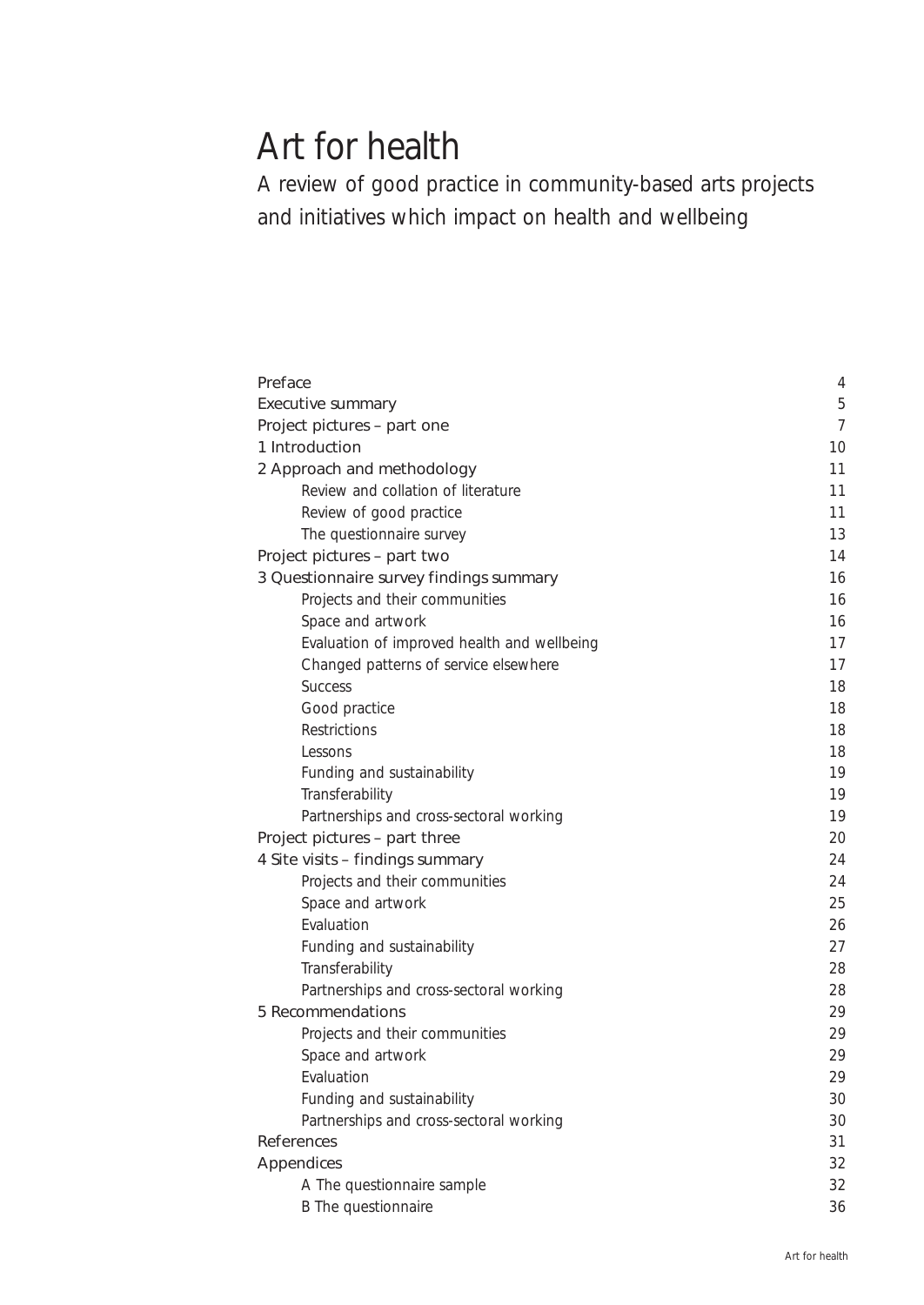## Preface to the series

*Social capital for health*

4

This report is based on research carried out by the now closed Health Education Authority (HEA) – summary findings were published in 1999. This full report and related contact database are being published by the Health Development Agency (HDA).

The recent Acheson report, *Inequalities in Health*, and the government's public health strategy, *Our Healthier Nation*, recognise that the solutions to major public health problems such as heart disease, cancers, mental health and accidents are complex. They will require interventions which cut across sectors to take account of the broader social, cultural, economic, political and physical environments which shape people's experiences of health and wellbeing.

A major challenge is how to influence these broader determinants of health in such a way that relative inequalities in health can be addressed.

Recent evidence suggests that social approaches to the organisation and delivery of public health may have considerable potential for health improvement, particularly for those that suffer most disadvantage in society. The evidence base for moving forward in this field, is, however, somewhat limited.

The HDA is committed to developing this evidence base and to testing social approaches to reducing health inequalities and to the promotion of health and the prevention of disease.

The HEA's Research Strategy 1996-99 started to investigate the concept of social capital and to establish the empirical links between aspects of social capital (such as trust, reciprocity, local democracy, citizenship, civic engagement, social relationships, social support) and health outcomes, access to services, information and power.

Social capital serves as one coherent construct which will allow us to progress the debate and discussion about the general importance of social approaches to public health and health promotion. It is, however, only one part of an approach to health improvement, which must also clearly embrace structural changes.

The HDA's programme of social action research in two city sites will build upon the evidence produced so far, to demonstrate the effectiveness of a range of integrated social approaches, implemented through collaborative initiatives by local authorities, health authorities and the voluntary sector.

The early work on social capital will also feed into new in-depth analyses of social networks and citizen power and their importance to health by gender, age, ethnicity and further explore its relationships to health and inequality in individuals and in populations.

During 1999 the HEA published a series of reports summarising the initial results of the exploratory work on social capital and its link to health.

In drawing together the evidence base to contribute to the delivery of the new public health agenda the HDA, will adopt a broad approach.

The arts clearly have the potential to make a major contribution to our health, wellbeing and lifeskills. It is important however, to capture the evidence of the impact of the arts on health to ensure proper recognition of their effect and the availability of appropriate levels of investment to sustain any positive influences.

This report represents a very welcome first step in documenting the evidence on best practice in 'arts for health' in England.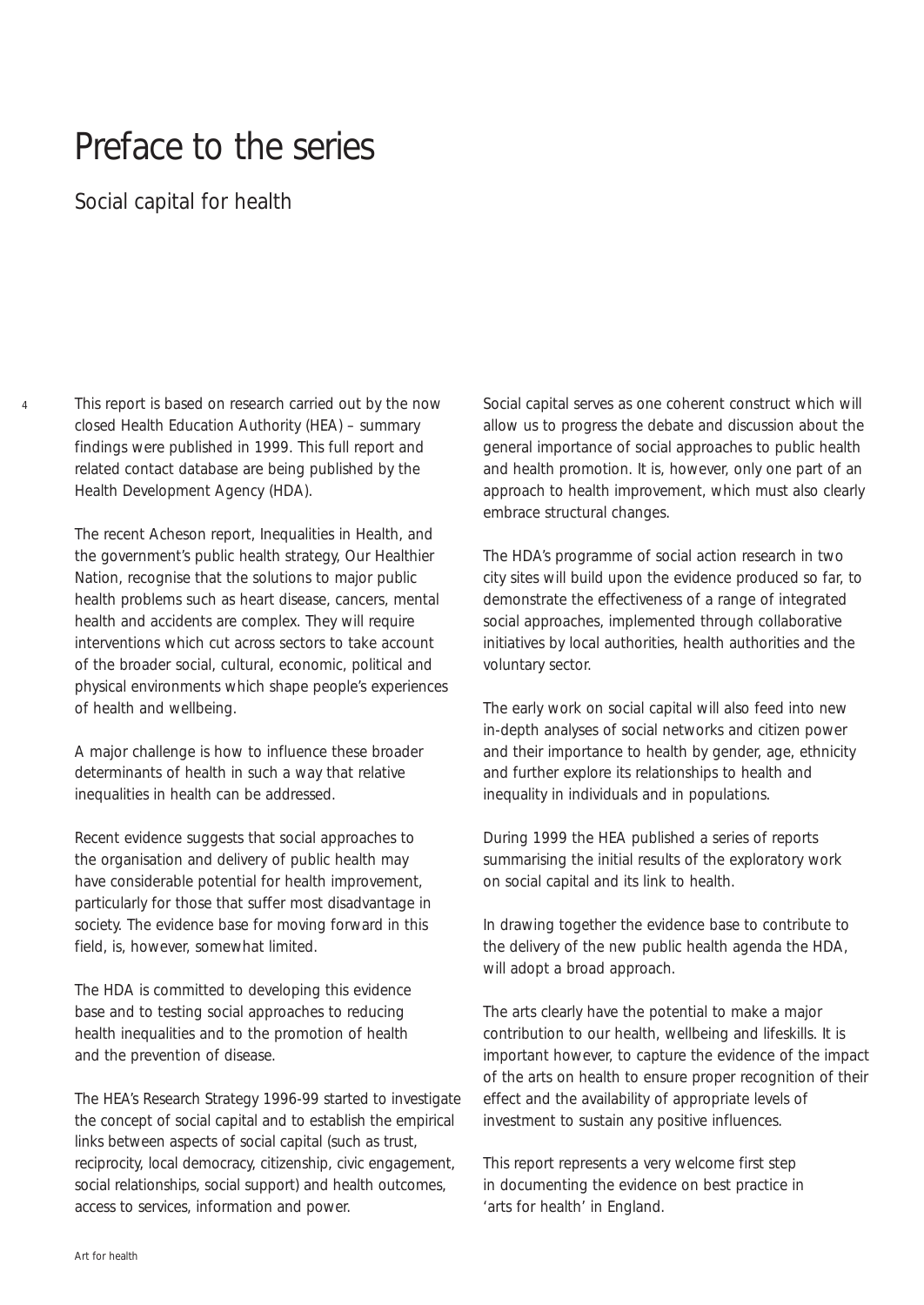## Executive summary

The number of community-focused projects and initiatives that use the arts to impact health and wellbeing has risen rapidly during the last decade. However, there are to date no established principles and protocols for evaluating outcomes, assessing the processes by which outcomes are achieved, and disseminating recommendations for good practice to field workers. This report forms the ground work for a process aimed at establishing these needs.

This inquiry has taken as its remit arts projects aimed at community participation, capacity building and regeneration, as well as those with a straightforward health or health promotion objective. In understanding health, a broad view has been taken of how the relationship between art and health is articulated, and on the importance of building social capital through participation and social connectedness in the enhancement of people's health.

Our findings indicate that:

- Many arts-based projects in the UK specifically respond to health, educational and social needs
- Best practice projects clearly identify and articulate local need, though seldom through objective or formal means
- Successful projects are often based on the intuition of an individual who acts as impetus for the project's conception, development and deployment
- Project accountability among most projects is to a management board and/or funders
- Space is mostly used as a 'drop-in' for people and plays a crucial role in facilitating interaction and social connectedness
- The attitude of 'anything goes' can be detrimental to a project's success, and among the best projects the quality of artwork and the benefits of the process of involvement are crucial
- Rigorous forms of learning are an integral part of the specific benefits brought by projects
- The development of interpersonal skills, opportunities for making friends, and increased involvement are among the most important contributions to health that projects can make
- Many of the most successful models of participation are strikingly similar to ancient traditions of collaborative arts activity
- Local authorities, charitable trusts and Regional Arts Boards are the dominant funders of projects
- Projects need sufficient time for planning, for building successful participatory methodologies and for creating robust models for partnership working
- The optimum financial package is seen by many as a being a three-year seed funding programme
- Many projects are only able to provide finite investment in their local area
- Most projects are partnered with local authorities, charities and voluntary groups
- Effective partnership outcomes occur through the establishment of a clear understanding of a project's objectives, enabling a range of agencies to provide carefully tailored support
- Although all projects carry out some form of evaluation (whether formal or informal), the best projects seldom carry out evaluation in a formal way.

Based on these findings, the following recommendations are made:

- Dynamic, catalytic individuals must be supported: success often depends on them
- With many of the best projects being based on intuition, opportunism and personal drive, it is important for the field not to become over-professionalised
- Projects should insist on having access to good quality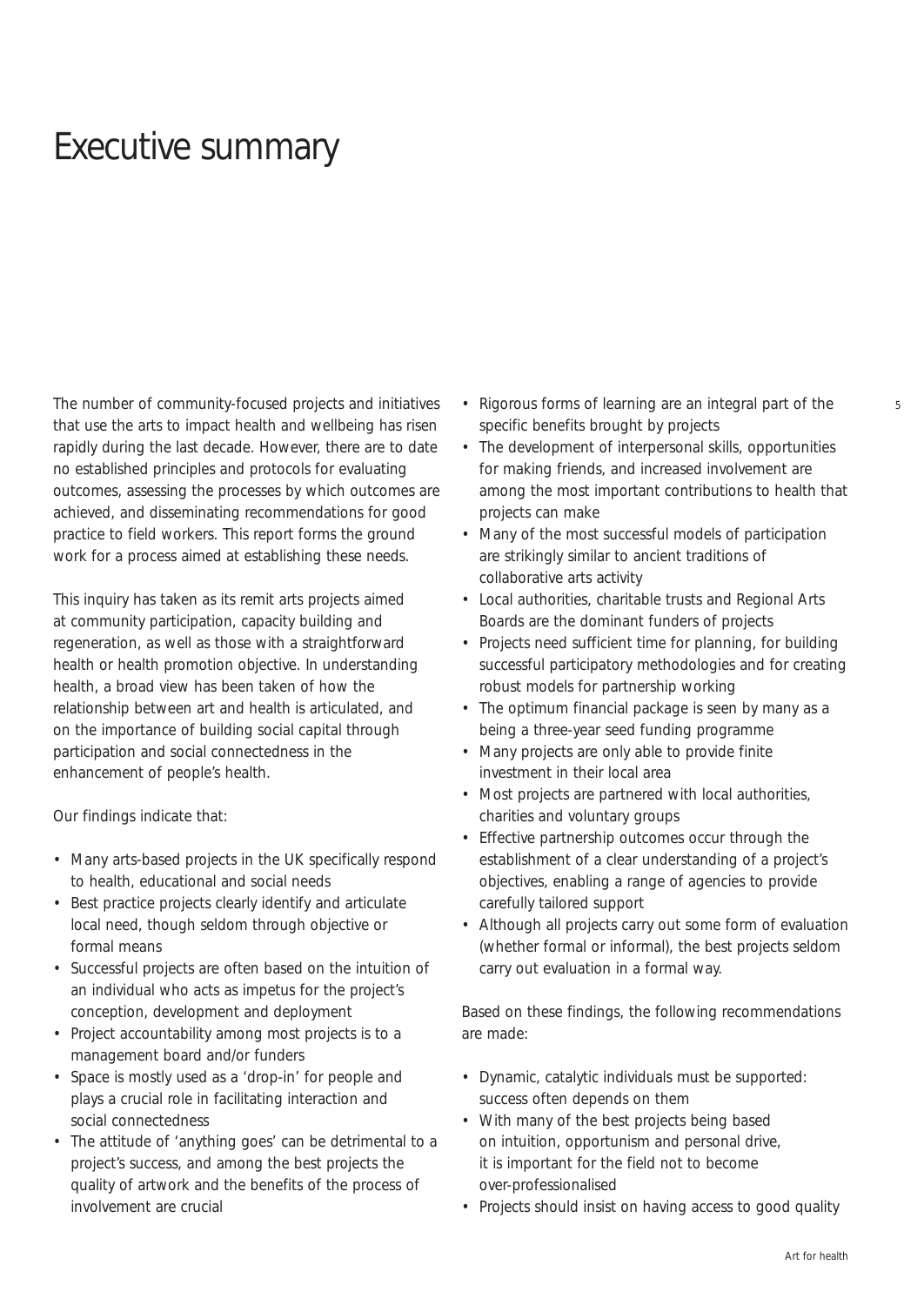space to maximise opportunities for formal and informal interaction

- Policy-makers should consider making larger spaces available to arts projects, so that these spaces can operate as drop-in centres and create synergies and opportunities for community building
- Quality of artwork should be a primary focus of a project's aims
- The type of art used in a project should grow organically from local conditions. Success within appropriate local conditions and resources needs to be replicable
- Participatory models that work well need to be well structured, well organised and specifically related to the acquisition of skills or of resources for self-expression
- Individuals and projects should be supported by three year funding packages
- There is a need for increased awareness and dissemination of types of funding available
- Projects should be encouraged to develop ways of being self-sustaining
- Projects should have cross-sectoral support without necessarily creating cross-sectoral structures: inter-disciplinarity is costly, time consuming, and logistically difficult
- A mechanism evaluating the health benefits of an arts project needs to be established, providing a platform for meaningful and rigorous analysis. This should allow projects to have freedom in setting their own evaluative frameworks with regard to aims and objectives, local targets and need. Based on our research, we have developed a set of evaluative criteria that might be useful. These criteria can be seen in the full report.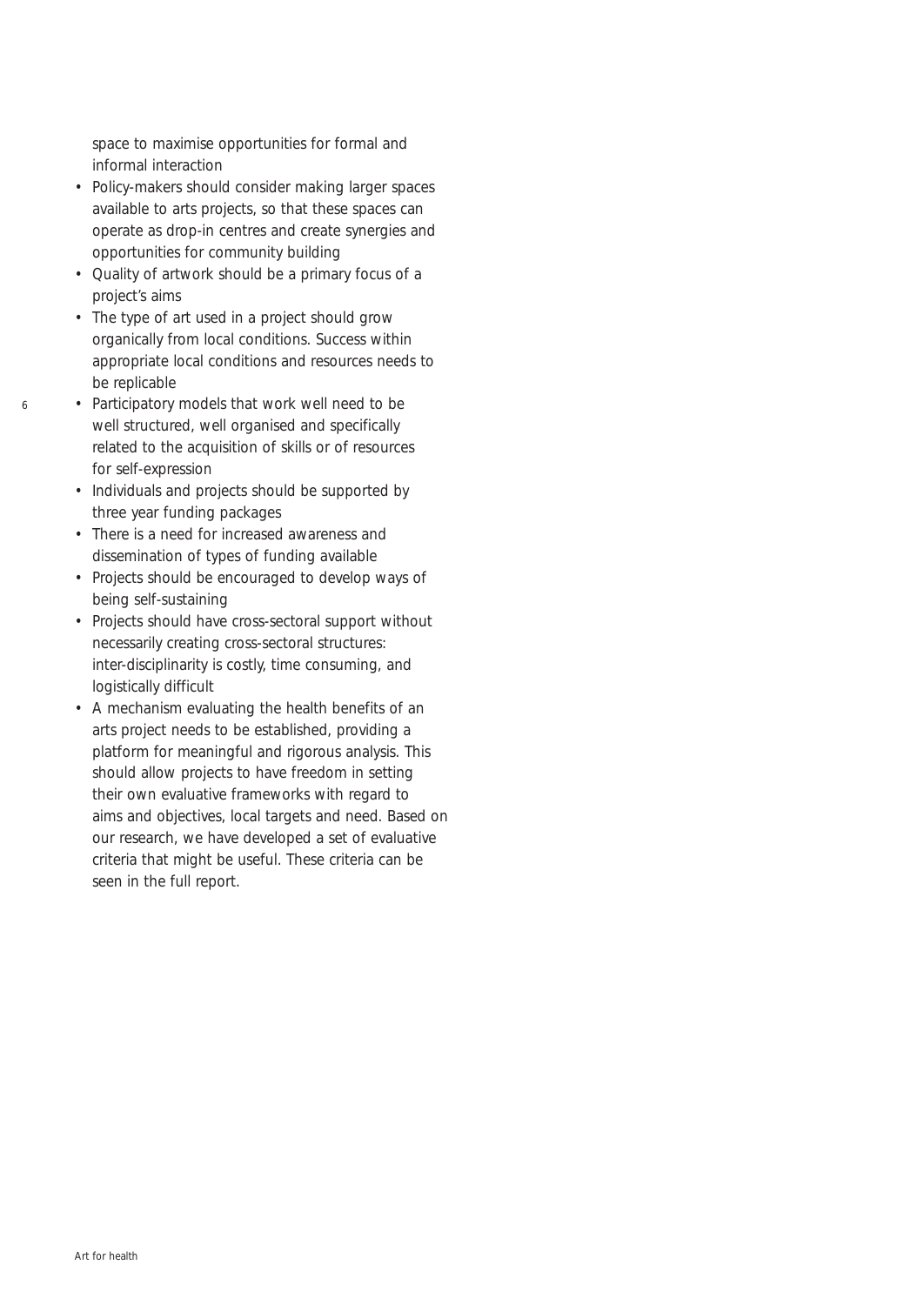# Project pictures

*Part one*



Participants at The Cabin, MOSAIC. Batley Corr Estate, Batley





Art for health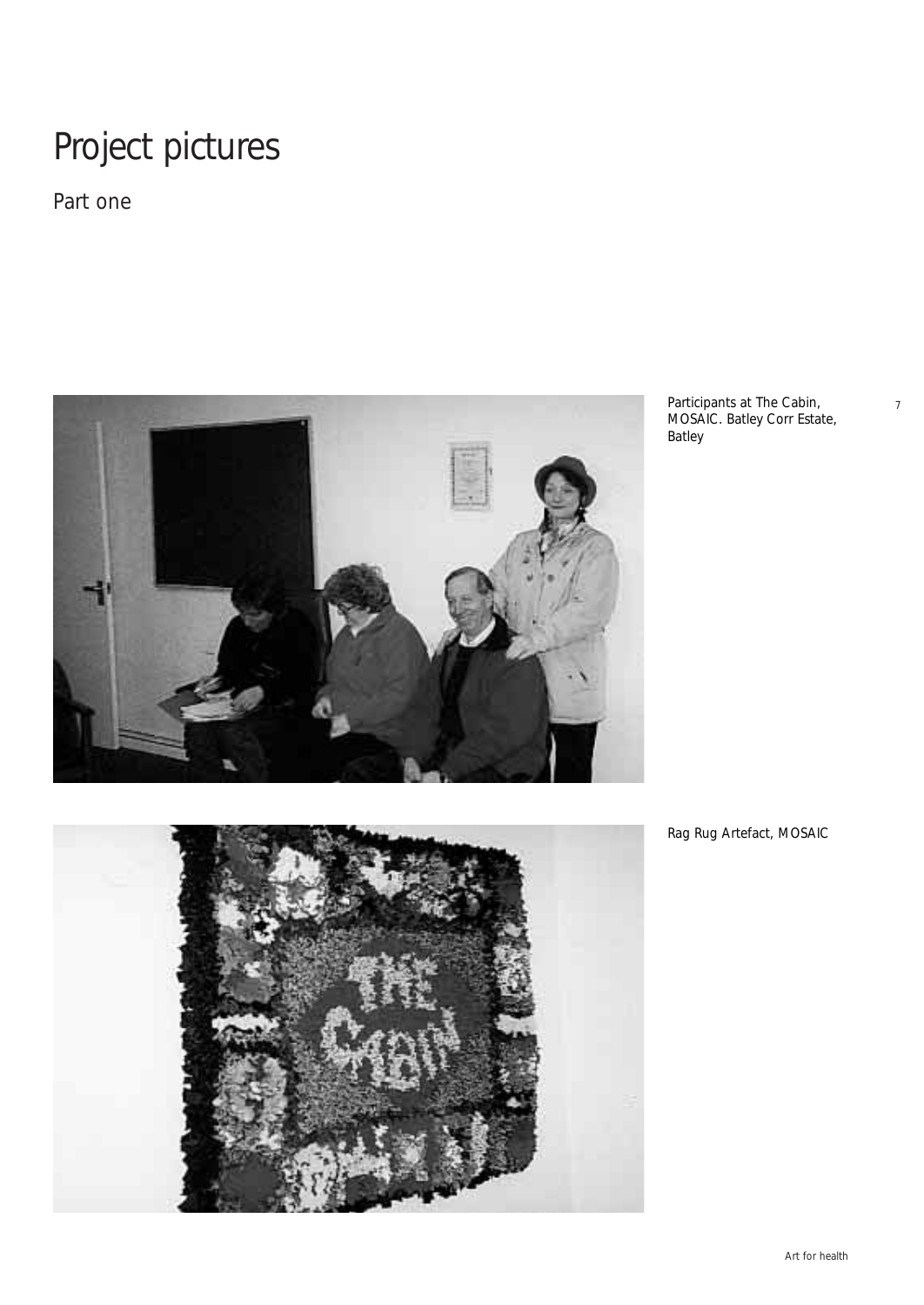Artist painting baby portraits in reception, Bromley by Bow

Completed baby portrait,

Bromley by Bow

8



Main studio, Bromley by Bow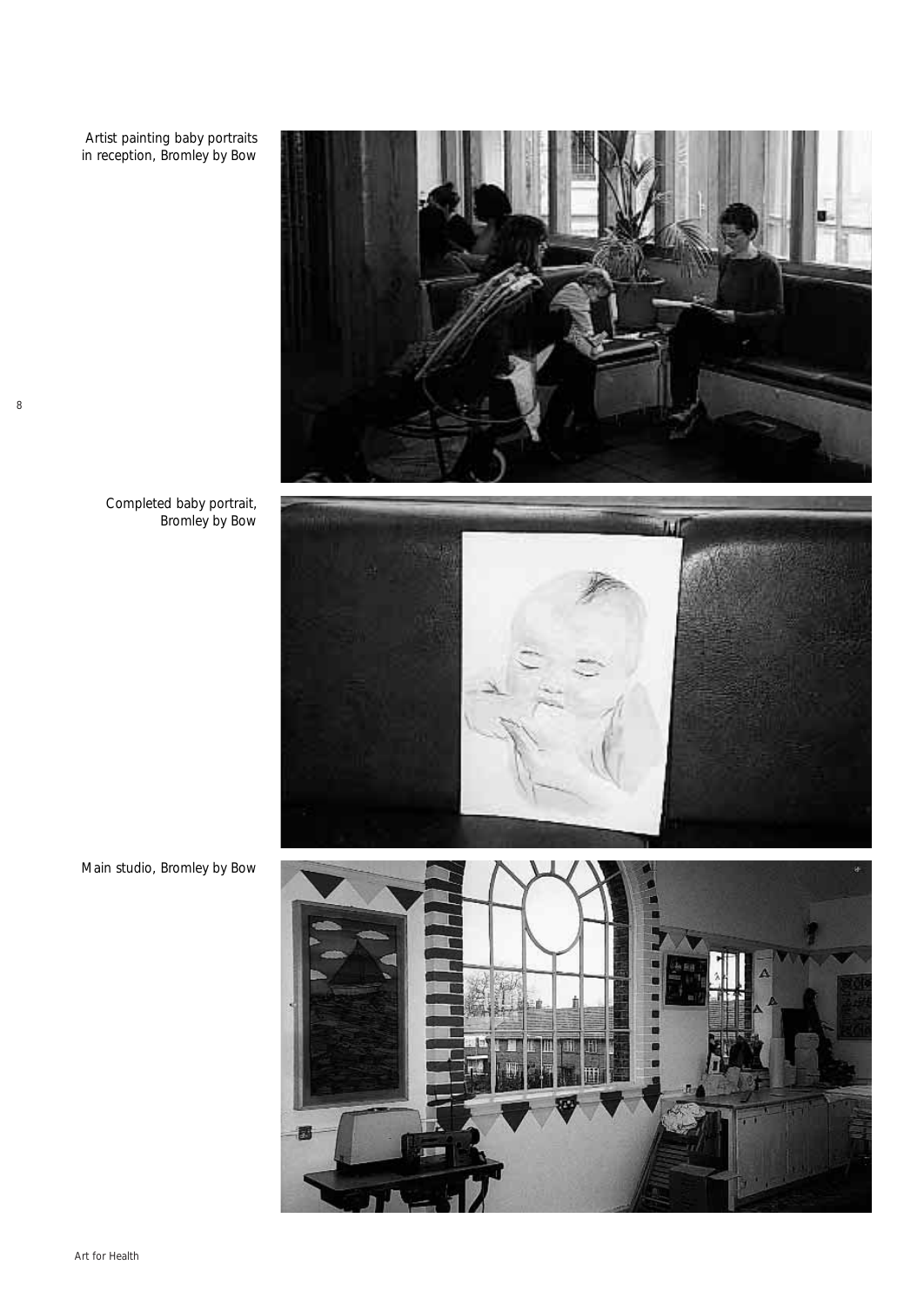



Participant proudly displays his quilt square, Bristol Care & Repair

Quilters at work, supervised by project artist (standing), Bristol Care & Repair

Quilters compare their work, Bristol Care & Repair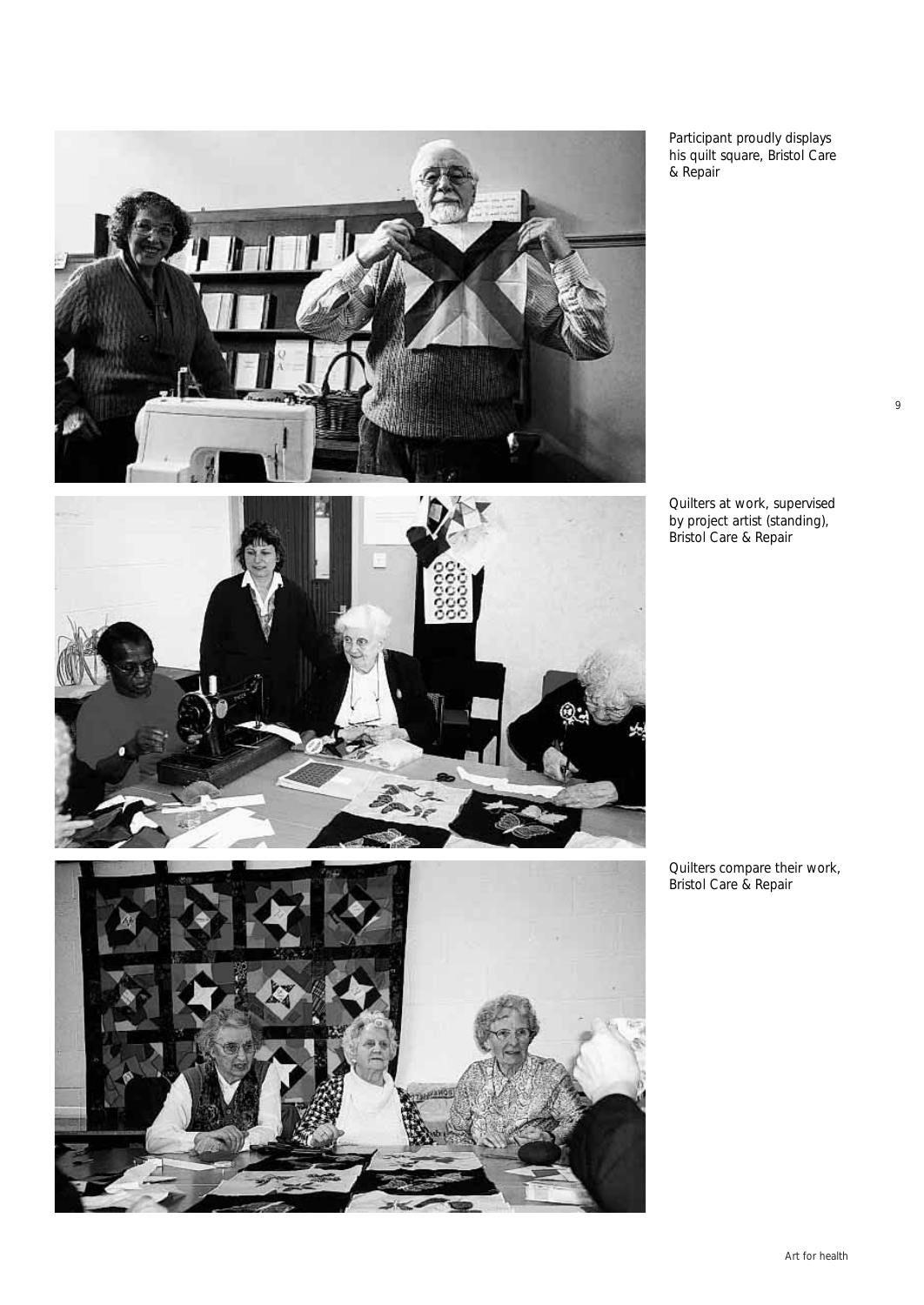## 1 Introduction

 $10$ 

In October 1998, the Health Education Authority commissioned SHM Productions Ltd to carry out a review of arts projects and interventions which impact health and wellbeing, and to create a database of good practice in the field. The inquiry was intended to address (and assess) the recent proliferation of 'arts for health' projects, and was undertaken in a context of increased research interest in the social as well as medical determinants of health.

This investigation was carried out as part of the HEA's strategic programme of research that set out to tackle health inequality and combat social exclusion. The methodology – in particular the design of the questionnaire survey – dovetails with the work currently being carried out by the Health Development Agency (HDA) under the banner of Our Healthier Nation in Practice.

This range of work has been occasioned by the recent emergence and development of theories of social capital that place emphasis on social inclusion and connectedeness as one of the main determinants of health and wellbeing. These theories have the potential to radically transform approaches to health promotion. Accordingly, SHM's inquiry took as its remit not only arts projects with a health/health promotion objective, but those arts projects which combined this objective with community participation, capacity-building and regeneration.

### *Understanding 'health'*

Although the perceived link between art and health was central to the research, arts projects are seldom evaluated according to strict medical criteria, and reports of improvements to physical health are rare. It was important therefore to determine what 'health benefits' might mean in this context.

As a result, the research took a broad view of how the relationship between art and health is articulated. It drew on an evolving body of evidence that focuses on the importance of such factors as increased wellbeing and self-esteem, and on the role of participation and social connectedness in the enhancement of people's health by building social capital.\* The pressing need to use broader indicators which take into account the dynamic nature of social interaction for assessing the effects of health promotion has recently been identified by scholars in this field (see Gillies, 1998), and informs the development of the following indicators of health improvements as evidenced by:

- Enhanced motivation (both within the course of a project and in participants' lives more generally)
- Greater connectedness to others
- People's own perceptions about having a more positive outlook on life
- Reduced sense of fear, isolation and anxiety
- Increased confidence, sociability, and self-esteem.

<sup>\*</sup> For an overview of this approach, as well as an understanding of how the relationship between social capital and health can be deployed in national and local policy initiatives to promote public health, see Campbell, Wood and Kelly, 1998.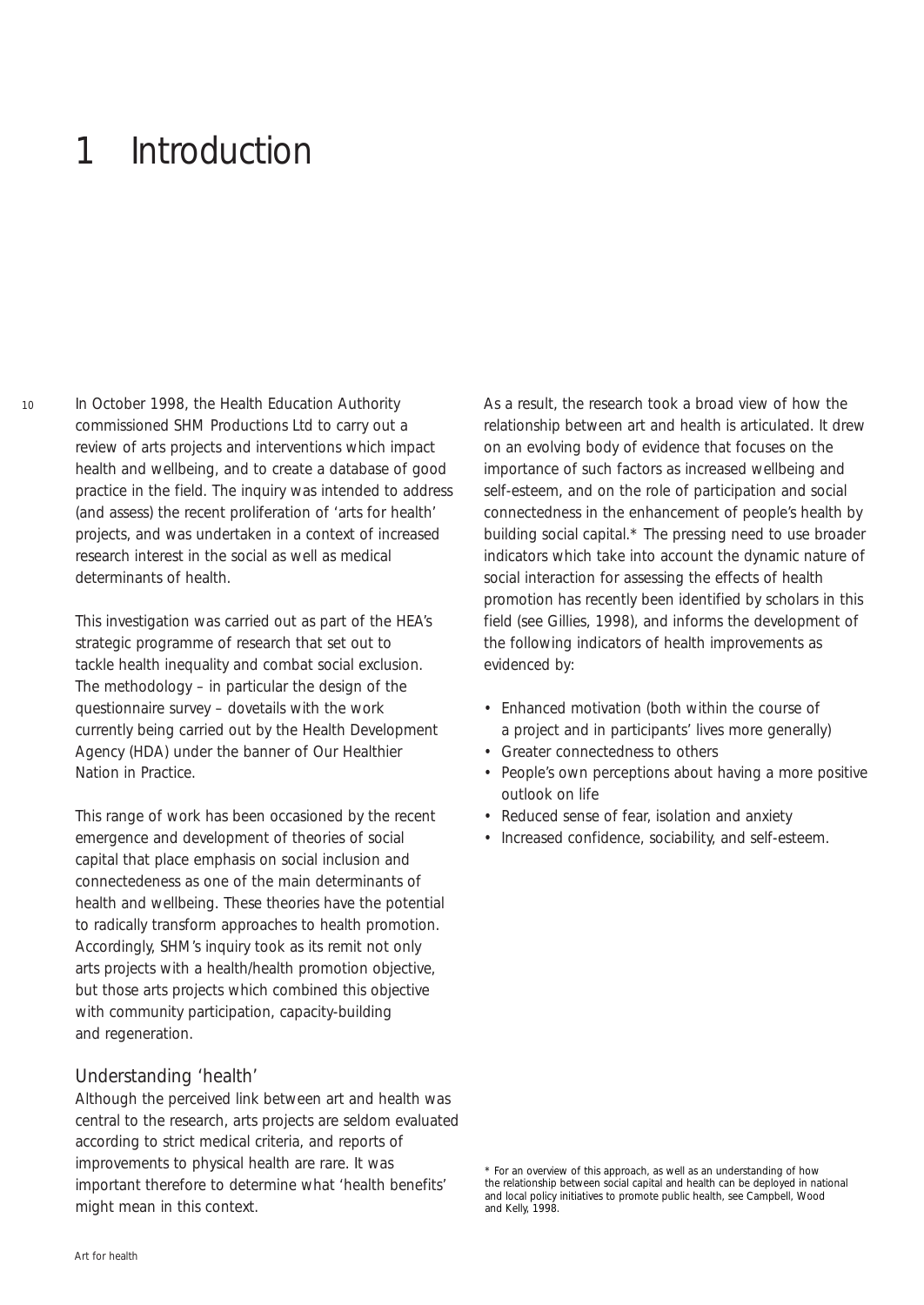## 2 Approach and methodology

The research was carried out in three overlapping and integrated phases.

#### Phase one: review and collation of literature

This phase was carried out between October and December 1998. It comprised both a worldwide literature review and online search of arts-based health promotion projects. The information gathered allowed us to understand the various ways in which projects are currently evaluated and to identify basic criteria for success and good practice. Three broad types of evaluation strategy were identified:

- A health-based approach linked to testing the degree to which the arts can contribute to a sense of self-esteem and wellbeing which can in turn be converted into specific health outcomes\*
- A socio-cultural approach based on the importance of considering the social benefits of arts projects, as well as the importance of the finished art product  $\mathsf{L}$
- A community-based approach based on offering ways of theorising and understanding the role of arts initiatives in the context of building social capital.<sup> $\ddagger$ </sup>

These different evaluation strategies all favour composite methodologies, with a combination of qualitative and quantitative measures; they deploy semi-structured interviews and questionnaire techniques with participants, artists and funders/advisors, together with assessments of

finished artwork/output. In addition, for all three evaluation strategies there is a need to understand projects in their own terms and to set them against not only national indicators, but also their own stated aims and objectives.

#### Phase two: review of good practice

This phase of research was intended to:

- Create a mechanism for the analysis of good practice
- Develop good practice criteria with the help of an advisory panel of experts
- Provide an analysis of what constitutes good practice in the field, through visits to selected arts projects
- Report on findings from site visits
- Make recommendations on how to encourage and sustain good practice.

As well as a nationwide questionnaire and database, and a review of existing literature, it was felt that a detailed qualitative investigation of a small number of projects considered by experts to be noteworthy and successful, would yield further qualitative data on evaluation processes and outcomes. The site visits were accordingly intended to:

- Understand the conditions that made success feasible
- Establish typical anxieties that tend to cause difficulties in a range of projects
- Treat respondents as experts in order to determine what they themselves understood good practice to be
- Arrive at a basis for analysis that could lead to some preliminary recommendations to inform both policy and practice.

<sup>\*</sup> For examples of this approach see Argyle (1998); Argyle, Martin, and Lu (1995); and Headey, Holstrom, and Wearing (1984).

<sup>‡</sup> François Matarasso has been a leader in this field in the UK. See in particular, Matarasso, 1997; Matarasso & Chell, 1998.

<sup>‡</sup> Much of the work in this field is still in its infancy, though the key documents which may be used to understand the main thrust of such an approach are Meyrick & Sinkler, 1998; Health Education Authority, 1998; Campbell, Wood & Kelly, 1998; Fee, Arber, Ginn & Cooper, 1998.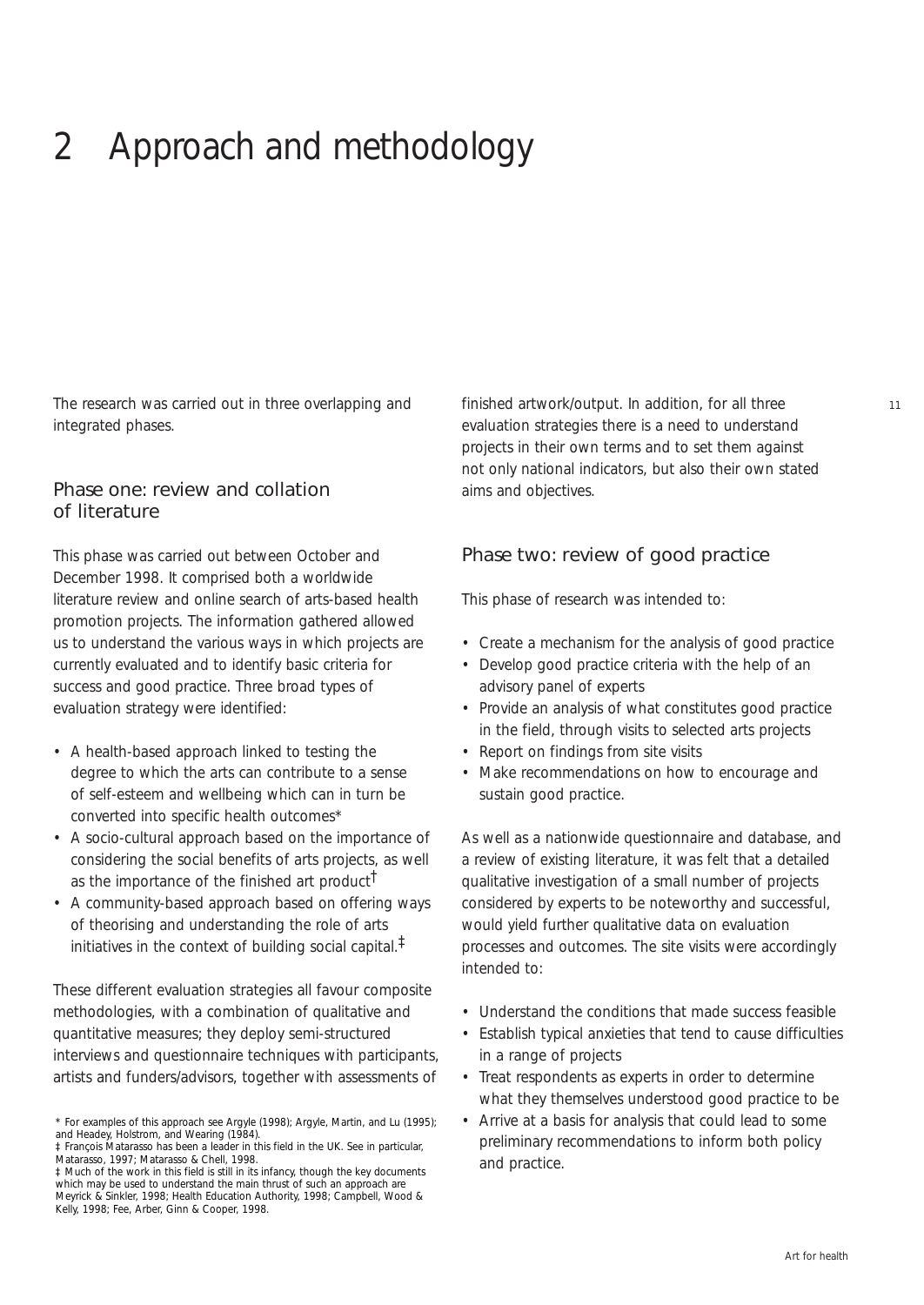#### *Choosing projects for site visits*

There are a large number of 'arts for health' projects currently operating in the UK. Of these, a smaller number can be said to represent examples of 'good practice'.

Arriving at these projects represented a major challenge: some projects are widely publicised, while others are less well known. Some projects are sustainable over the years, while others enjoy a brief flowering and then disappear, or mutate into other activities. The first step was, therefore, to map existing and active projects. Some 250 projects across the country were identified. Many projects were nominated by 'umbrella' organisations and key individuals. The others were identified through published sources and datasets.

A project taxonomy of three strands or groups was established according to the stated 'main objectives' of each project. These groups or strands were:

- Didactic
- Participatory
- Environmental.

The final sample size of 15 projects was determined by time and cost considerations and five projects were chosen from within each of the identified groups – didactic, participatory and environmental. In selecting these projects the following selection criteria were used:

- The type of community or audience served by the project (for example older people, young people, mental health users)
- The geographical location of the project in England
- The arts activity employed within projects (for example drama, quilt-making, computer design, lantern processions).

The 15 selected projects, together with the hypothetical good practice criteria developed in the course of the research, were submitted to an advisory panel of experts drawn from funding bodies, the medical profession, arts professionals and health promotion experts. The objectives of the panel were to:

- Refine the good practice criteria
- Agree the research methodology and refine the list of proposed site visits
- Agree the questionnaire methodology by which the database would be built.

#### *List of projects*

The following projects were agreed by SHM, the HEA and the expert panel:

#### *Didactic strand*

- The Looking Well, Bentham. Community arts centre providing 'creative health promotion and outreach' (Yorkshire and Humber region)
- Jubilee Arts, West Bromwich. Project providing community arts and multimedia access (West Midlands region)
- Withymoor Surgery/Brierley Hill Arts Education and Health Group. Providing creative health promotion via a GP's practice and a network of local schools (West Midlands region)
- Wrekenton 'Happy Hearts' Lantern procession (via Gateshead MBC Libraries and Arts). Creative health promotion via annual lantern-making workshops and lantern procession (Northern region).

#### *Environmental strand*

- Healing Arts, Isle of Wight. Hospital arts and community outreach (Southern region)
- Free Form Arts, Hackney. Community regeneration and health education (Inner London region)
- MOSAIC Multi Organisational Support Arts in Community, Batley Carr Estate. Public arts and regeneration (Yorkshire and Humber region)
- Bromley by Bow Centre. Arts and health promotion integrated throughout health centre and play park (Inner London region)
- 'Art in the Ark'. Seagrams' art programme for the workplace (Inner London region).

#### *Participatory strand*

- 'Multi-A' (now the umbrella for Hartcliffe Boys' Dance Project and others) South Bristol. Boys' dance company working with professional residencies, such as Ballet Rambert (South West region)
- Magic Me. Inter-generational oral history and reminiscence work (Inner London region)
- South Tyneside Arts Studio, South Shields. Open access studio spaces specialising in mental health referrals (Northern region)
- Equal Arts. Drama work with frail older people in residential care (Northern region)
- Mahogany Arts. Carnival arts (Inner London region)
- Care and Repair: EOPTA (Empowerment of Older People through the Arts). Quilting project with older people (South West region).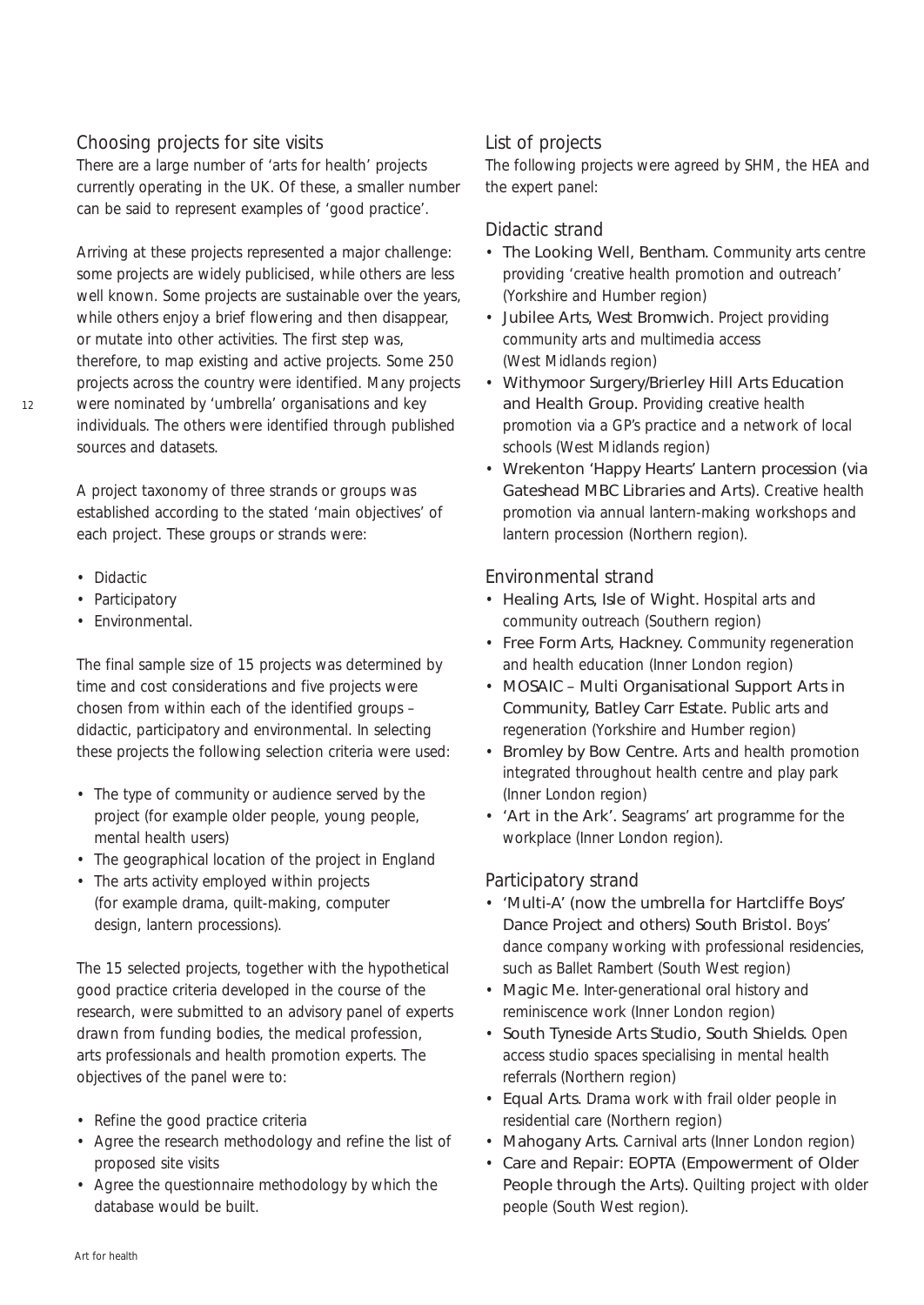#### *Criteria for analysis*

The first phase of research (literature review and early contact with arts organisations) together with expert advice from the advisory panel of experienced practitioners in the field, allowed us to identify the following criteria for analysis of success and determination of good practice:

- Congenial atmosphere ('great, good place'): demonstrating comfort, congeniality, improved conversation, etc.
- Organic connection with participants
- Cross-sectoral working: 'listening/learning organisations'
- Improved physical/social environment
- 'Valued', rather than 'value for money' projects
- Sustainability beyond 'catalytic individuals' or 'individual champions'
- High profile and impact artwork
- Healthy economic infrastructure
- Clear mission statement/vision/agenda
- Improved education. ('emotional literacy')
- 'Reflective practice' (self-evaluation etc.)
- Ongoing aims/aspirations
- 'Distinctive contribution' (projects that add value elsewhere).

These criteria were used to develop questions to act as the framework for the design of the questionnaire.

### *Methodology*

SHM and HEA researchers visited each of the 15 projects and carried out a semi-structured interview with one key member of the project personnel to determine:

- Project origins
- Project design
- Ways in which projects target need
- Key benefits and outcomes: health; education; wellbeing; self-esteem; improved physical/social environment
- Extent to which projects encourage community participation
- Evaluation methods
- Profile and impact of artwork (value to participants and wider community)
- Accountability structures
- Partnerships
- Funding and sustainability.

On a more subjective level, researchers were also asked to think about:

- Project space: how it looked and how it was used
- Atmosphere: comfort and congeniality
- Attendance/participation: people present, their relationship with the project, conversation, etc.
- Anxieties

In addition to interviewing key project personnel, researchers interviewed participants where possible, observed the projects in action, and took photographs of artwork and activities.

### Phase three: the questionnaire survey

The approach described above informed the drafting of the questionnaire. The questionnaire was distributed to 246 UK arts organisations, projects and initiatives currently carrying out work in the field of developing arts for social/health benefits. It was designed to draw from other evaluative approaches in the field by:

- Identifying a project's own aims and objectives
- Understanding target audiences of projects
- Identifying the degree to which projects respond to health/social needs
- Establishing a project's relationship to measurable health outcomes
- Foregrounding the issue of health inequality
- Establishing what sorts of partnership and funding made projects possible
- Eliciting information about existing evaluation and measures of success
- Analysing the degree to which projects are run on a sound, sustainable and beneficial financial footing
- Examining the quality of the art product.

These principles informed the questionnaire's design and the definition of good practice and health benefits on which the analysis of the material was based. The response rate was relatively low (37%), with 90 out of 246 returning questionnaires. Non-responders were contacted twice to ask if they would be willing to submit questionnaires. Analysis of project characteristics revealed no objective difference between respondents and non-respondents, but anecdotal evidence suggests that many felt they did not have time or expertise to fill in the questionnaire. The results were analysed and will appear on the HDA's website.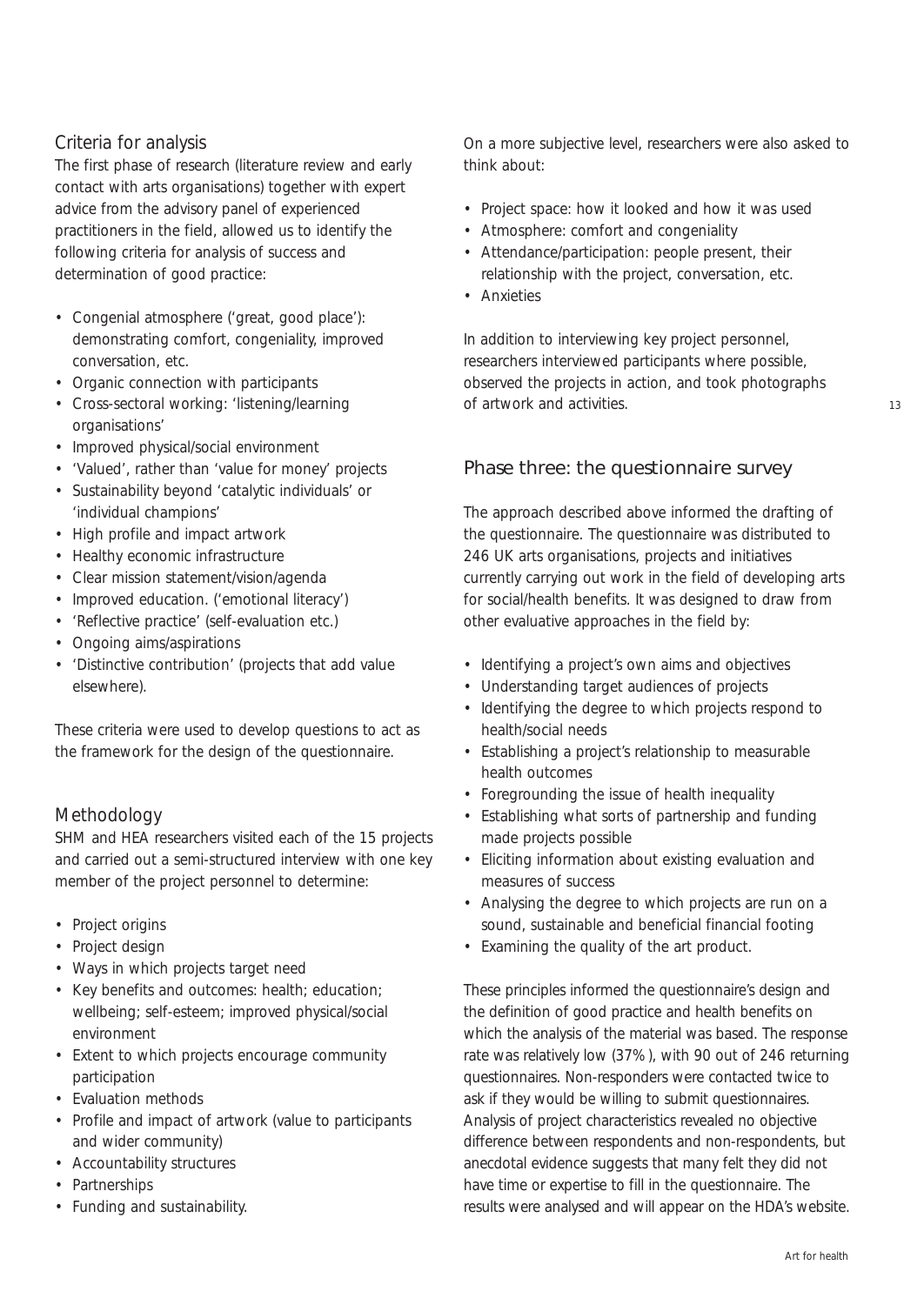## Project pictures

*Part two*

Participants are choreographed for 'The Ancient Mariner', Multi-A Ltd (Hartcliffe Boys' Dance)



'The Ancient Mariner' in rehearsals continued, Multi-A Ltd (Hartcliffe Boys' Dance)

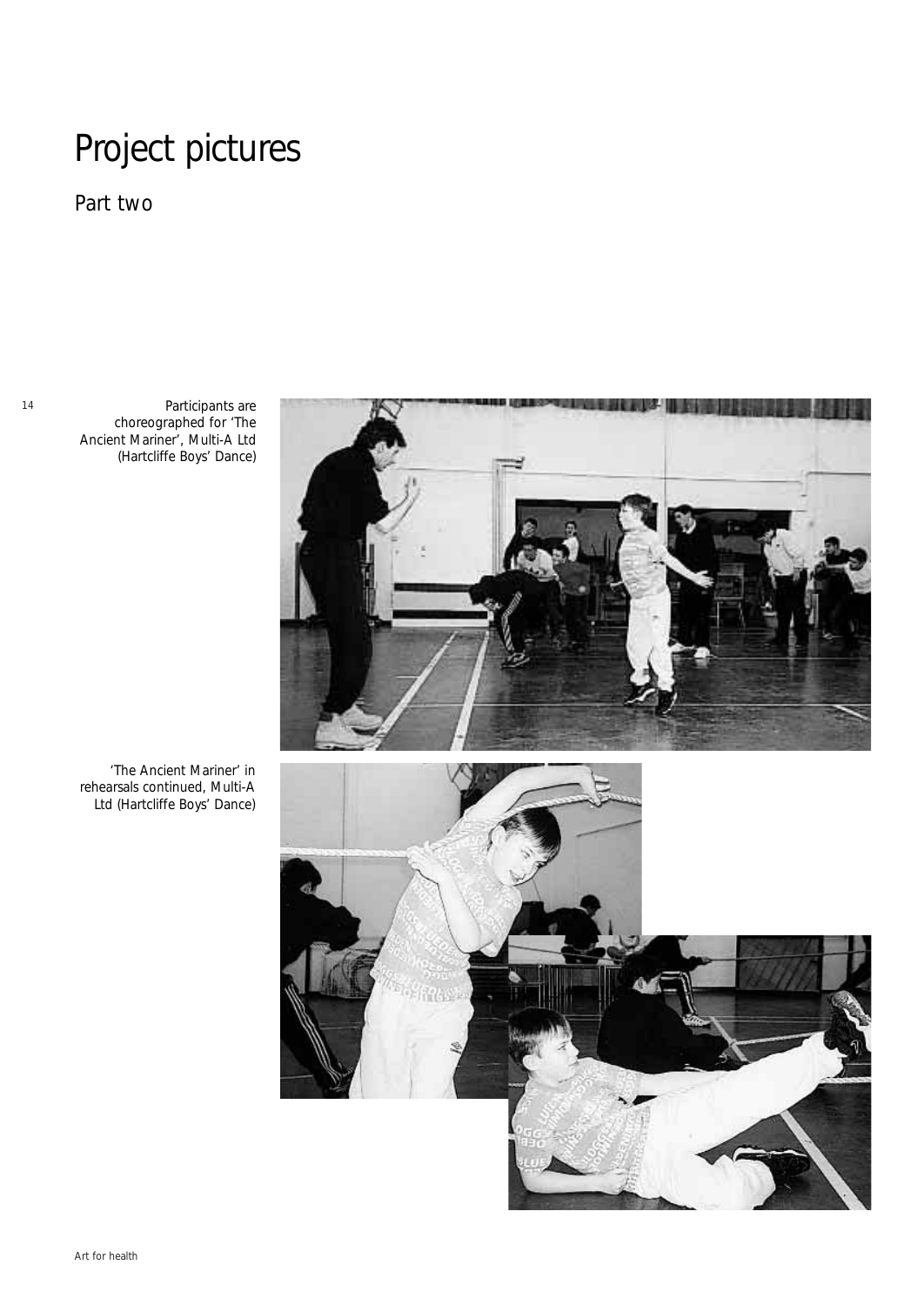

A young participant proudly displays her batik work at The Looking Well, North Yorkshire

Open batik session in progress, The Looking Well, North Yorkshire

Project premises in converted garden centre, The Looking Well, North Yorkshire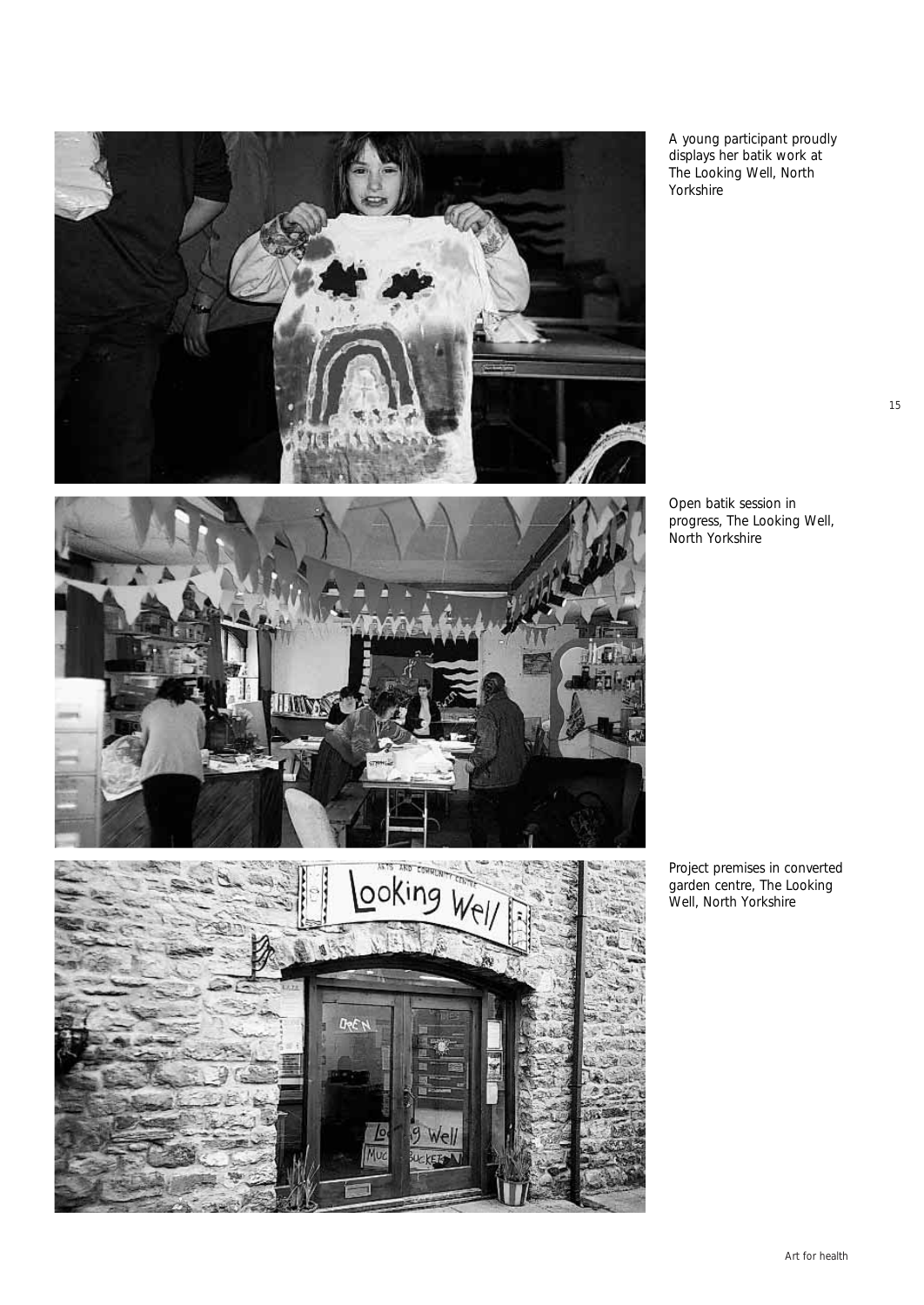## 3 Questionnaire survey findings summary

#### 16 Projects and their communities

Local demand and target groups' needs form an important part of most projects' identification of need, although many projects across the country still depend on committee structures for their accountability to local people.

*Democratic structures and catalytic individuals*

Questionnaire responses do not give a clear indication of the extent to which catalytic individuals alone have been responsible for setting up projects. While more detailed qualitative examination of project origins in our case study research revealed the important role of individuals in the early stages of project development, quantitative questionnaire responses were much more difficult to interrogate.

Of the 90 projects that returned questionnaires, 32% identified a local need through the intervention of an individual. Half of the projects (50%) identified need with the participation of their target groups and 46% facilitated local communities in identifying their own projects. Only 22% of the projects were established as a result of a formal health needs assessment.

#### *Accountability to local people*

Formal accountability to project participants was thought to be significant by 38% of the 90 projects that returned questionnaires. Of these projects, 73% are formally accountable to a project management board/committee, 69% to the funders of the project, and 38% to project participants. Only 12% of projects are formally accountable to the wider public.

Project management/steering groups designed the evaluation in 27% of projects, while project coordinators alone designed the evaluation in 15%. Collaboration with the target group was recorded in only 20% of projects, and in 19% of projects an outside agency designed the evaluation. Nineteen per cent of projects claimed to have carried out informal evaluation, but were unable to provide details of procedures.

Project workers led coordination of the evaluation in 70% of projects, with the funding agency leading coordination in only 5% of projects. A further 6% of projects employ local people to lead coordination of the evaluation.

#### *Attendance and participation*

Sixty-eight per cent of the 90 projects that returned questionnaires catered for more than 100 participants, with only 14% catering for fewer than 25 participants.\*

Fifty-seven per cent of the 90 projects restrict their work to members of the local community: 24% of the projects have only one salaried/employed staff member, and 35% have two to four salaried/employed staff members. Only 4% of projects have more than nine salaried staff.

## Space and artwork

The majority of projects are based in temporary spaces shared with other initiatives (community centres, hospitals, schools). The venues used by the 90 projects include community centres (45%), schools (38%), Daycare centres (35%), and/or hospitals (34%).

#### *Project space*

Of the 90 projects that returned questionnaires, 11% cited the nature of the venue (poor access, insufficient size, etc.) as a factor restricting the success of project development.

\*These figures have been adjusted to take into account that some questionnaires were returned by groups running more than one project.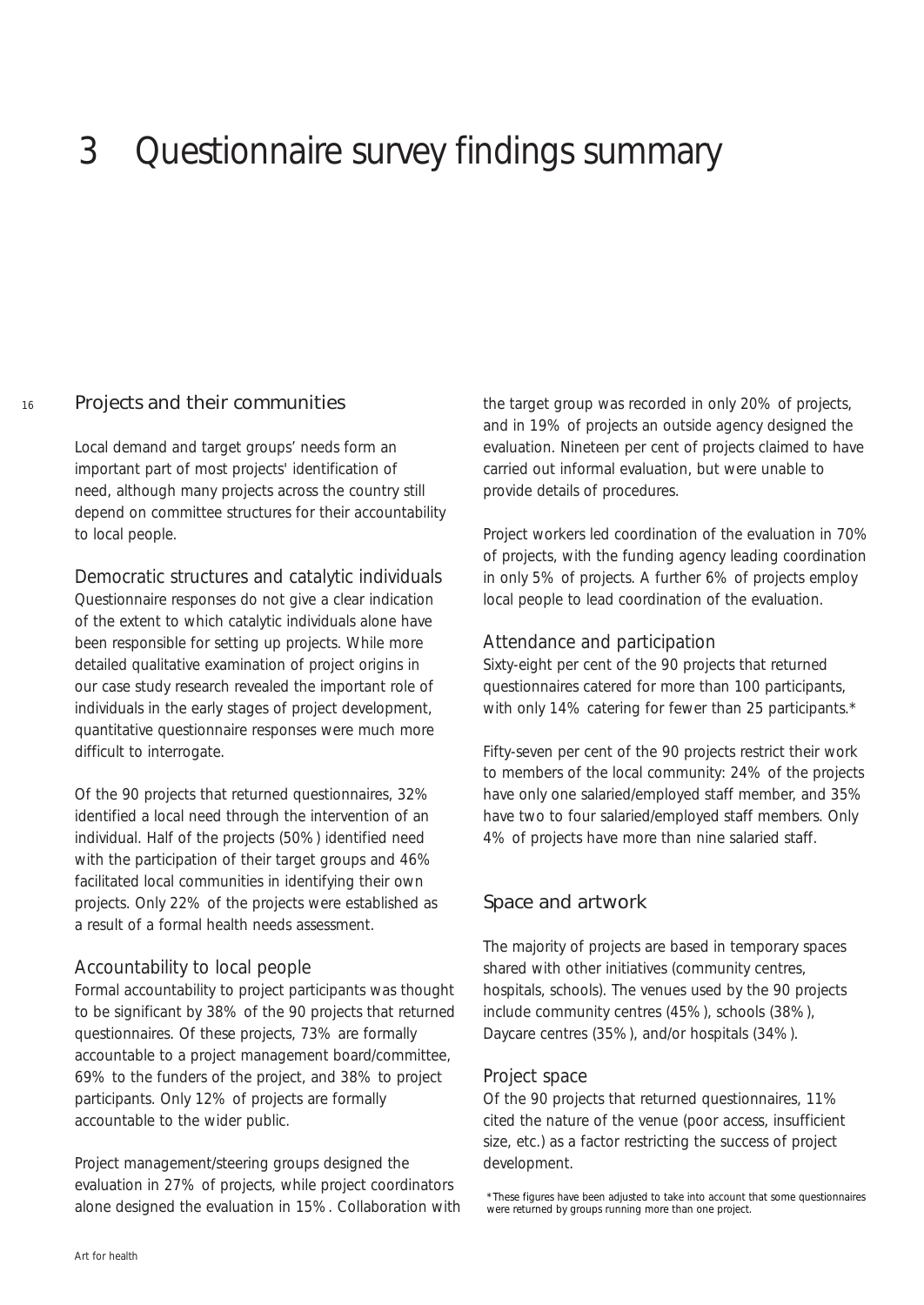#### *Artwork and other forms of output*

Over half of the 90 projects have produced reports (53%) and papers (54%). Forty-three per cent of projects have resulted in exhibitions and 26% in conferences; 20% of projects have produced websites.

Qualitative analysis indicates that most projects do not want to link arts activities too rigidly to social or 'educational' messages, but instead to achieve social and educational benefits via more indirect means. Project success was frequently judged in terms of improved skills, expression and sociability:

*'Development of new skills. Expanded social networks. New ideas. New ways of using ideas. Tapped into creative instincts'* – Mantle Community Arts

*'Written and verbal communication skills; organisational skills; exploration of identities and positive aspects of lives; improved relationships with professionals and family and friends; effective communication in groups'* – Bristol Health Promotion Service.

### Evaluation of improved health and wellbeing

Increased sociability (through friendships), self-esteem, personal development, confidence, and the improvement of mental health were identified by an overwhelming number of projects as benefits of participation in arts projects. Many projects also stated the (informal) educational value of their work to both participants and in some cases the local community, particularly in raising awareness of health issues.

### *Improved health*

It is difficult to gauge the extent of health benefits to participants, though the importance art plays in improving participants' mental health is continuously emphasised by questionnaire respondents.

Of the 90 projects that returned questionnaires:

- 42% of projects sought to tackle health inequalities and 41% to tackle inequalities based on socioeconomic situation
- 66% of projects stated that they felt that their work

had resulted in increased individual happiness among project participants, and 53% said that they believed that their work resulted in stress reduction for participants

• 57% of projects said their work acted as therapy for participants.

#### *Improved wellbeing/self-esteem*

Questionnaire findings point to the act of participation enhancing participants' sense of wellbeing:

- Of the 90 projects that returned questionnaires, 91% stated that their work contributed to health improvement in the local area by developing people's self-esteem, and 82% stated that participants' confidence increased as a result of participation
- 59% said their projects resulted in people making new friends
- 76% stated that their work enhanced community development by improving participants' quality of life
- 78% of projects stated that their participants felt more creative and confident and 64% said that they believed that participants had an enhanced sense of control over their own lives as a result of participation in the project.

Evidence for these benefits was predominantly anecdotal and no projects had designed rigorous instruments of measurement.

#### *Improved education*

While evidence of improvements in formal education through participation in the arts is limited to only one project (Hartcliffe Boys' Dance), there is much evidence of informal education taking place through the development of new skills and developed language/creative/social skills:

- 72% of projects stated that in their opinion, participants developed language/creative/social skills by participating in their projects
- 70% of projects stated that participation in arts projects had increased the likelihood of participants' seeking to develop skills.

## Changed patterns of service elsewhere

Evidence of reduction in services elsewhere due to participation in arts project is extremely difficult to identify. Indeed, data giving evidence of quantified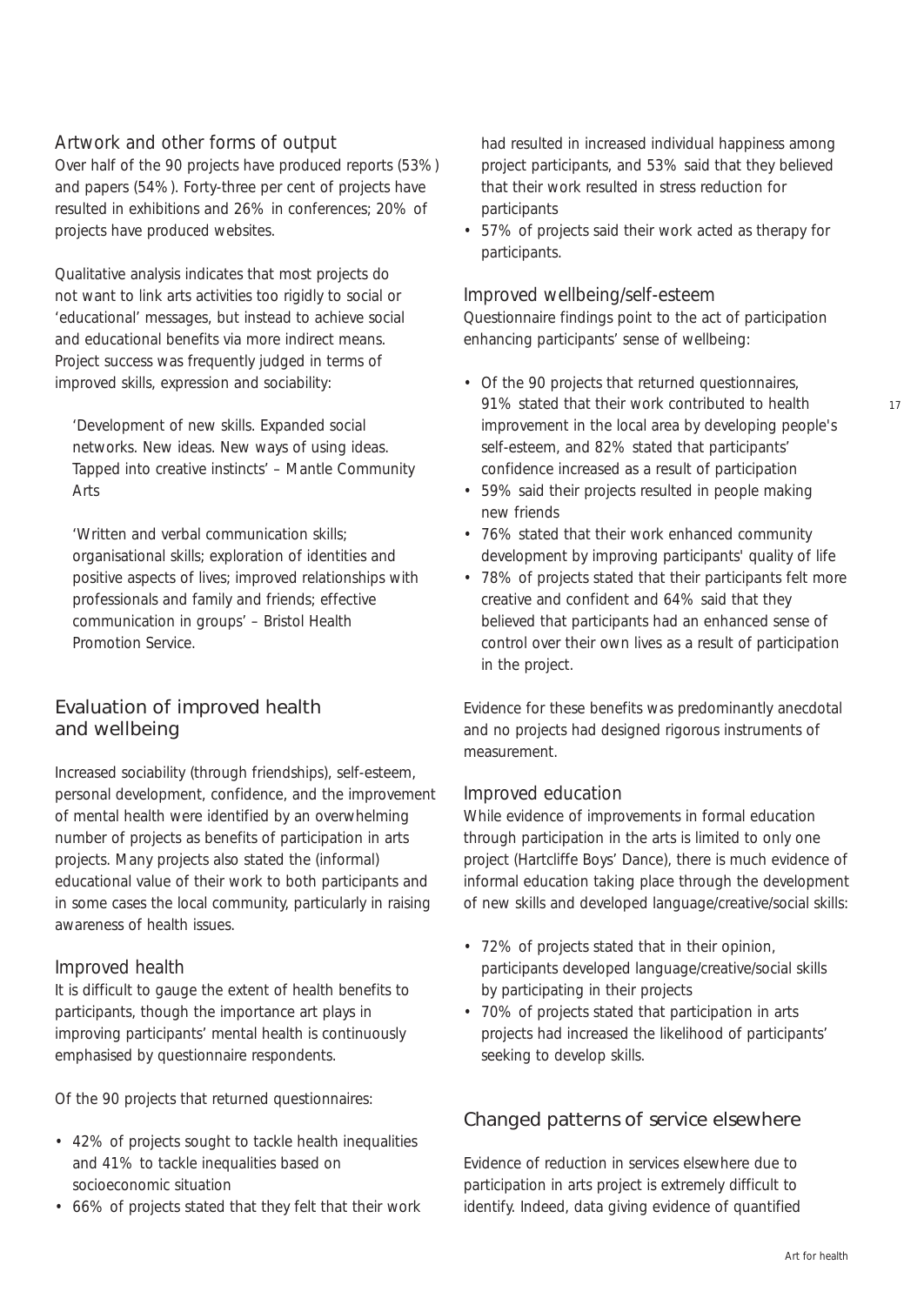savings in costs to any of these services are unavailable from the questionnaire research. However, while this evidence of savings is difficult to establish, evidence regarding partnerships does point to many local services such as libraries, sports services, voluntary groups and NHS Trusts working with arts projects.

Of the 90 projects that returned questionnaires:

- 12% stated that they believed they were contributing to reducing the cost of Social services, 11% claimed to have an impact on the cost of health promotion and 8% on the cost of crime prevention
- 45% state they have encouraged cross-community cooperation and 30% say they have improved the relationship between the community and local council.

Again, evidence for these benefits is predominantly anecdotal and not based on rigorous instruments of measurement.

#### **Success**

Many different indicators of a project's success were identified though, in general, project responses can be divided between the benefits of social contact for participants, and indicators relating to projects' success in the community:

*'Although the project encourages self-expression and through this building confidence, we are also a focal/meeting place where friendships are built. From this the group organises other social activities which reduces the effect of loneliness/isolation'* – Amble House Arts Project

*'Success is about encouraging people to be more vulnerable (sometimes), more assertive (sometimes) and better skilled in interpersonal relationships, personal and social awareness and communication'* – Wolf & Water Arts Company

*'Enhanced wellbeing; enhanced ability to communicate; build relationships; new opportunities'* – Jabadao

*'Success is measured by take up of the scheme, now with waiting list, and quality of musical process for the participants'* – Sound It Out Community Music

*'Increased participation; greater sense of personal achievement and awareness of personal achievement; increased concentration span; increased communication; increased ability to work with others'* – First Movement

*'The studio is in use seven days a week at least 71 hours per week; young people going on to FE and HE; bands signed to record companies'* – Bandwagon Studios

## Good Practice

Good practice involved a set of intersecting factors, but projects identified the following five, in order of highest frequency, as crucial to success:

- Strong/meaningful partnerships (27%)
- High quality and experienced coordinators (18%)
- Enthusiasm and commitment from participants and staff (16%)
- New ways of working (12%)
- Thorough monitoring and evaluation (9%).

## **Restrictions**

According to questionnaire respondents, the five most common factors hindering the development of projects are (figures in brackets relate to the 90 respondents):

- Insufficient/limited funding (39%)
- Short-term funding (23%)
- Lack of time (18%)
- Insufficient resources (14%)
- Nature of the venue (poor access, insufficient size) (11%).

### Lessons

All projects were asked what were the key lessons they had learnt and would like to pass on to others. The variety of respondents' answers given to this question can be categorised in the following way (figures in brackets relate to the 90 questionnaire respondents):

- Develop strong partnerships (18%)
- Think in the long-term/plan in advance (16%)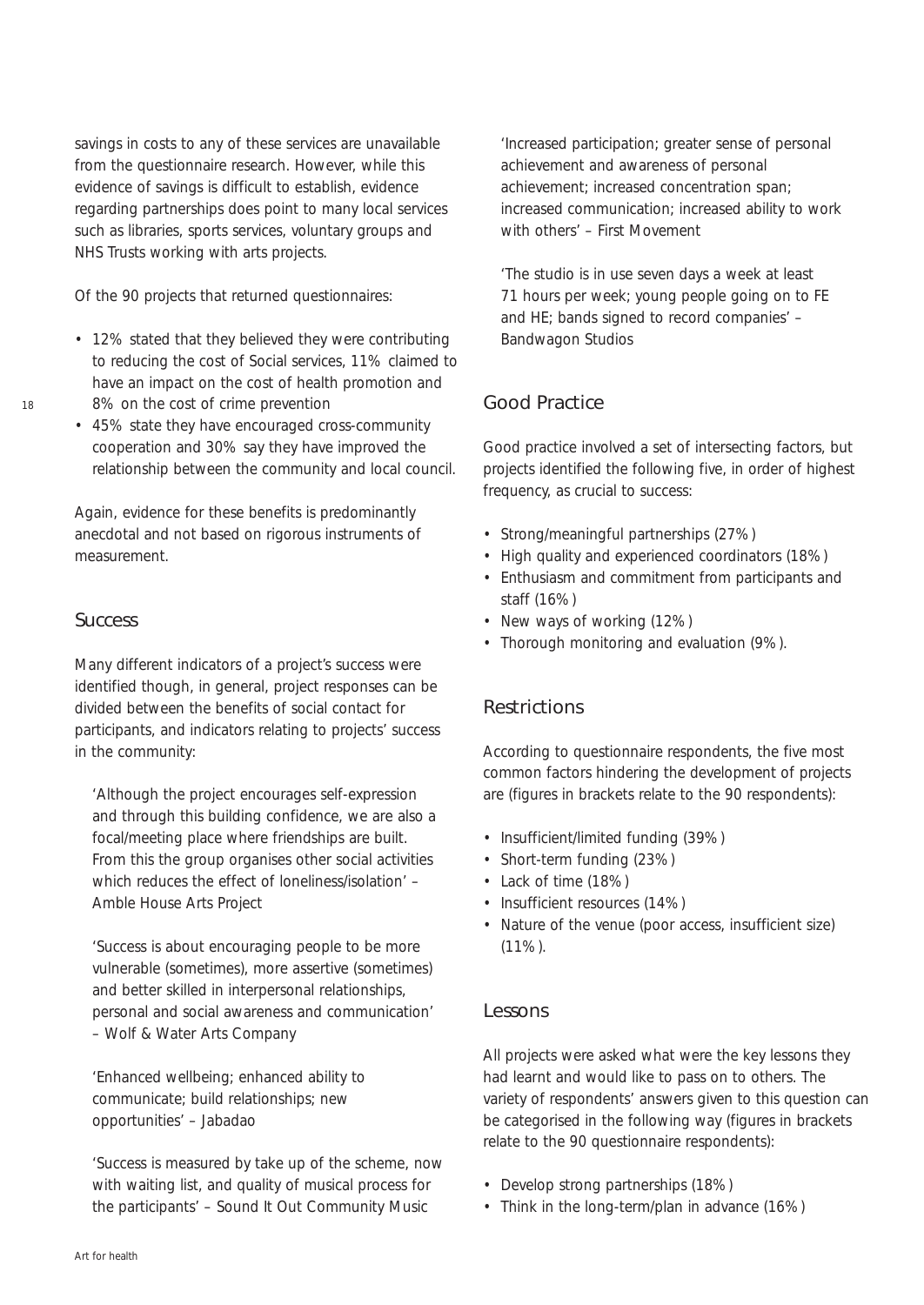- Be involved in community consultation (15%)
- Recruit professional/quality tutors, artists and coordinators (11%)
- Be flexible in your approach (11%).

## Funding and sustainability

Funding is primarily provided by grants from charitable trusts, local authorities, and Regional Arts Boards. The majority of projects are run by people from the local area and although many projects stress the importance of long-term planning, many are only able to provide finite investment in the local area (through job creation, training and artist support).

### *Funding*

Of the 90 questionnaire respondents, project funding is mostly provided by local authorities (53%), grant-making charitable trusts (50%), and/or Regional Arts Boards (43%):

- Fifty-one per cent had a funding level over £20,000, and only 3% had a funding level of less than £1000; 15% had a funding level of £5000-£9999; 14% had a funding level of £1000-£4999; and 14% between £10,000 and £19,999.
- Only 39% of projects stated that insufficient/limiting funding was hindering the development of their work and only 23% identified short-term funding as the key problem.

The overall quality of responses to questions about funding was uneven, and many projects expressed anxiety about revealing details to outsiders.

### *Sustainability*

While the funding reality for most projects prevents them from implementing long-term strategies, there is an awareness that developing strong partnerships and long-term planning are the key to sustainability. In addition to seeking new funding, the dissemination of skills and training is regarded by many projects as an effective way of ensuring that the benefits of the project remain sustainable in the long term.

To ensure long-term sustainability, 58% (of the 90 projects who returned questionnaires) seek further/mainstream funding. Many projects also stress the importance of long-term thinking and planning:

*'Build projects from the start as long-term projects' – First Movement* 

*'Consider sustainability, develop forward strategy right from the start of the project'* – Young Batley

*'We talk about the longer term implications of the work at its outset with support team (funders, local groups/individuals) and, whenever possible, work with them to ensure sustainability (currently 50% of our projects are continuing)'* – Artists' Agency.

Also, the need to have greater links and affinity with funders was expressed:

*'To persuade fund-holders to provide long-term support in which growth and planning can take place'* – Arts Project, Northumberland

'*Keep the funders fully informed so that you can approach them the following year' –* Live Music Now North West.

## **Transferability**

Of the 90 projects that returned questionnaires, 54% publicise findings and lessons from their work, 53% claim to develop both local professionals' skills, and 51% local people's skills; 50% of projects share information with local people, and 36% create new/improved services.

## Partnerships and cross-sectoral working

Of the 90 projects that responded to the questionnaire:

- Local authorities are the main partners (69%), though charities/voluntary groups are also strong partners (54%). These partnerships are often based on community consultation and joint planning and management. Most projects are involved with one government initiative, the Single Regeneration Budget being most frequent (20%)
- The majority are partnered with local authorities (69%) and/or charities/voluntary groups (54%). Community or neighbourhood groups account for 34% of partners
- The nature of the partnerships are mostly based on joint planning and management (47%), community consultation (35%) and/or shared resources (30%).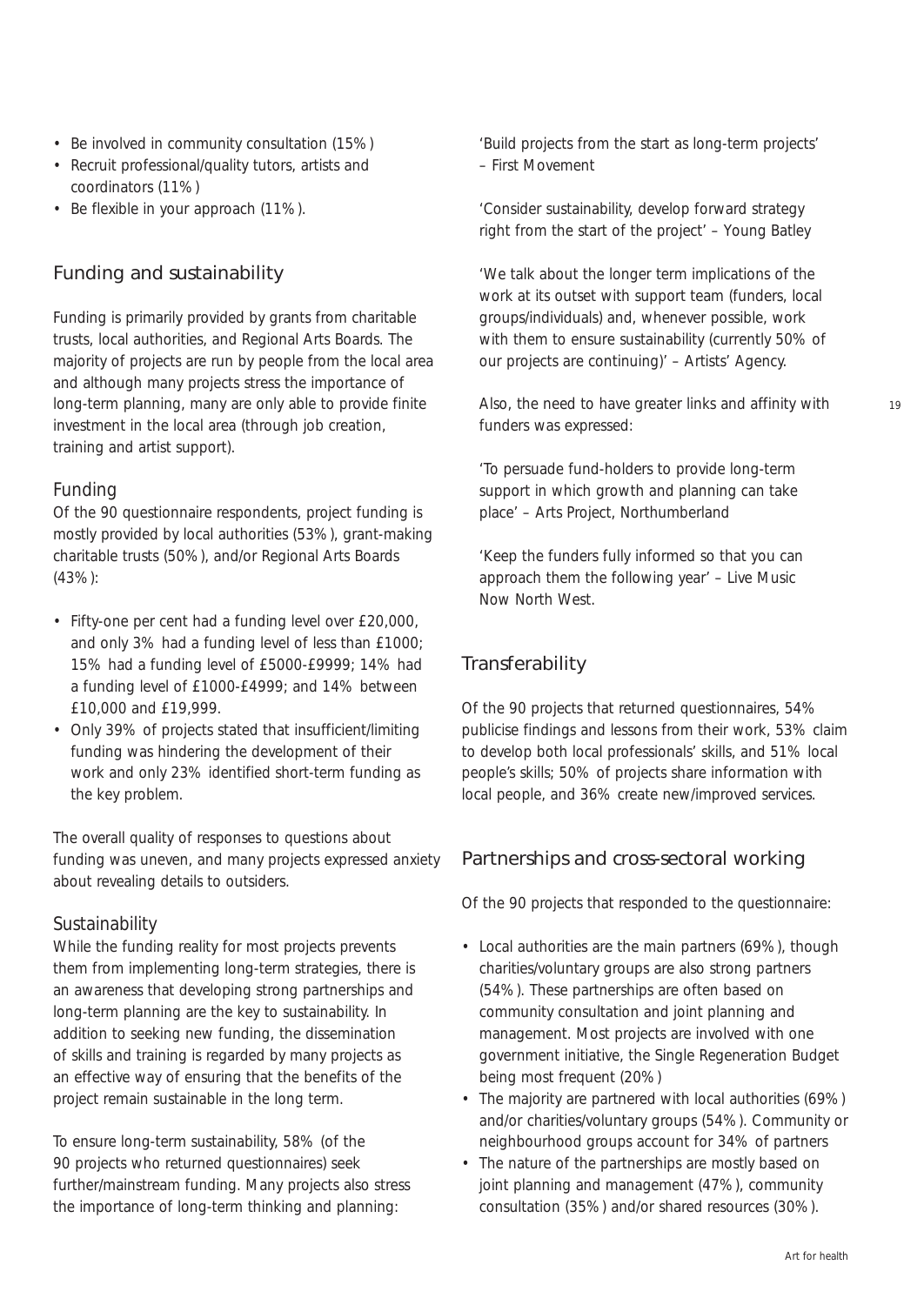## Project pictures

*Part three*

20

Right: Artist displaying carnival artefacts, Mahogany Arts, Harlesden. Below: more carnival artefacts and the project's premises in Harlesden





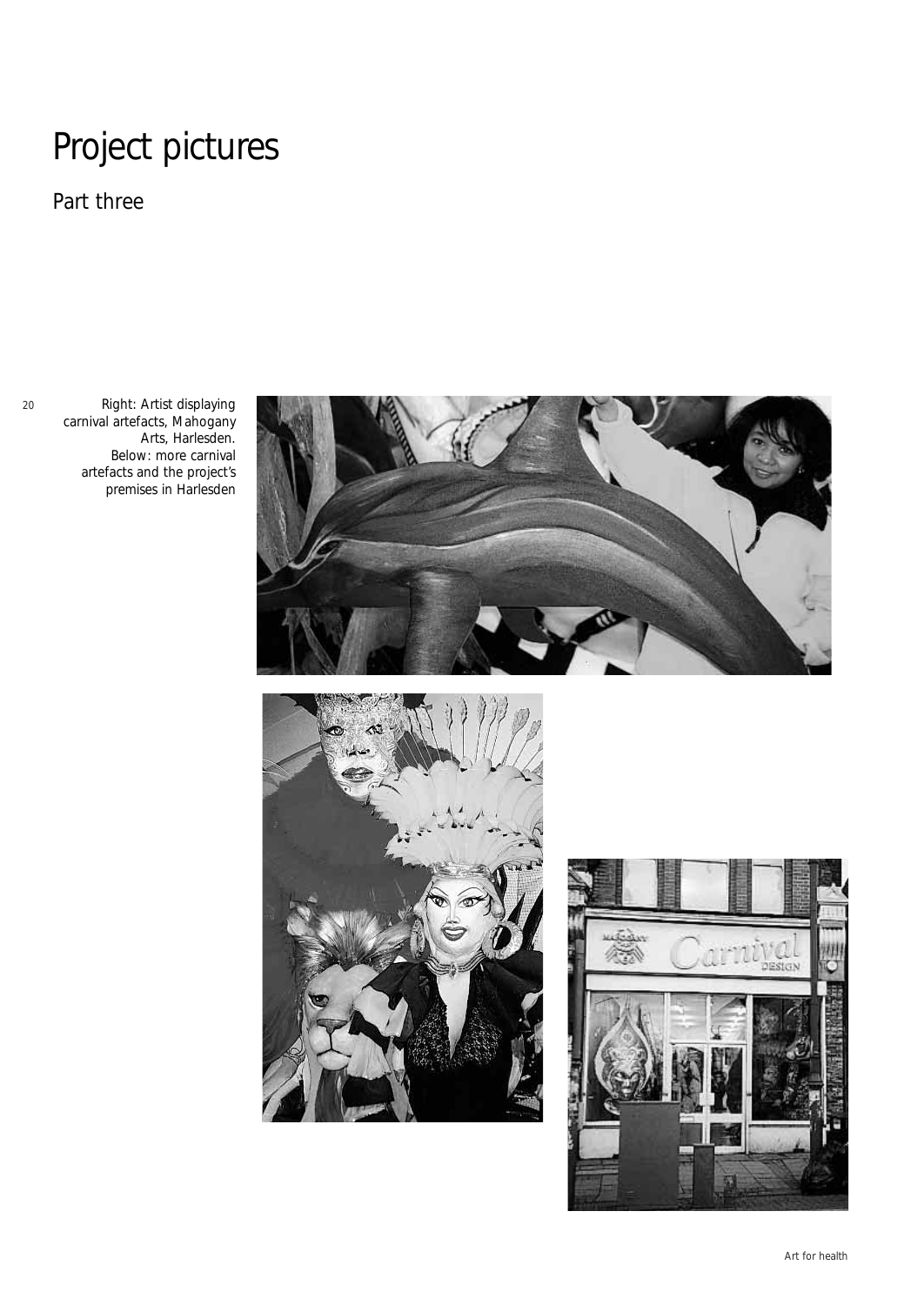

Group session between schoolchildren and older people, Magic Me, East London

Women weaving willow lanterns, Wrekenton 'Happy Hearts'





Community lantern display in the school, Wrekenton 'Happy Hearts'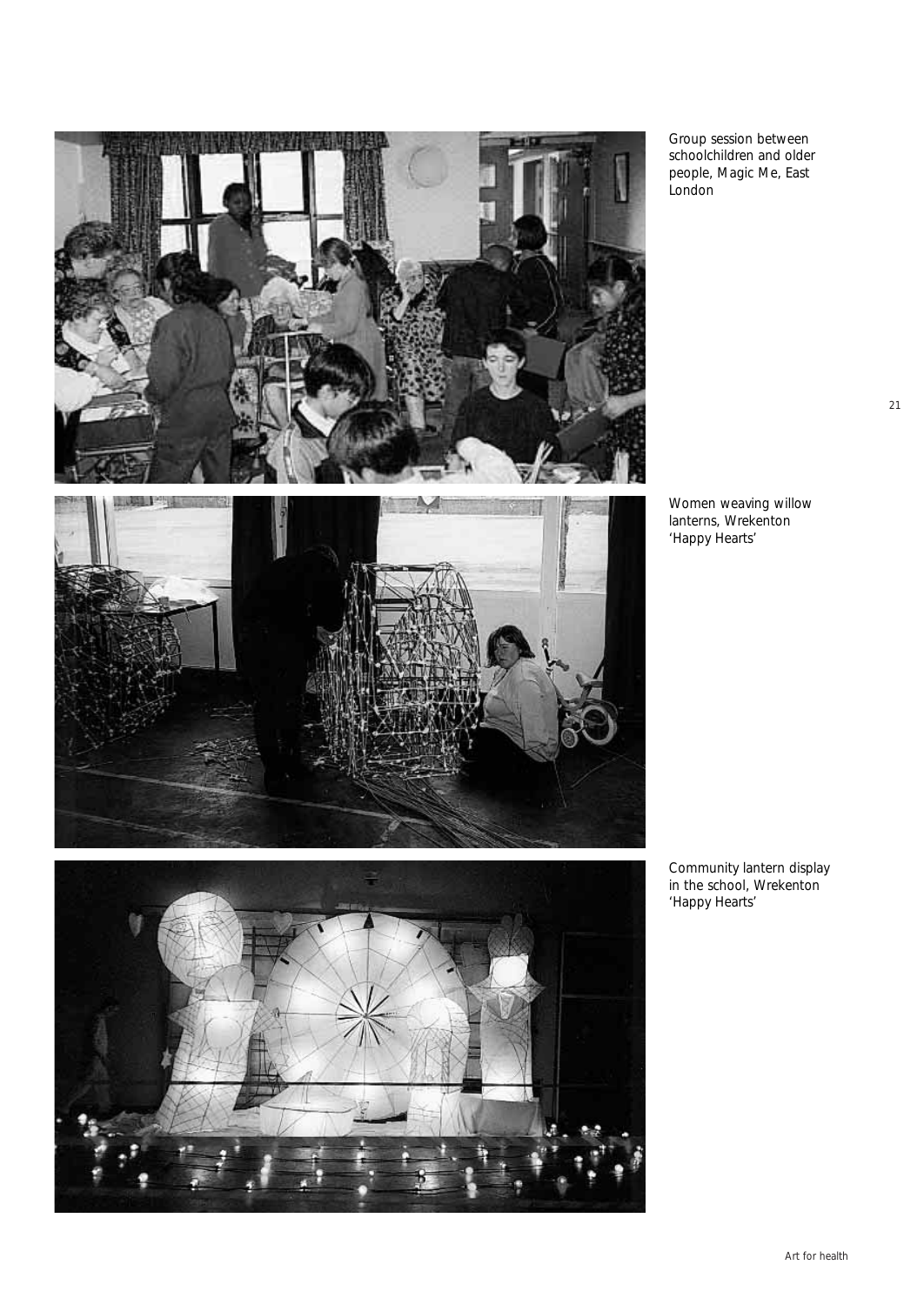Participants carrying the 'heart of the community' in the 'Happy Hearts' procession



Children in the lantern procession, 'Happy Hearts'





Participants chatting as they work, South Tyneside Arts Studio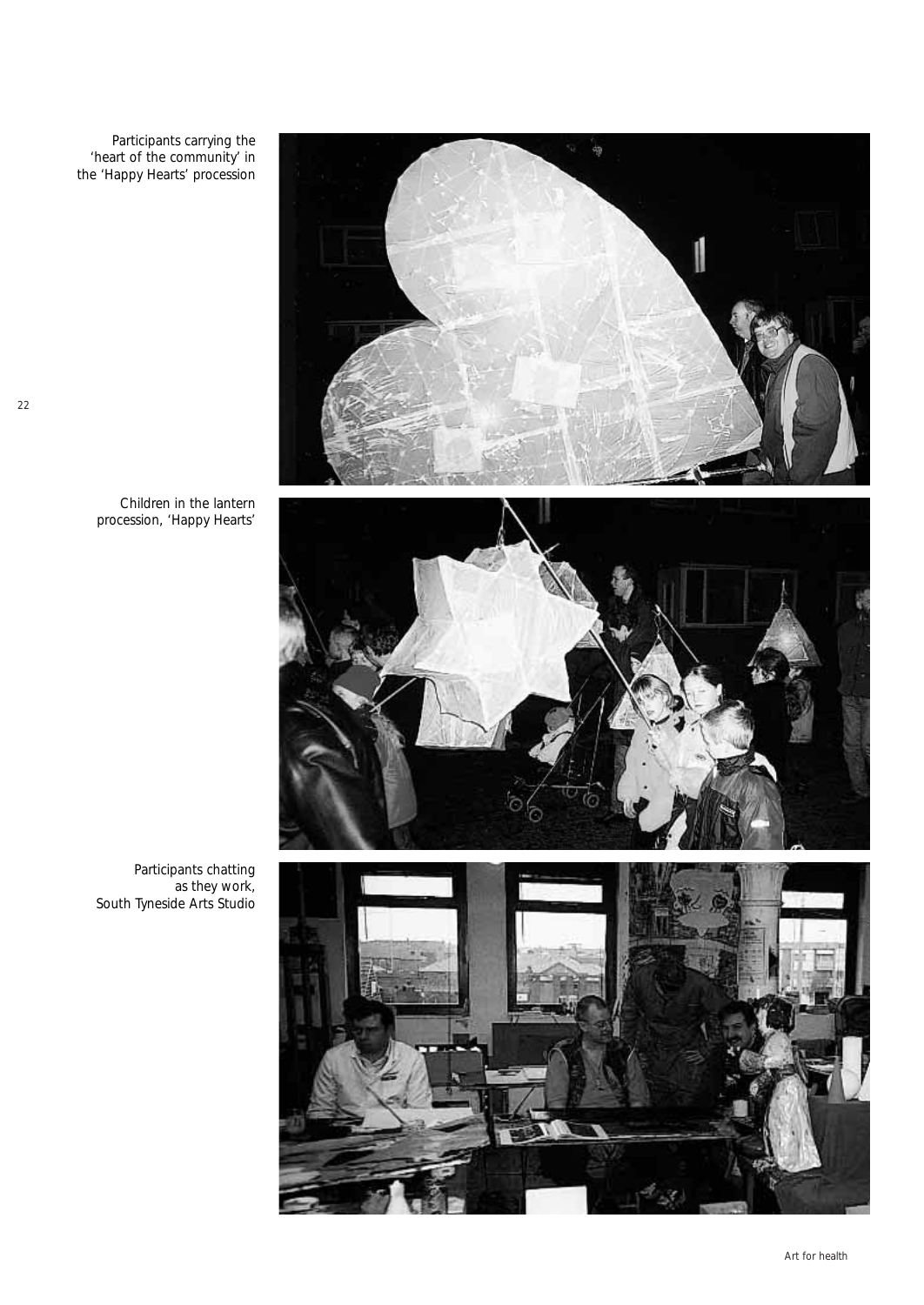

Portrait, South Tyneside Arts Studio

Participant relaxing over coffee, South Tyneside Arts Studio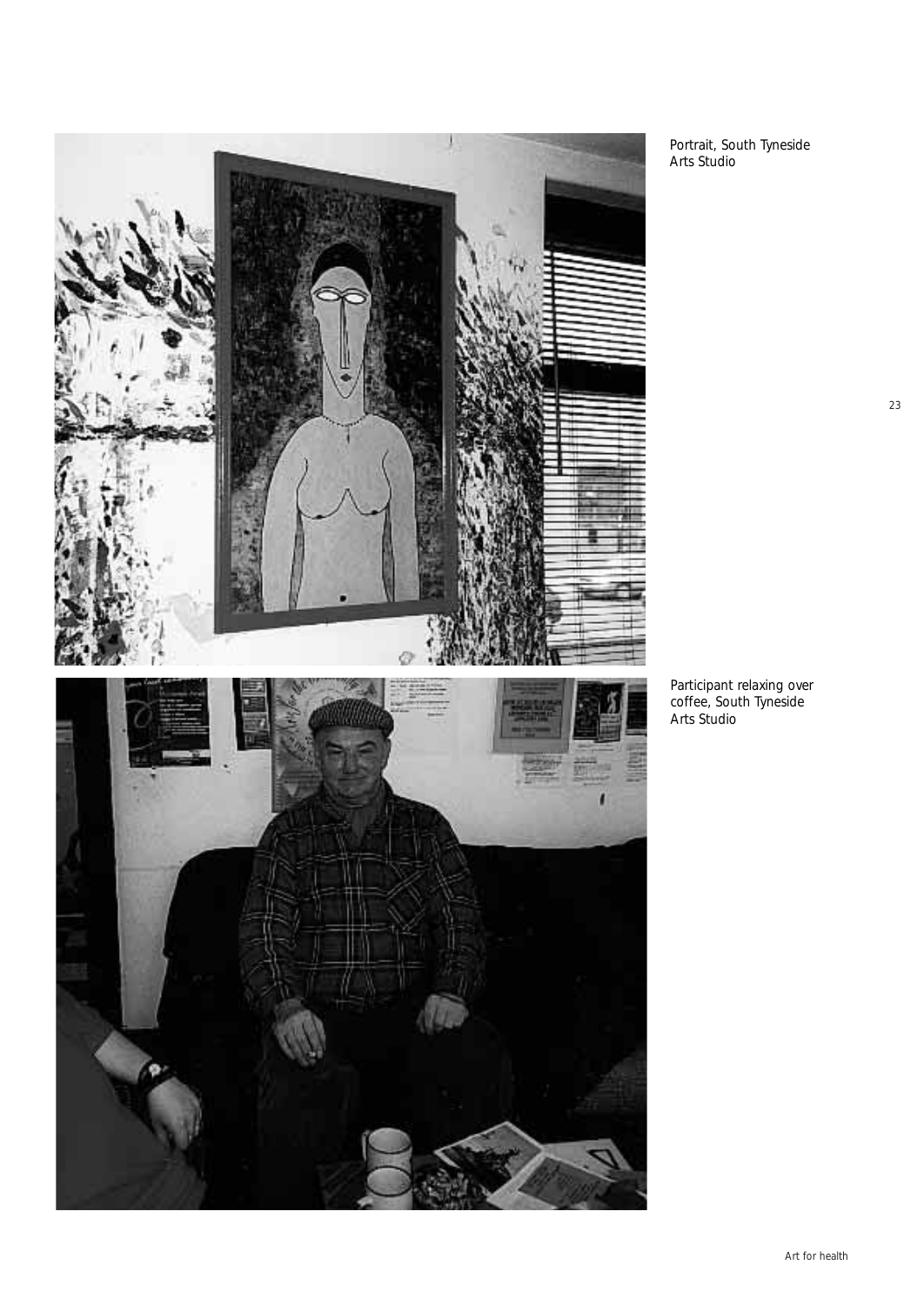## 4 Site visits – findings summary

This section is based on the analysis of the 15 case studies carried out with the organisations and project coordinators that were felt in some way to exemplify good practice in this field. The quality of the data collected during site visits was superior to that collected via the questionnaires.

The main reason for this was that in direct interview situations respondents were more willing to provide project details than when responding to questionnaires. For this reason, good practice recommendations and criteria have been based predominantly on the findings of the site visits, while the questionnaire provides more general evidence of the field. The questionnaire findings do, however, support the site visit findings.

### Projects and their communities

The original sample included five projects with 'didactic' aims or intentions; five 'environmental' projects, and five 'participatory'. It emerged from the research that the primary focus of all projects selected was fundamentally participation.

Among all respondents, it would appear that the belief that there is a direct link between art (produced and performed) and health is giving way to a more indirect notion of the link between participation and engendering a sense of social inclusion.

One of the key findings is that participation is not uniform, nor is it the case that participatory models necessarily constitute good practice. The research shows that there are distinct models of participatory practice that work well. A taxonomy of different models as they relate to interventions in the arts was developed. These models represent surprisingly formal structures.

*Democratic structures and catalytic individuals* While the great majority of projects are participatory, examples of best practice are more strongly related to the single-minded vision of individuals rather than wholly democratic structures. In many projects, the insistence on the quality of work generated eclipsed any desire for open decision-making.

In fact, some of the best examples, such as Hartcliffe Boys' Dance, are based on clear authority structures, where the desire to create high quality art or entertainment is not seen as consonant with a philosophy of 'anything goes'.

#### *Responsiveness to local need*

All of the projects analysed represented a response to specific health, social or educational needs. However, the satisfaction of need was never determined through objective criteria, but was reported anecdotally by members of the community who felt particularly strongly about a specific problem. As one project leader suggested: 'You just know, because you're there'; and another: 'I was just fed up with watching people fall sick.'

#### *Accountability to local people*

There is no single model of good practice with regard to accountability to local people. However, the artwork itself is often an occasion for a different kind of accountability – some of the best projects derive their accountability not from committee structures or AGMs, but from local verdicts on performances or displays, and if such events are cancelled or postponed, it can lead to disappointment locally.

### *Attendance and participation*

'Participation' itself has become something of a goal in itself in this field. Many practitioners and commentators are quick to extol its virtues and make impressive claims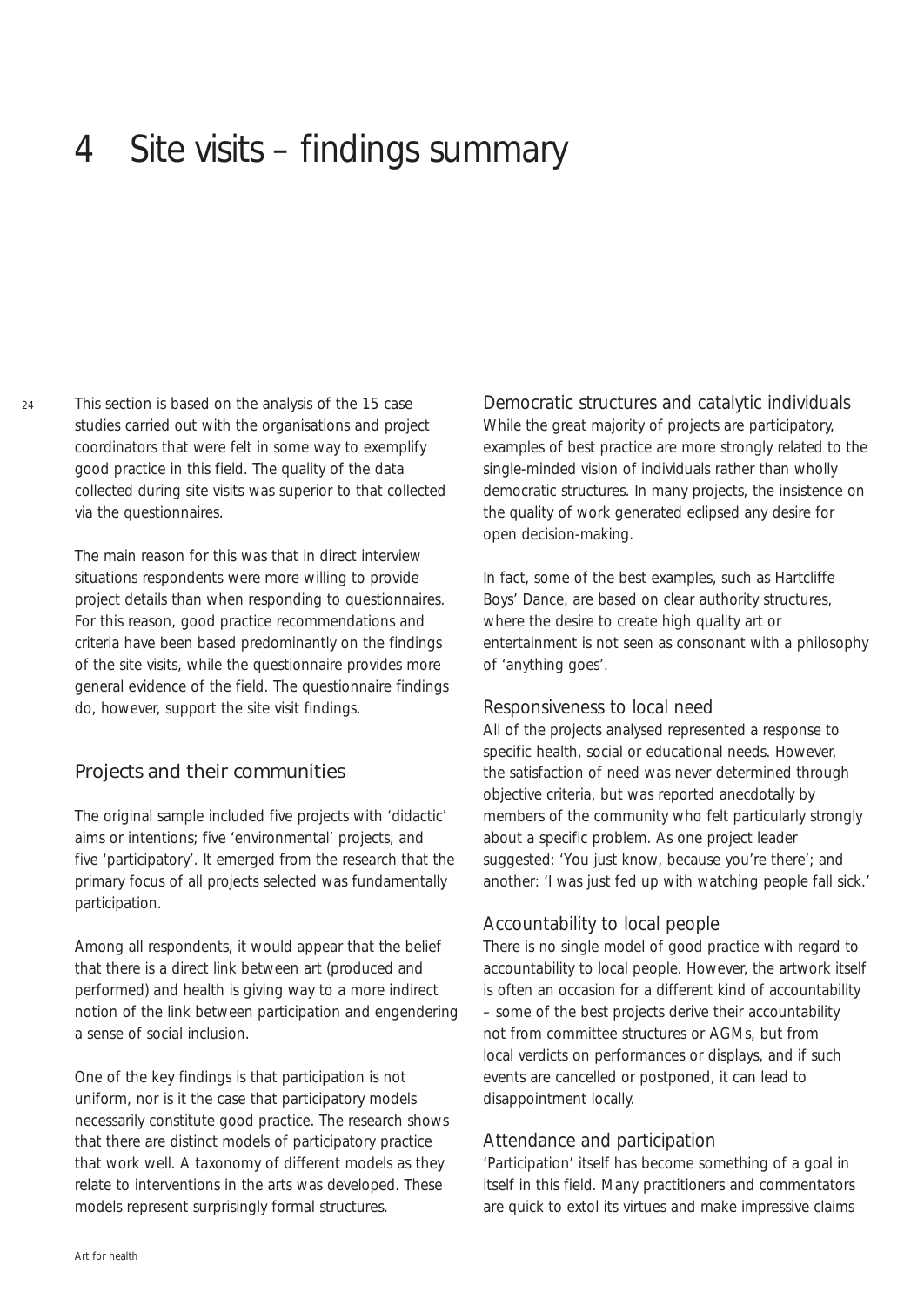on its behalf. However, there is to date very little analysis of what exactly participation means.

In the first place, participation in successful projects often represents relatively small numbers of people: in most cases fewer than 35 at a time. Very good practice is often to be found in a participatory focus on very small groups, sometimes as small as 12 or 13.

Second, one of the key findings is that participation is not an amorphous, democratic concept which can be evoked as a panacea. The perceived value of artistic and symbolic outcomes in these projects is so important that what characterises participatory models that work tends to be the deployment of structures that are clearly defined and highly ordered.

Below is a list of models for participation which have been extracted from the results of the research. The list is not intended to be exhaustive, but it does begin to offer a taxonomy through which notions of good practice can be analysed and ultimately built.

- The masterclass a tireless instructor builds an amateur troupe into semi-professional performers, for example Hartcliffe Boys' Dance.
- The scuola a school of apprentices work together on the 'master's piece', for example Healing Arts, Mahogany Arts.
- The agency *–* a group of professionals undertake design and production according to a brief, for example Jubilee Arts, Free Form Arts.
- The tapestry *–* a group of amateurs cooperate to make artefacts together, for example Batley Carr Estate (MOSAIC); Care and Repair; Equal Arts; Magic Me.
- Travelling players *–* hired professionals work with members of the community to create annual festivals, for example Wrekenton's 'Happy Hearts' lantern procession.
- The workshop *–* a professional artist leads a group of amateurs in production, for example past activities at Withymoor Surgery/Brierley Hill Arts Education Group, and Bromley by Bow Health Centre.
- The studio studios open to all in which individuals motivate themselves to produce their own works of art, with guidance where necessary, for example The Looking Well, and South Tyneside Arts Studio.

Among the striking conclusions that emerged from the taxonomy is the way in which these models seemed so

often to relate to more ancient traditions of collaborative activity in the arts, such as the making of narrative tapestries, renaissance schools, or the musical masterclass. The names given to the items in this list are intended to reflect this community-focused heritage.

#### Space and artwork

The best practice in these projects requires tangible manifestation of a project's achievements. This may involve either the space occupied by a project, or the artwork generated, or both. All respondents invested a great deal in the degree to which they all had 'something to show'.

#### *Project space*

One clear finding is the importance of space and how it is appropriated and used, not only for the purposes of making art, but also for the way in which the space can be used for 'dropping in' and for more informal forms of networking and communication. However, it is ironic that many project leaders commented that space available was temporary and often shared with other initiatives, which made exploitation of space in that way extremely difficult.

#### *Quality of artefact*

One overwhelming finding is the fact that participation alone cannot sustain projects. Participants themselves are interested in taking part in arts projects, as opposed to other sorts of activity, precisely because they perceive that there is value in what they produce or perform. The research suggests that there is a great deal of willingness on the part of participants to learn, to be corrected, and even to be criticised, as long as it is in the service of creating something that has a high degree of symbolic value.

One main reason for continued participation emerged as the desire precisely to improve or to increase the value of finished outcomes. In fact, respondents tended to shy away from justification for projects that strayed from the legitimacy of artistic quality.

Recommendations that emerged spontaneously include: 'Never sell a project as it's good for you' and 'Go for quality, be challenging, exceed expectations: it's better to provide two days' of excellence rather than four weeks of crap.'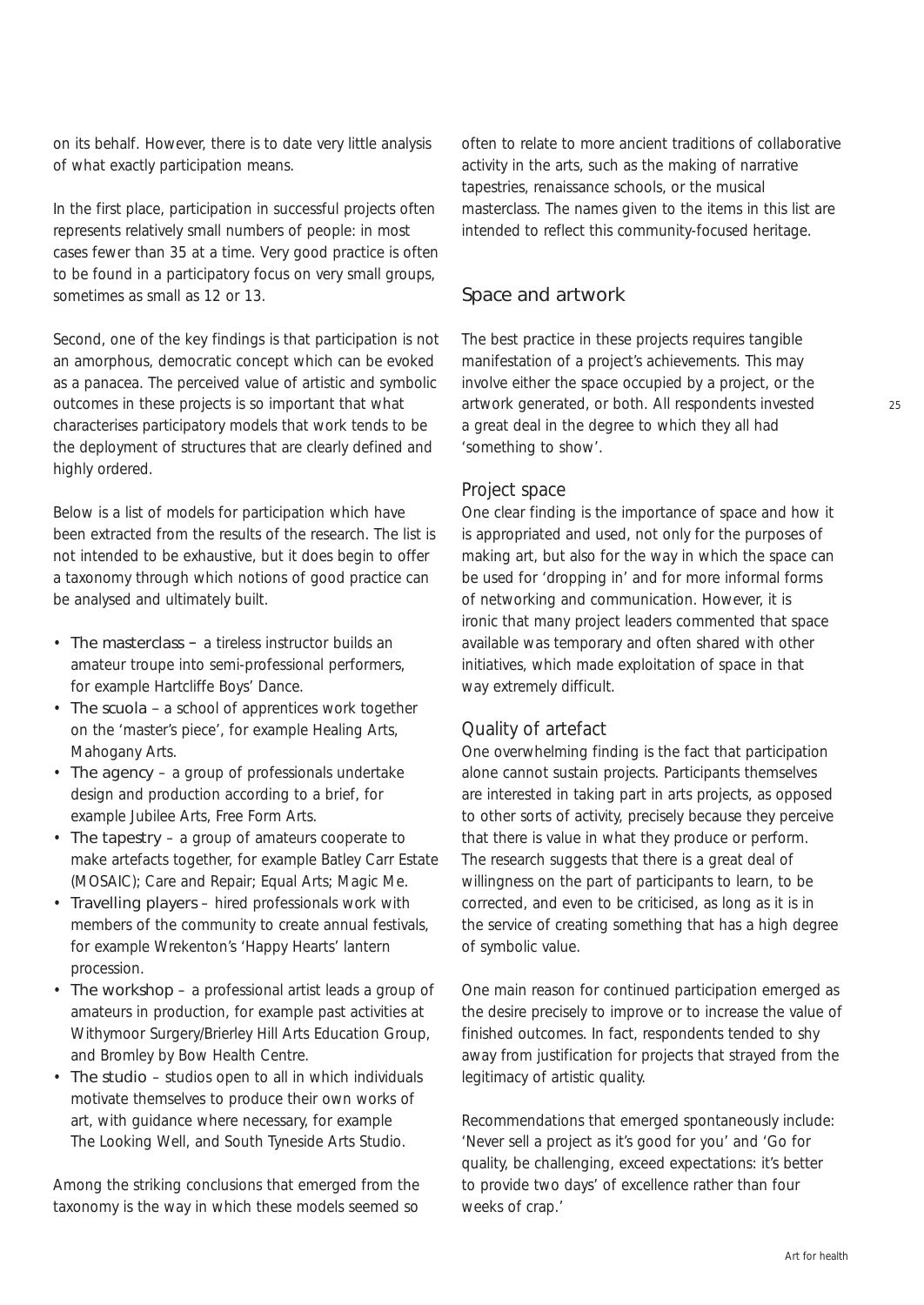#### *Content*

The research revealed a sense that, while the perceived symbolic value of outcomes was important, attempts to make the content of activities overtly educational, didactic, social or health-related, met with general disapproval. This suggests that attempts to link arts projects too specifically to social or educational 'messages' are likely to be unsuccessful, whereas attempts to capitalise on perceived notions of the value of 'art for art's sake' have a better chance of building strong communities of participants, and achieving benefits in terms of increased social capital, albeit via more indirect means.

## Evaluation

The majority of projects do not carry out evaluation, as they seldom have the money, time or inclination to do so. Evaluation according to health criteria is infrequent. Furthermore, there is a fear of evaluation – that it may be reductionist, and may set uncomfortable precedents in justifying art in terms of social usefulness. Inevitably, respondents suspect that evaluation will be linked to funding.

Most evaluative statements that we can put forward are made in the light of these preconceptions, and are therefore based on anecdotal evidence and can only operate as working hypotheses.

#### *Improved health*

It is impossible to give precise details of improved health, particularly in light of the fact that so few projects directly provide health or social information related to health based on formal instruments of measurement.

#### *Improved wellbeing/self-esteem*

Where wellbeing and self-esteem are concerned, there is not only much more in the way of evidence, albeit anecdotal, but also a great deal more indication that increased wellbeing or self-esteem is directly related to involvement with the art and not just with socialising or carrying out the physical activity involved.

All respondents reported improvements in wellbeing in participants as indicated by:

• Enhanced motivation (both in the project and in their lives more generally)

- Greater connectedness to others
- People's own perceptions of having a more positive outlook on life
- Reduced sense of fear, isolation or anxiety.

These benefits were often brought about not merely by the participatory nature of the relevant activity, but by the opportunities that engagement in art afforded for:

- Self-expression
- Enhanced sense of value and attainment
- Pride in achievement.

All of these factors are underpinned by a strong perceived sense of the value of the work produced or performed, and reinforced by public performance and display.

As for self-esteem, respondents unanimously reported that enhanced self-esteem is a common outcome in community-based arts projects, with project participants spontaneously articulating the benefits of an improved sense of self-worth on a regular basis.

As participants so eloquently put it:

*'I haven't got time to be sick anymore'* – participant at Care & Repair: EOPTA

*'It's companionship – it shows you how to try and get somewhere'* – participant at Equal Arts

#### *Improved education*

There is one striking example of the link between participation and education being mapped. Hartcliffe Boys' Dance offers compelling evidence of a link between participation in out of school arts activities, and improved attainment at GCSE level among boys. It would appear that boys who had participated in the dance project for seven years were performing significantly better than expected, and bucking the national trend of underperformance by boys in relation to girls at GCSE level.

In general, there are three types of educational model that seem to operate:

- Improved educational outcomes beyond the project, for example Hartcliffe Boys' Dance
- Arts-related education within the project (learning how to do something) of which there are many examples (some leading to increased levels of employability)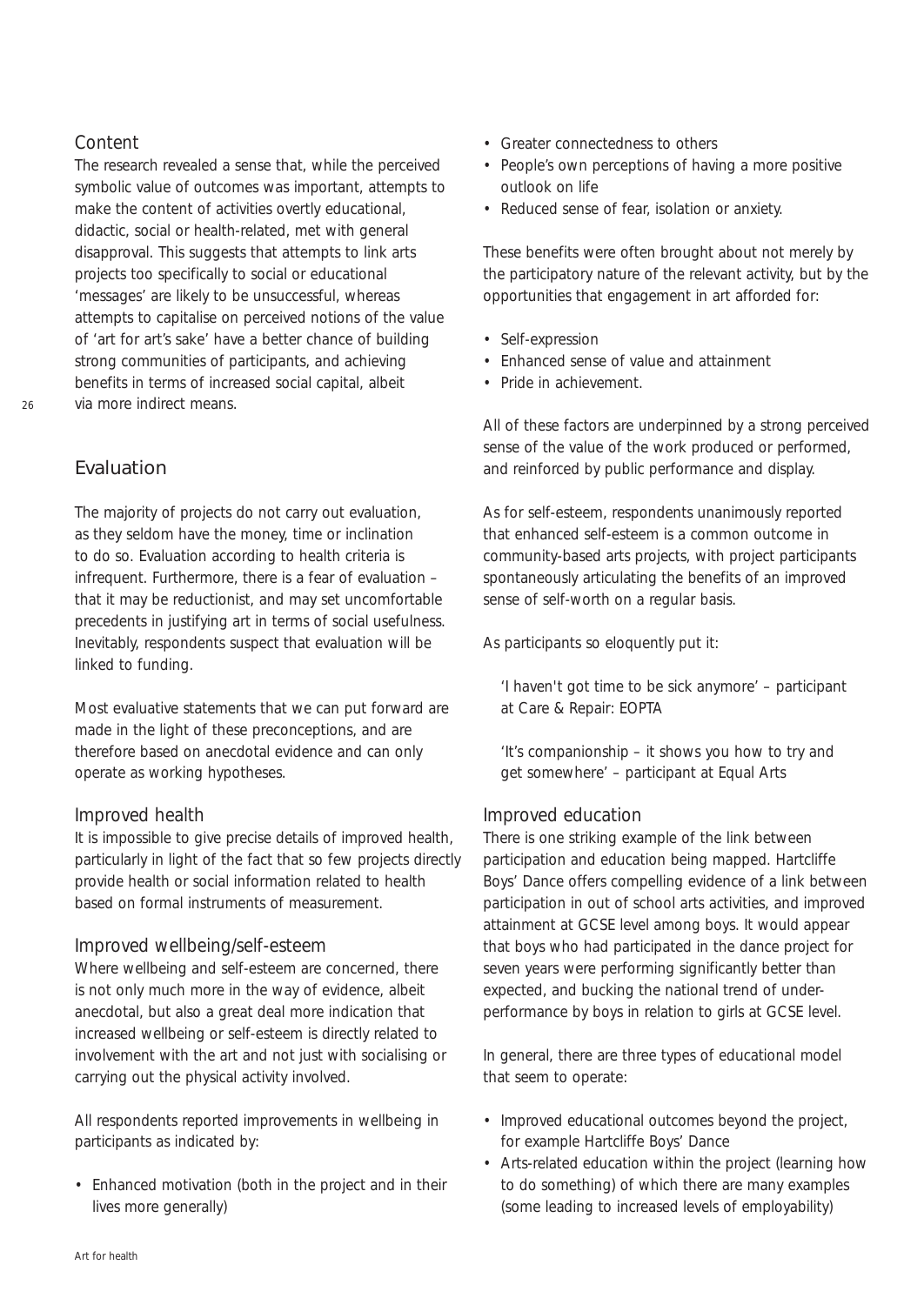• Non arts-related education within the project; that is, using the project to teach participants about something else. This model appears to work less well. In fact, there is even evidence to suggest that where there are supposed to be secondary social benefits, (for example the young relating to the elderly), the arts medium is a strikingly unreliable method.

The evidence suggests that art projects have two main benefits in relation to education:

- Transferable skills, for example Hartcliffe Boys learning discipline, mental toughness, coordination, etc.
- Arts skills people going on to become more employable as a result of the project, having learnt specific arts-related skills, which they then go on to use.

In addition, a growing body of opinion believes arts projects' main value lies in the fostering of emotional literacy, whereby people use art to express needs, frustrations or feelings that would otherwise remain unarticulated.

### *Changed patterns of service elsewhere*

While fashionable as a way of justifying funding and investment, the model that tries to equate success in community development projects (such as arts projects) with reduction in services elsewhere, is at best extremely difficult to make a case for from the evidence provided by respondents.

There may even be evidence of increased social connectedness and awareness that comes with greater participation leading to an increase in services elsewhere, as people become more motivated to visit the doctor, use leisure services or ask for help. There is certainly evidence within projects that the more successful a project is in encouraging its participants to take part fully in project activities, the more demanding those participants become of project coordinators' time, and other resources.

## Funding and sustainability

#### *Funding*

There are many different sources of funding for the projects surveyed, including:

- Local authority funding
- Lottery funding
- Single Regeneration Budget
- Local health authority funding
- Arts Council and other arts bodies
- Charitable trusts
- Business.

Securing or sustaining funding is, day to day, one of the primary preoccupations of project coordinators. One finding is that funding possibilities come up in such a haphazard way, that project rhetoric may be spun opportunistically to match potential funders' aims.

What seems to be missing is a systematic approach to funding arts projects that takes into account precisely how they operate, what benefits they derive, and how they are best maintained. In short, there is a lack of coherent funding policy on the one hand, and a lack of shared knowledge and expertise on how to secure funds (on the part of project coordinators), on the other.

In addition, it emerges from the interviews that there is an optimum lifespan for project funding. Most coordinators agree that the provision of funding for a three-year project offers sufficient time for strategy, and for building successful participatory methodologies.

Funding for longer periods, say six years, is seen as less advantageous as it places too great a burden on speculative predictions of what the future may hold, and does not allow for renewal and revision of aims and objectives.

### *Sustainability*

Most projects are tenacious, but not built on a principle of expanding indefinitely. As projects are undoubtedly reliant upon key individuals for their creation and continued energy, successful sustainability is all about understanding who key individuals are, and supporting them.

Financial sustainability appears to be rooted in three years' seed funding, after which the best projects turn into something else. For example, projects such as Mahogany may become self-sustaining agencies through quality of artwork produced; other projects may be sustained through payment for participation, performances or displays; sponsorship from business, or else disappear.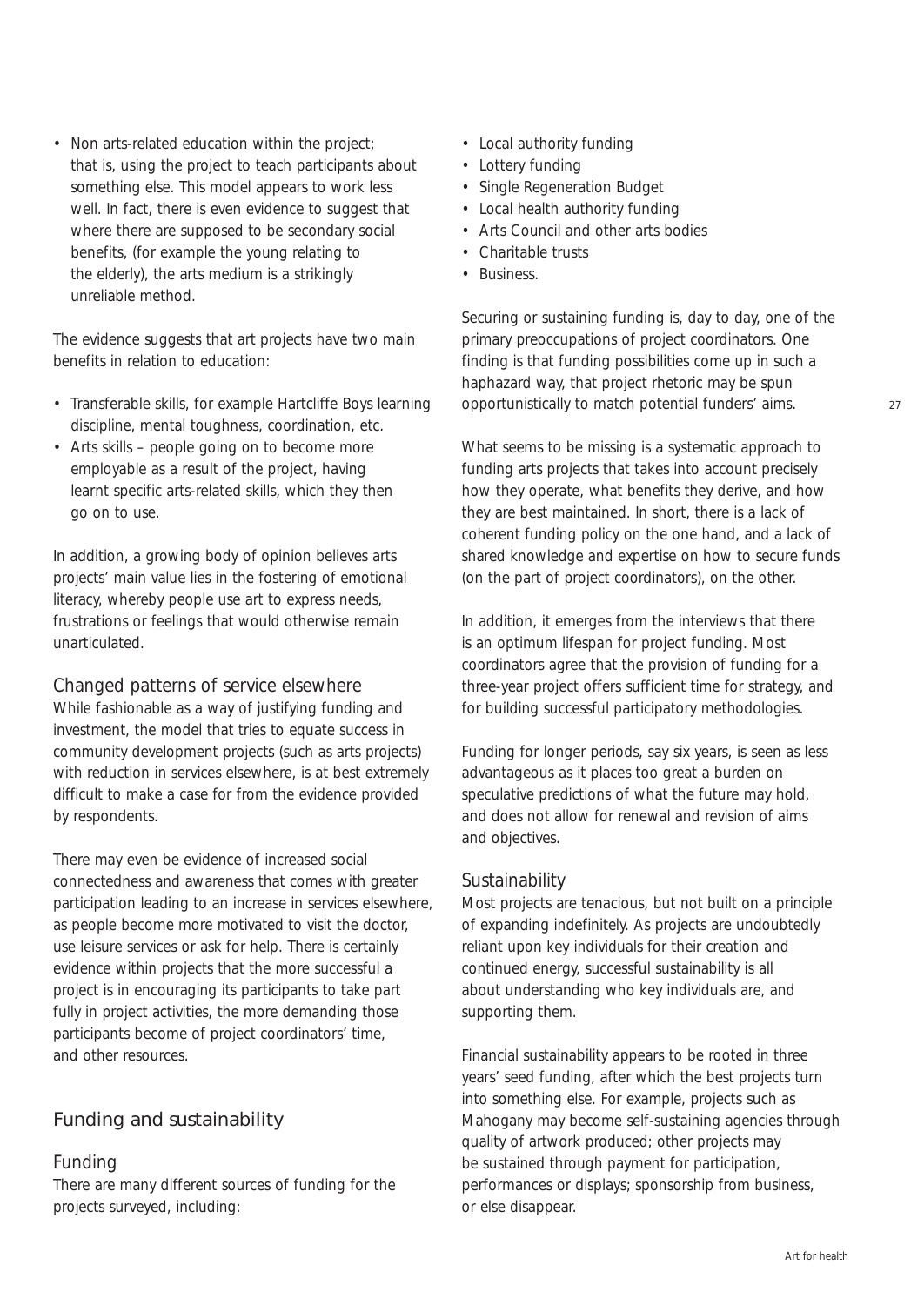## **Transferability**

The best projects, by their very nature:

- Are opportunistic in that they are based on chances to improve outcomes for pockets of disadvantage or social exclusion when need arises and when funding possibilities present themselves
- Reinvent the wheel to some extent, in that creative innovation is seldom about slavish replicability and usually about inventiveness and improvisation
- Are creative in their aims and goals and therefore cannot be reduced to easily implementable formulae.

It would therefore follow that project replicability is limited. On the other hand, while projects themselves are too reliant upon individuals and personal vision and passion to be easily transferred to different contexts, the conditions needed for projects to flourish can be replicated.

### Partnerships and cross-sectoral working

Because arts projects are so much about creativity and vision, and because participants want the arts to remain about the art and nothing else, there are no models of successful cross-sectoral working. The best outcomes in this regard seem to occur when other agencies, institutions or individuals have knowledge of the project and provide support for the project, either tangibly (in terms of funds) or intangibly (in terms of talking up the project at local level).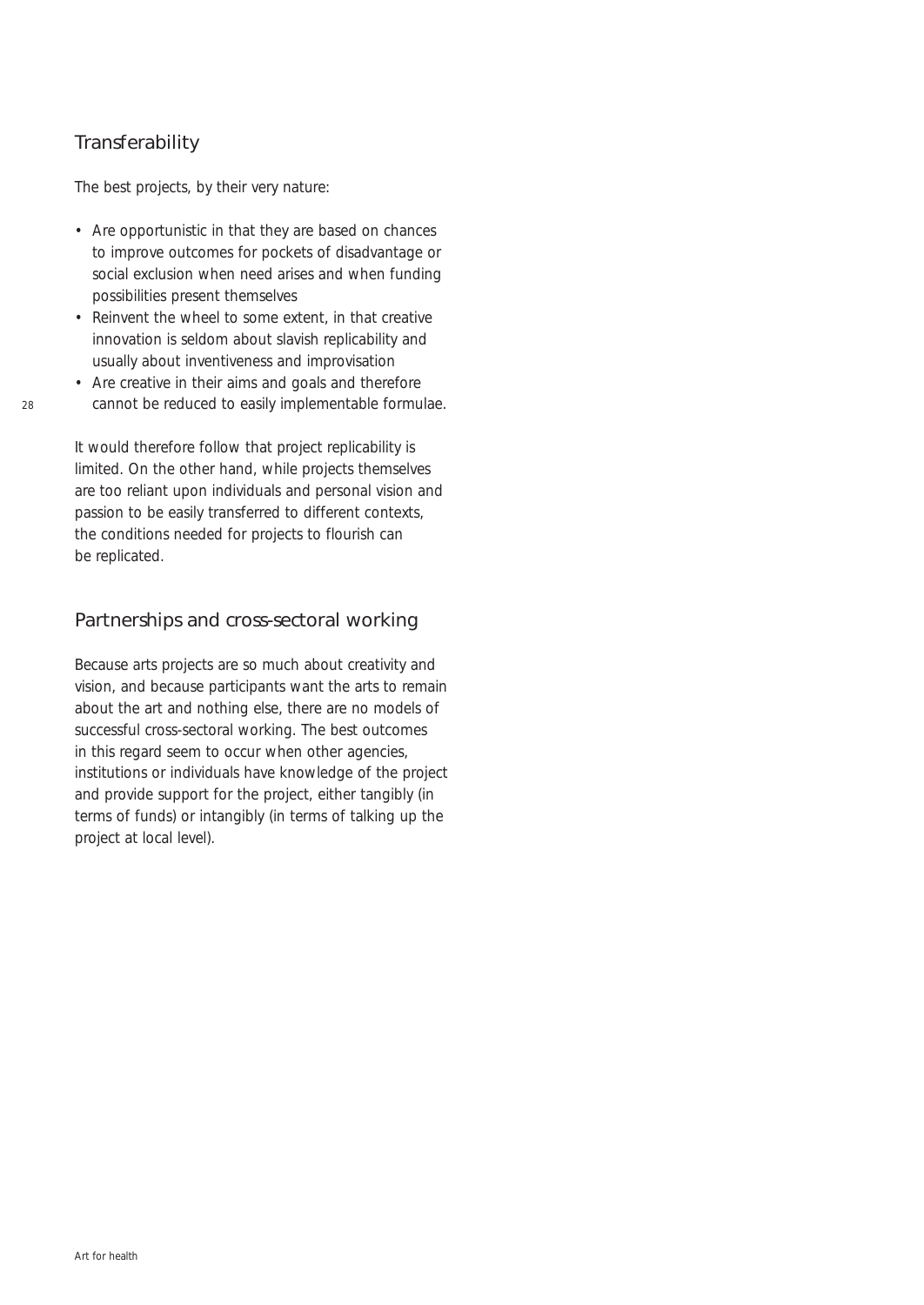## 5 Recommendations

The evidence suggests that arts projects and initiatives make a unique contribution to building social capital and enhancing wellbeing and self-esteem, but do so only where they are unique in what they have to offer and the way they deliver services.

There is growing recognition of the need to make arts projects a mainstream part of larger initiatives, such as Health Action Zones or Healthy Living Centres. However, there is a danger of looking for a 'winning formula' which will work for projects, as well as a current inclination to 'bolt' arts projects on to health initiatives.

To do so would be completely at odds with the nature and value of best practice in arts projects which impact health and wellbeing, which are by nature:

- Specific, in that, there is no single 'winning formula'
- Local, in that they tend to be defined and determined by local conditions and outcomes
- Generated by personal and passionate impetus, in that personalities play a key part in making projects successful – a part that cannot be ignored given the importance of personal expression in arts projects and the subjective nature of both process and outcomes.

It is therefore more appropriate to make the following recommendations.

### Projects and their communities

The role of dynamic individuals cannot be ignored or dismissed as an inconvenience: success depends on them. They must be supported. It is important to understand

that participatory models are very important, but that they work best when focused on art and not the model. Nor do they work when they are over-democratic in their structures. What seems to work best is a clear articulation of structure along the lines of the Masterclass, the Tapestry, etc.

It would seem inappropriate for the field to become over-professionalised, given that it is all about passion and personal impetus.

### Space and artwork

- Projects should insist on quality of both space and output.
- The type of art used in a project should grow organically from local conditions, making the opportunistic happen.
- There should be an impetus to find larger spaces which can be used for arts projects, so that spaces can operate as drop-in centres, creating synergies and opportunities for community-building.

#### Evaluation

Evaluation is rarely carried out in arts projects, as found in arts research (Angus and Murray 1998)

A mechanism for evaluating the health benefits of an arts project has yet to emerge that both allows for meaningful and rigorous analysis and allows freedom for projects to set their own evaluation frameworks with regard to aims and objectives, and to local targets and need. Such a model will, it is hoped, emerge in future stages of this inquiry.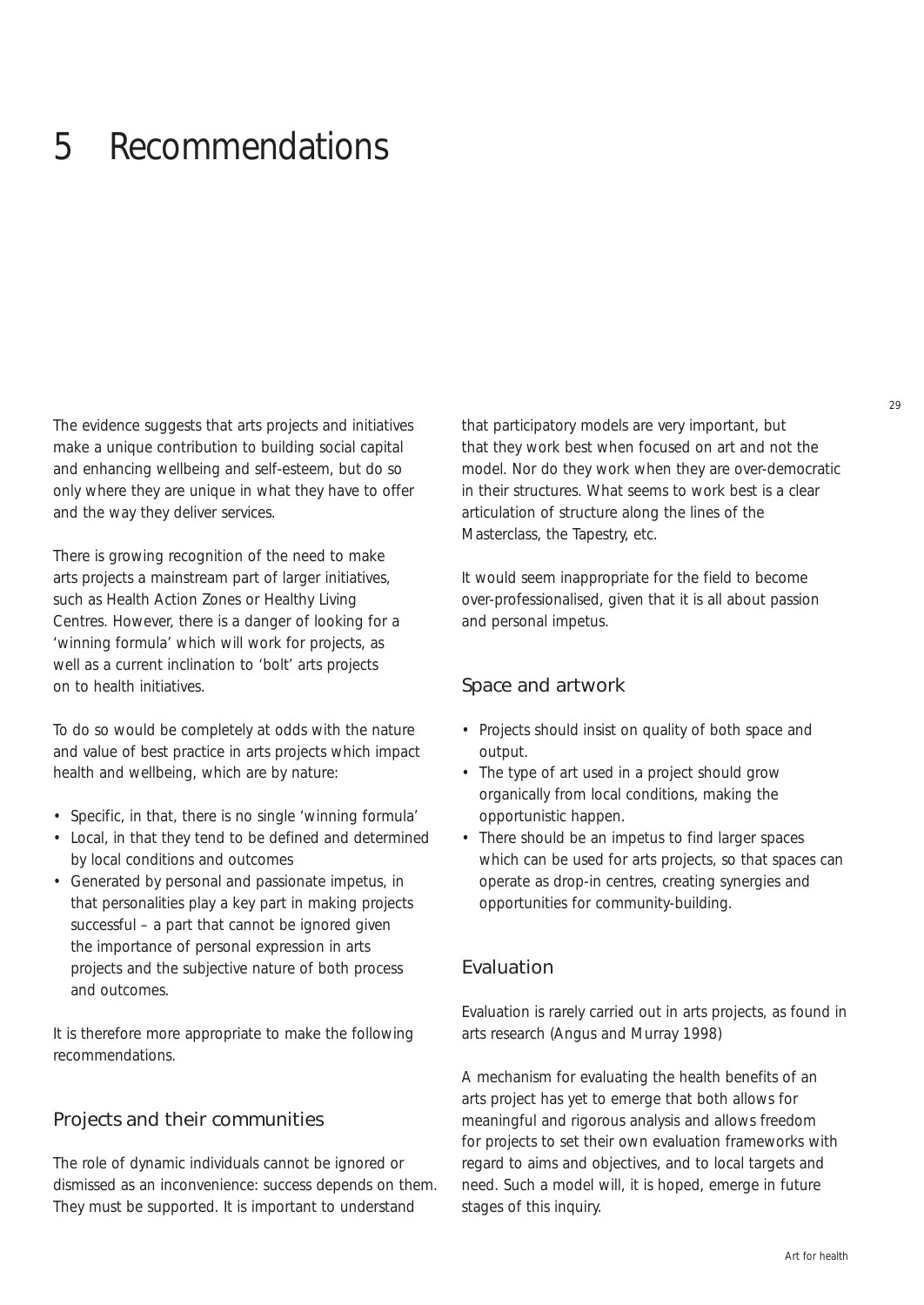## Funding and sustainability

- There should be support for individuals and projects via three-year funding packages.
- There should be increased awareness and dissemination of types of funding available.
- Projects should often be encouraged after three years to find ways of being self-sustaining or else find private sector sponsorship for their activities.

## Partnerships and cross-sectoral working

Projects should have cross-sectoral support without creating cross-sectoral structures. For example, local hospitals or GPs should be aware of projects' activities and arguing in their favour, but other activities should not be inserted into projects, as interdisciplinarity is costly, time-consuming, and difficult logistically.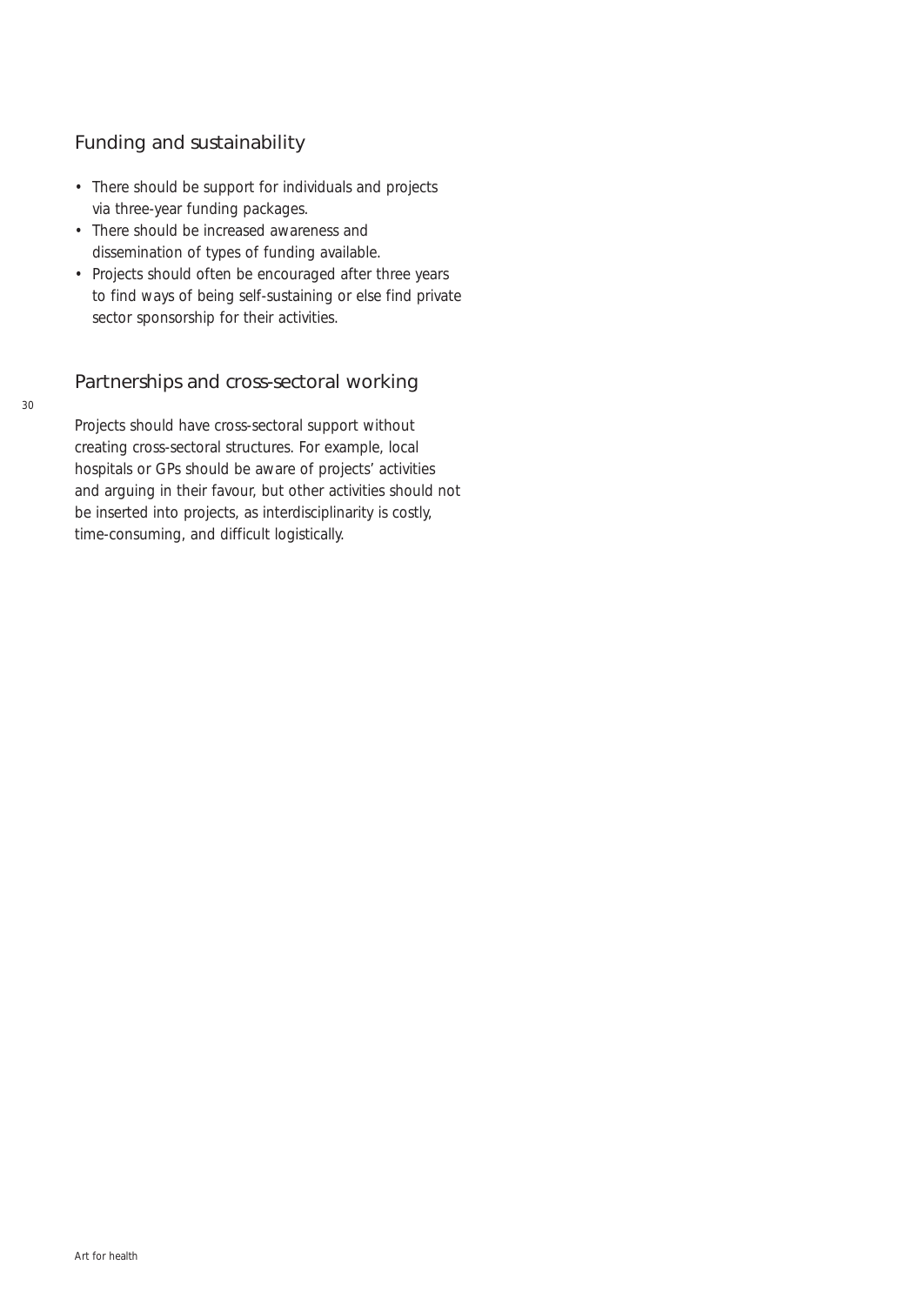## References

Angus, J. (1999). *An inquiry concerning possible methods for evaluation of arts for health projects*. London: Pioneer Projects (Community Health UK) Ltd.

Argyle, M. (1998). Sources of satisfaction, in Christie, I. *The Good Life*. Demos Collection No. 14. London: Demos.

Argyle, M., Martin, M. and Lu, L. (1995). Testing for stress and happiness: the role of social and cognitive factors, in Spielberger, C. D. and Sarason, I. G., *Stress and Emotion*, No. 15, pp173-187.

Campbell, C., Wood, R. and Kelly, M. (1999). *Social capital and health*. London: HEA.

Department of Health. Acheson, D. *Independent Inquiry into Inequalities in Health*. London: SO.

Department of Health (1999). *Saving Lives: Our Healthier Nation* (1999). London: SO.

Fee, L., Arber, S., Ginn, J. and Cooper, H. (1998). *Investigating the relationship between social support and health*. London: HEA, part 2.

Gillies, P. (1998). The effectiveness of alliances and partnerships for health promotion in *Health Promotion International*, 13: 1-21, cited in Campbell, C., Wood, R. and Kelly, M. (1999). *Social capital and health*. London: HEA, p2.

Headey, B., Holstrom, E. and Wearing, A. (1984). Wellbeing and ill-being: different dimensions?, *Social Indicators Research*, No. 14: 115-139.

Health Education Authority (1998). *Our Healthier Nation in Practice* questionnaire.

Matarasso, F. (1997). *Use or ornament? The social impact of participation in the arts.* Stroud: Comedia.

Matarasso, F. and Chell, J. (1998). *Vital signs: mapping community arts in Belfast.* Stroud: Comedia.

Meyrick, J. and Sinkler, P. (1998). *A guide to evaluation for healthy living centres.* London: HEA.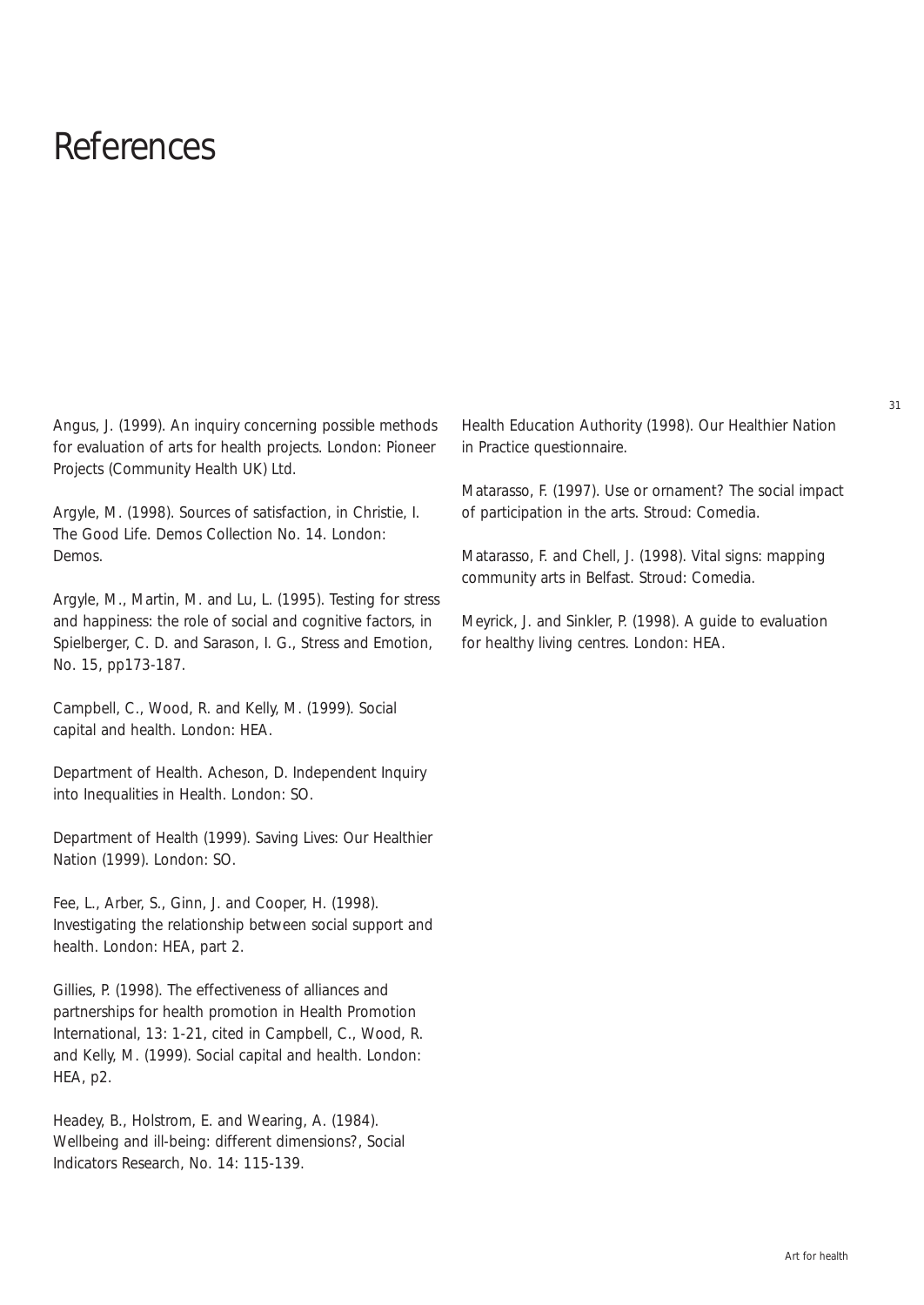## Appendix A The questionnaire sample

The following projects and organisations were identified during the course of our research. These projects went on to form the sample for the 'Arts for Health and Wellbeing' questionnaire survey.

#### England

198 Gallery 24/7 50 Something Theatre Group and Full Circle Arts ACNA Arts, Nottingham ACTA Community Theatre, Bristol Acting Up Action Factory Africa Oye Age Exchange Age Exchange Theatre Company Amble House Art Project Anchor Housing Association Apna Arts, Nottingham Art in Hospital Art in the Ark Art of Change, Wapping Artec ArtiMEDIA Centre Artist's Agency, Sunderland Artlink Central Artlink West Yorkshire Arts & Business (ABSA) Arts and Mental Health Forum Arts and Minds Forum Artshape Artists Agency & Newcastle City Health Trust Artspace Artswork Avon & W. Wiltshire Health Care NHS Trust Aylesbury Young Offenders Institution

Bandwagon Studios Bass Connections, Salisbury, Wiltshire Batley Cultural Fund, Kirklees Beacon House, East London Beechcroft Centre, Birmingham Big Fish Theatre Co. Birkin Viewfinder, Derbyshire Black Labrador Community Arts Blackbird Lees Youth Centre Blackthorne Medical Centre, Maidstone Boxmoor Arts Centre Brassa Nova Street Band (in Education), Accrington Brierley Hill Arts Education and Health group Bromley by Bow Centre Bromley Health Promotion Unit, Bromley Brooklyn Day Centre Bury Arts Unit Cardboard Citizens Care and Repair Carl Campbell Dance Co 7 Cartwheel Castle Museum & Art Gallery Castle Project C and D, Cambridge Catalyst Theatre in Health Education Caught in the Act Centre for Health of the Elderly Charlton Lane Centre, Gloucestershire Charnwood Arts Consortium Chats Palace Arts Centre, Hackney Cheater City Council Chelsea and Westminster Hospital Cheshire Dance Workshop Chichester Festival Theatre Chrysalis Arts, North Yorkshire City Music Project, Oxford Clean Break Theatre Company, Camden Cleveland Alzheimer's Residential Centre, Thornaby Cleveland Arts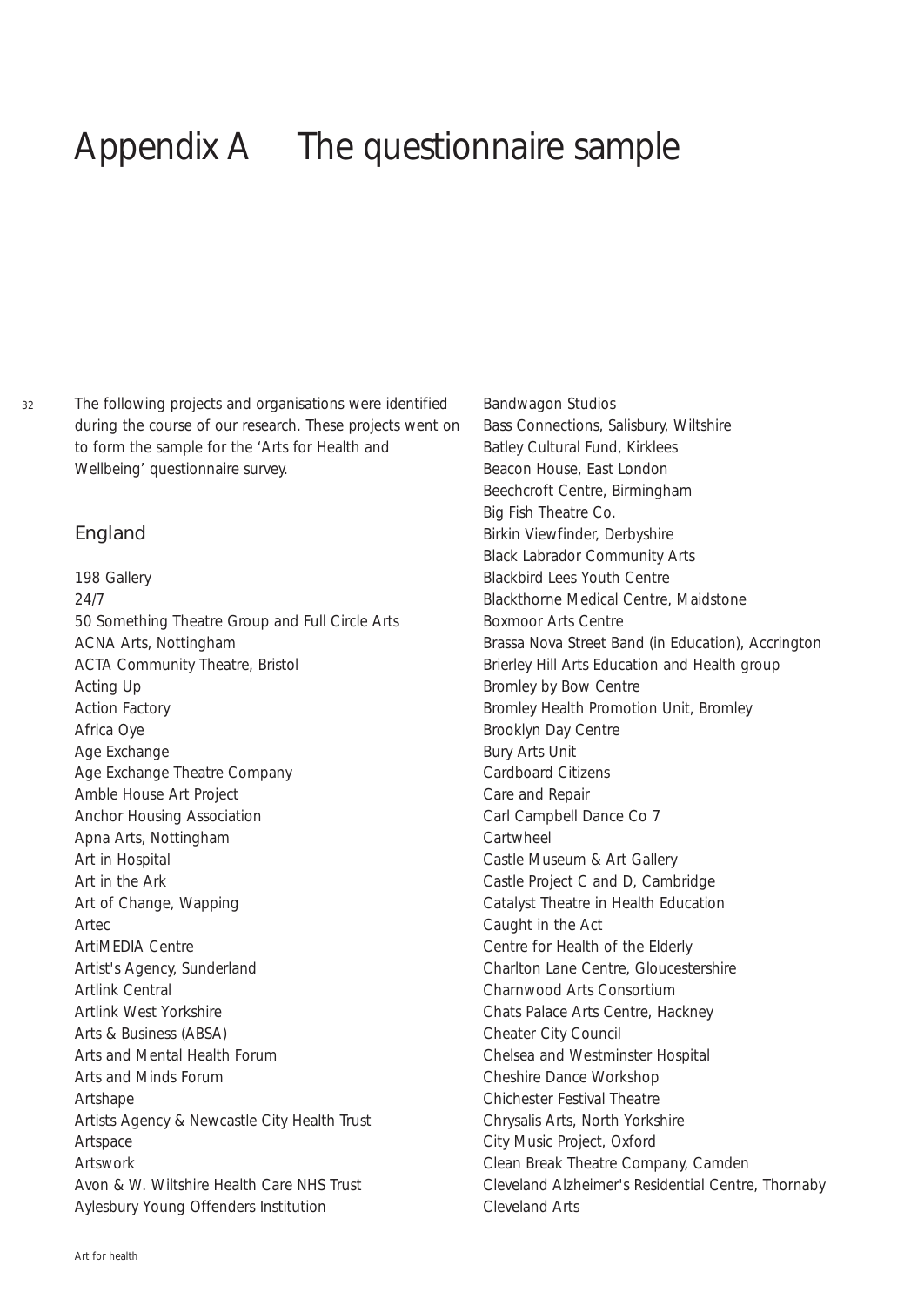Cleveland Arts & Community Care Forum Cloth of Gold Colchester & Tendring Hospital Arts Community Arts Northwest Community Dance Company of Imagination, Norfolk Connected Creative Arts network Conquest Hospital, Hastings Core Arts Cork School of Music Council of Education for World Citizenship Creative Exchange Dance Xchange Greencandle Dance Company Derby Community Arts Derby Playhouse, Derbyshire Diorama Arts Doncaster Community Arts Dr Fosters, Painswick Inn, Stroud Dudley Metropolitan Borough Council Dudley Priority Health NHS Trust Dulwich Picture Gallery East Midlands Arts East Midlands Shape Eden Arts Trust Elders Share Arts Equal Arts Estover Percussion Project Exeter Health care Arts Finsbury Park Community Regeneration Initiative Firebird Trust First Movement Forest Forge Theatre Company Foxhill Healthy Living Centre Free Form Arts, North Tyneside Free Form Arts, Hackney Futures Theatre Company Gateshead Health promotion Geese Theatre Graeae Theatre Green Candle Dance Company Hackney Music Development Harrow Youth Club, Harrow Hartcliffe Boys Dance Company, South Bristol Heads Together, Leeds Headstart Healing Arts, Isle of Wight Healthy Bromley Healthy Hearts Lantern Project, Gateshead Heritage Ceramics

High Peak Community Arts Hospital Arts Hull & Holderness Community Health NHS Trust Impact Arts (Community Arts) Inner City Music Intermedia Film and Video, Nottingham Iroko Theatre Company Isle of Wight Music Machine JABADAO, Leeds Jubilee Arts, West Bromwich Junction Arts, Derbyshire Kaleidoscope theatre Kazzuma Arts Project Kids Clubs Network Kids Company Lapidus Latin American Elders Group Linskill School Live Music Now! North West Living Archive, Milton Keynes Living Arts Scotland Ltd Magic Me, Tower Hamlets Mahogany Manchester Camerata Orchestra Manchester Health Authority Manchester Survivor Poets Mantle Community Arts Project Mid Pennine Arts Mind the gap … More Music in Morecambe Multi-Asian Arts Music 2000, Portsmouth Mytton Oak Surgery (HLC) Neti-Neti Theatre New Perspectives Theatre Company Newark Community Arts, Nottinghamshire Newcastle City Health NHS Trust Newcastle & North Tyneside Health Newcastle & North Tyneside Health Promotion Unit Norfolk Music Works North Durham NHS Trust North East Somerset Arts Association Northern General Hospital NHS Trust Northgate Hospital, Morpeth Northumberland Health Authority Centre for Health Development, (St. George's Hospital Morpeth) North Light Artists Nottingham Playhouse Nottinghamshire Education Drug Education Team On the Brink Theatre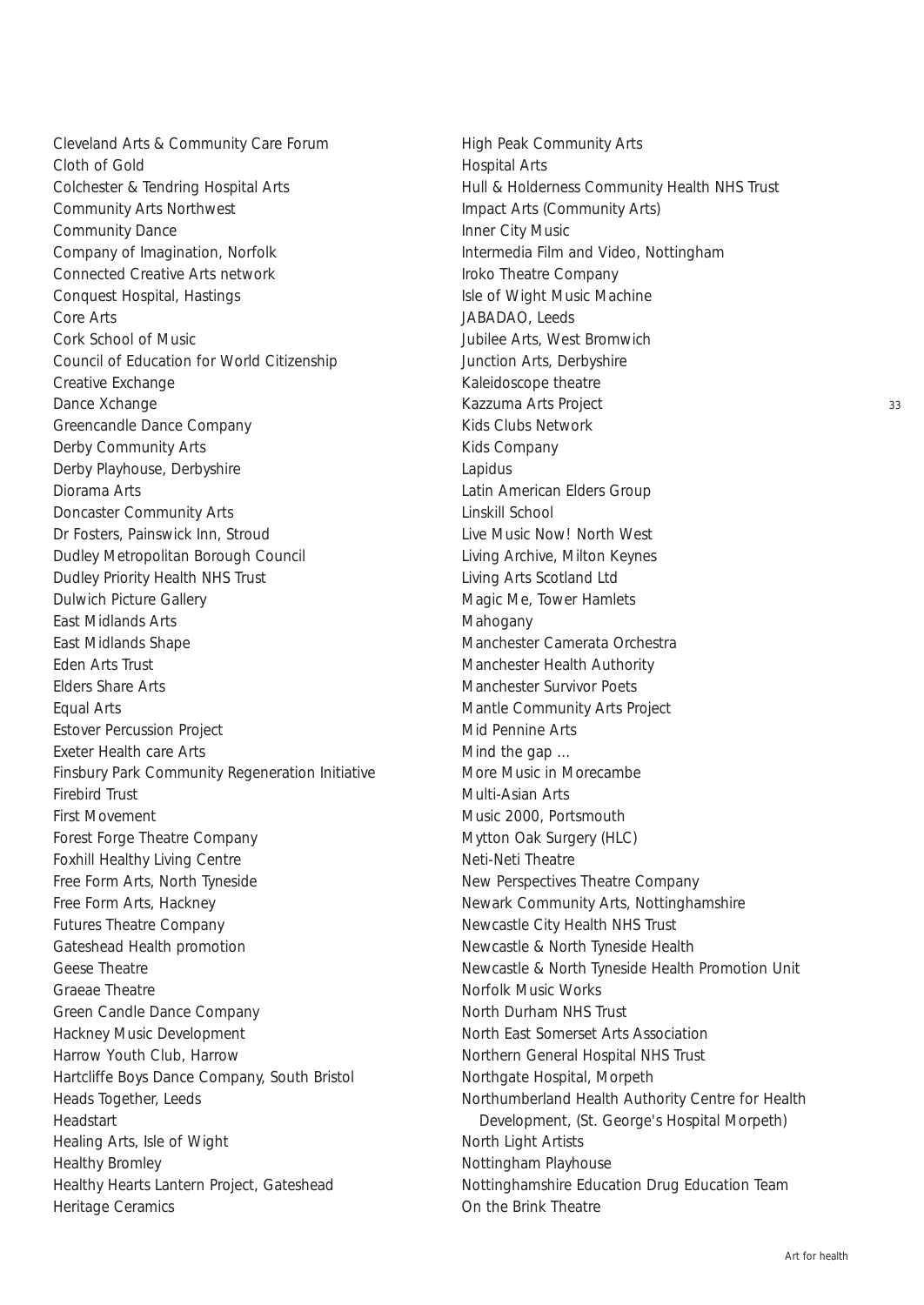One in Four Theatre Co. Only Connect Open Art Paintings in Hospitals Pedalling Arts Ltd Phoenix Arts, Leicester Poetry Remedy Polyglot Theatre Company Pop-Up Theatre Prescap (Preston Community Arts Project) Prism Arts Project Ability Proper Job Theatre and Bagshaw Museum Pulsation Queen Elizabeth hospital, Gateshead Rais Academy Raw Material Readiop Real Arts Company, Nottinghamshire Rent-a-role, Plymouth Round House Music Project, High Wycombe Same Sky Community Arts, Brighton and Hastings Sandwell Third Age Screen For Your Life, Walsall Sense of Sound SHAPE network SHARE Music Sharp End, Hackney Snap Peoples' Theatre Soft Touch Solent People's Theatre, Portsmouth Solid Sound Health Sound it out South Tyneside art studio South Tyneside District Hospital Southampton Cancer Unit Spare Tyre Theatre SPARK (SPort and ARts towards Knowledge) St David's Hospital St Luke's Arts Project St Nicholas' Hospital, Gosforth St. Richards Hospital project Stockport Centre for Health Promotion Stockport Healthcare NHS Trust Strange Cargo Studio 3 Arts Survivors Poetry Take Art Tees & District Health Promotions Service

The Academy of South Asian Performing Arts The Association n for Dance & Movement The Blackie The Bungalow Drop-in project, Bristol The Embroiderer's Guild The Hospital Arts Project Chelsea & Westminster Hospital The Lawnmowers The Looking Well The Nerve Centre The Picket The Point Dance & Arts Centre The Pyramid Project Theatre in Health Education Trust, Birmingham Tiebreak Theatre Company Trust Arts Project Turning Point Theatre Company Turtle Keys Arts Centre Tutbury Practice, Staffordshire Ulster Community & Hospitals Trust Urban Strawberry Lunch Walsall Museum Waterford Healing Arts Trust WEA (Workers Education Association) West End Health Resource Centre, NUT West Midlands Arts Wolf and Water Company Working for Health in Wythenshaw

### Scotland

Feisan (Gaelic festivals)

#### **Wales**

South Wales Intercultural Arts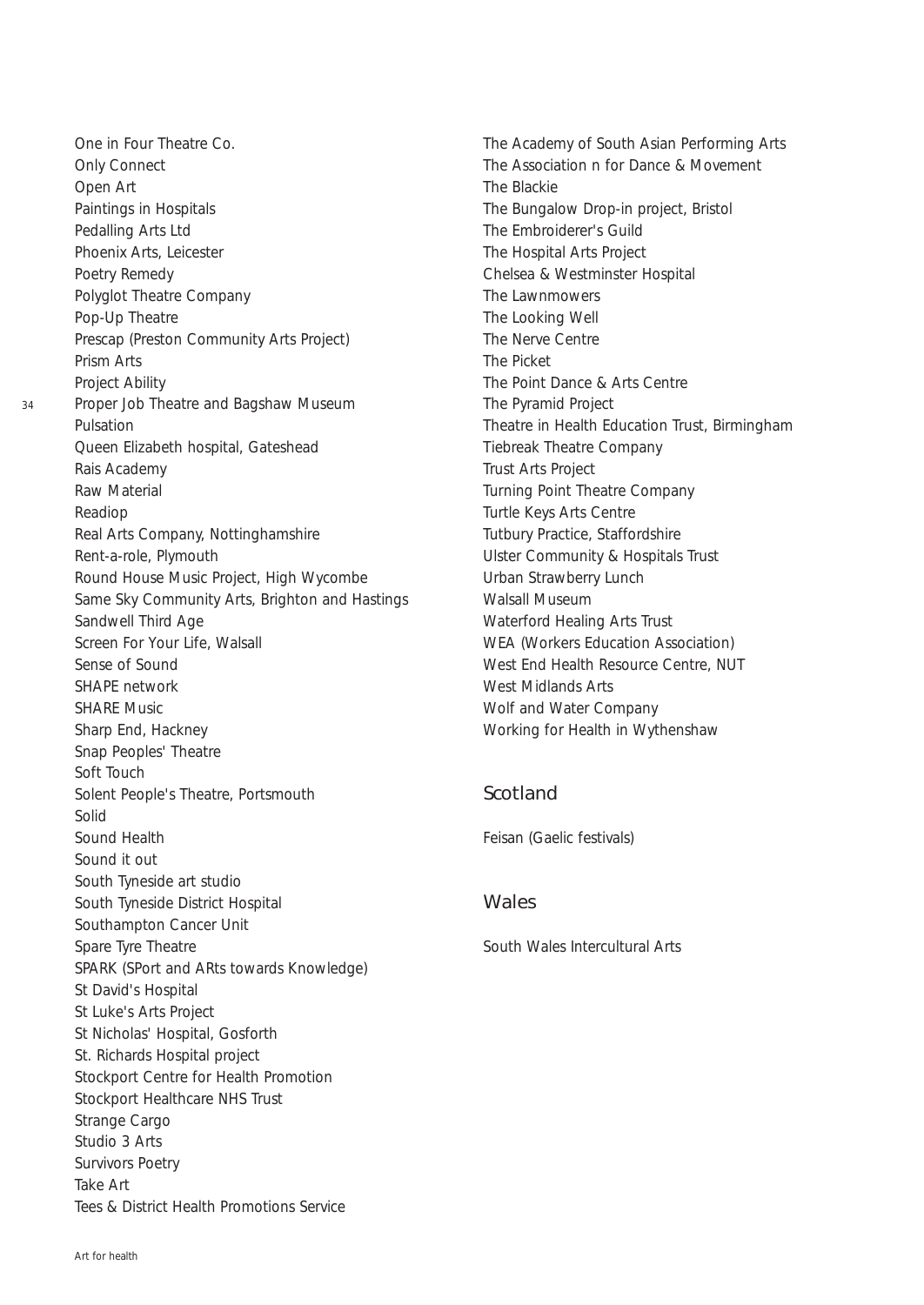# Appendix B The questionnaire

## *Covering letter*

#### Dear colleague

Throughout Britain, there are many projects that use participation in the arts and creative activities to improve people's health, wellbeing or sense of connectedness to their communities. Between them, the individuals who work on such projects share a vast amount of knowledge and experience. This knowledge could be shared to develop guidelines on good practice and to inform national policy.

To achieve this, the Health Education Authority for England (HEA) has commissioned us to create a national database of projects and initiatives which are current or have been undertaken within the last three years. This is part of its continuing commitment to putting Arts for Health firmly on the national agenda. The questionnaire represents the first comprehensive survey of arts and health activity to be carried out in the UK.

We understand that you have been engaged in this type of arts work, either within healthcare or within the community, and we would like to hear from you. We enclose a copy of the questionnaire that will allow us to build the database. In it, there are questions that will help us to develop a picture of the issues that dominate this field. These issues will be analysed and will steer discussions around the future of such projects, in conjunction with a panel of experts that includes representatives from government, funding bodies, the medical profession, arts professionals and health promotion experts.

As well as quantitative data, we are very interested in developing as rich a sense as possible of your experiences, so we have included a section on case histories (section K). You may prefer to begin with this section as it will give you a chance to explain the work of your project to others, and will form the basis of your database entry.

If you can take the time to complete the whole questionnaire we would be very grateful, as this will allow us to analyse arts and health work in detail, and to make sensible recommendations for health promotion policy. However, if you can only spare the time to complete the case histories (section K), this will enable us to build a basic database entry for you, which could then be expanded at a later date, so do please attempt what you can.

We need to have your completed questionnaires returned as soon as you can manage. Instructions and guidance are provided in the accompanying paperwork. We look forward to hearing your responses eagerly.

Many thanks for your help.

Project manager SHM Productions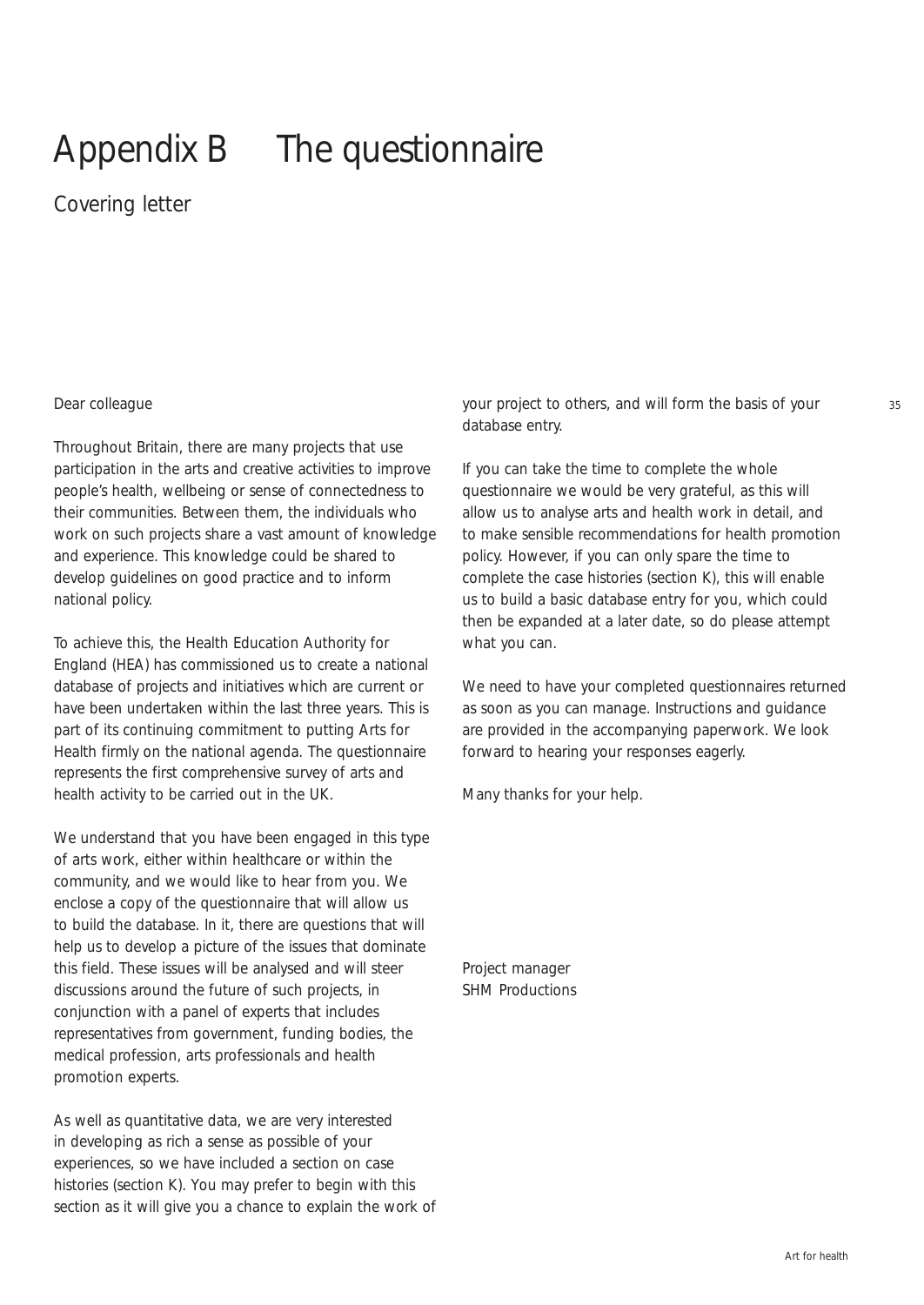## Questionnaire instruction notes

*The HDA/SHM Review of Arts-Based Projects and Initiatives which impact health and wellbeing:*

### Questionnaire for a National Database of Good Practice

SHM Productions has been commissioned by the Health Education Authority (HEA) to map the full range of arts projects and initiatives that impact health and wellbeing and build healthy communities in the UK. This is an important initiative: undertaken with full Department of Health backing, it represents a serious commitment by policy-makers in health and health promotion to explore the link between participation in the arts and health.

The arts 'mapping' process comprises two stages:

- National circulation of the (enclosed) questionnaire to all appropriate projects/initiatives
- Creation of an HEA multimedia database detailing projects and good practice in the field, for summer 1999.

The questionnaire and database are intended to:

- Map and represent the range, variety and strength of arts and health work across the country
- Assist further research, education and networking
- Identify criteria for good practice in the field
- Disseminate good practice
- Inform policy
- Attract potential funders to initiatives that link arts and health in the broadest sense.

We would therefore greatly appreciate your help in completing the enclosed questionnaire, which is designed to gather as much information as possible about your experience of running arts and health community participation projects or initiatives. We expect your project aims to be varied, from health education to community participation to community development or regeneration.

The questionnaire is designed to be completed as quickly as possible. Many sections are designed as 'tick boxes' to speed completion. There are guidance notes throughout the form to help you, and there is plenty of opportunity to provide expansive answers where you wish to do so. The questionnaire has been designed for direct transfer to the database, so it is essential that you follow the form faithfully to enable us to input data accurately. If you are word-processing your reply, please use font size 12. If you are handwriting your reply, you may find it useful to structure your responses as bullet points, although this is not essential.

### Structure

The questionnaire is designed to be compatible with another HEA database called *Our Healthier Nation in Practice*. The structure therefore comprises the following sections:

- Organisation description helps us understand your organisation
- Project details to describe a specific project you'd like to tell us about
- Developing a healthy community maps your relationship to local people/your area
- Relationship to health maps your relationship to health and education (even if you've never analysed these links before)
- Partnerships helps us understand your links with other organisations
- Funding gives us a sense of how your funding works
- Evaluation/monitoring maps how you assess a project
- Passing on the learning allows us to see whether anyone else could benefit from your experiences
- Future aims gives us a sense of where you feel your project is headed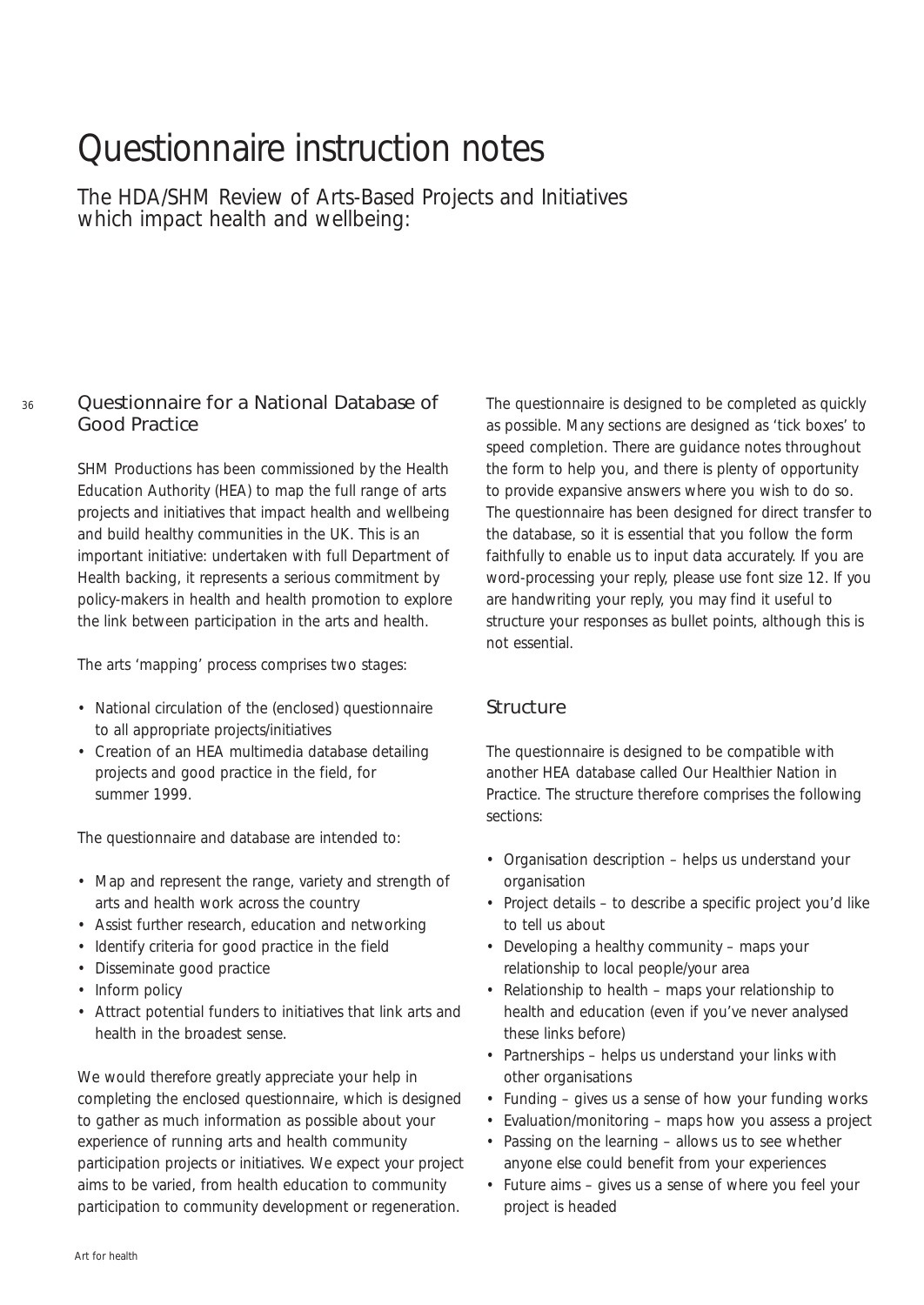- Contact details so that we can contact you to verify any details, and other projects can contact you (if you would like it)
- Case histories an opportunity for you to supply your own testimonies for the database
- Visual details an opportunity to supply image/text/sound/performance clips for your database entry, and let others see your work in practice.

Please fill in as many sections are you are able to complete.

### **Practicalities**

We are expecting a large response and will be entering data as soon as possible, so please submit your replies to us as soon as you are able. Please note that the information you supply may be edited to aid the database searching process.

Please return your completed forms to: The Arts Database Coordinator SHM Productions 112-114 Africa House 64-78 Kingsway London WC2B 6AH.

We may need to call you to verify your data entry before it is finalised, so please remember to include the relevant contact information at the end of your form. If you need further assistance, please contact SHM on 020 7242 5504, or email us at: office@shm-ltd.co.uk.

The HEA *Good Practice Arts* database is expected to be launched in summer 1999 and will be accessible via the Internet (linked to the HEA website) and other formats. With your help we hope to put the link between arts and health firmly on the map.

Thank you for your help and support in completing this questionnaire.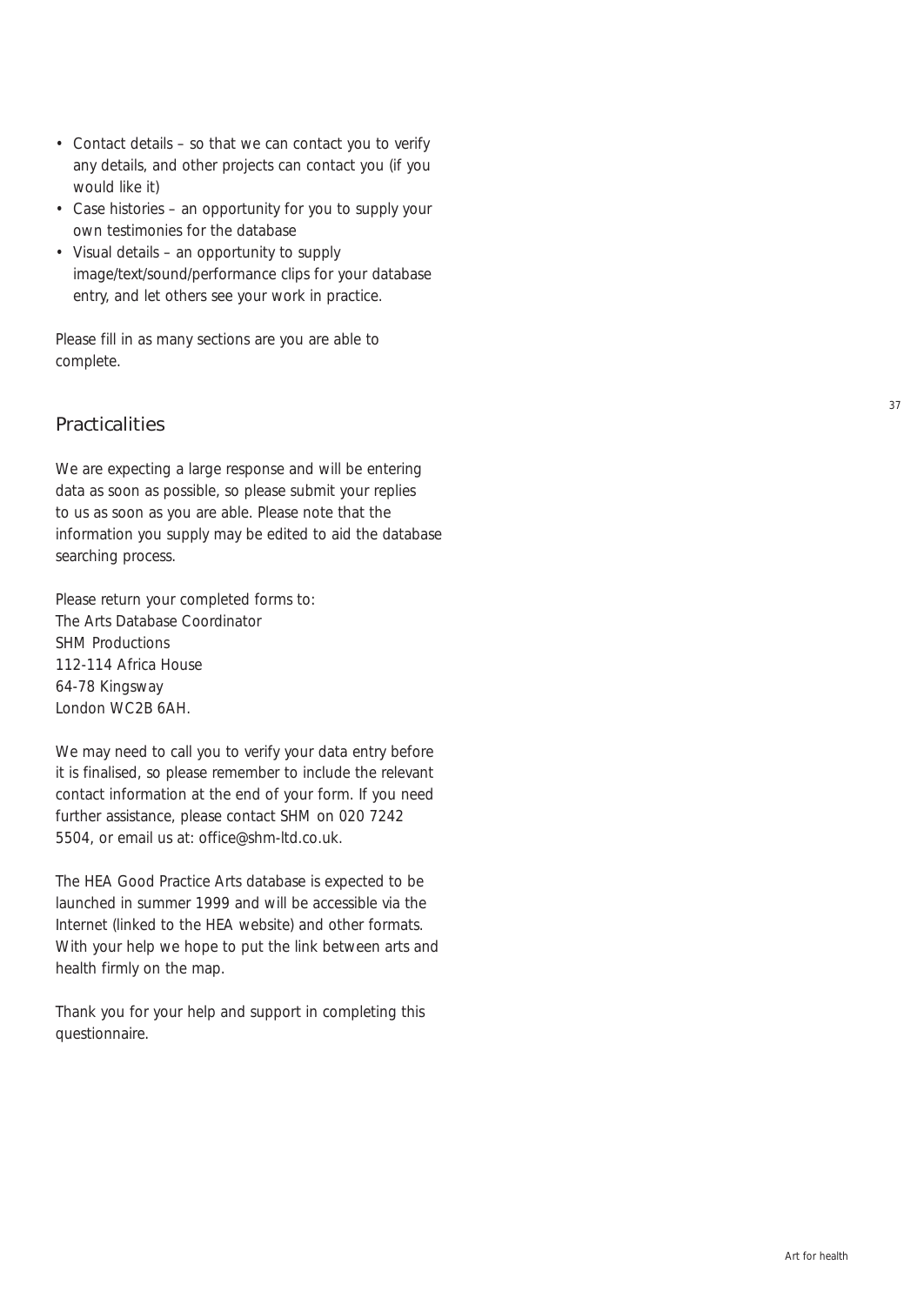# THE HEA/SHM ARTS FOR HEALTH AND WELLBEING QUESTIONNAIRE

Section A ORGANISATION DESCRIPTION

A1 Title of your organisation (providing arts/health activity)

*Guidance: please do not include 'The' or 'A' at the beginning of the title*

A2 Geographical area served by your organisation/initiative

A3 Main aim(s) of organisation/initiative

*Guidance: • Describe what your project is trying to achieve in one or two sentences only*

*• You will have opportunities further on in the form to explain the work in more detail*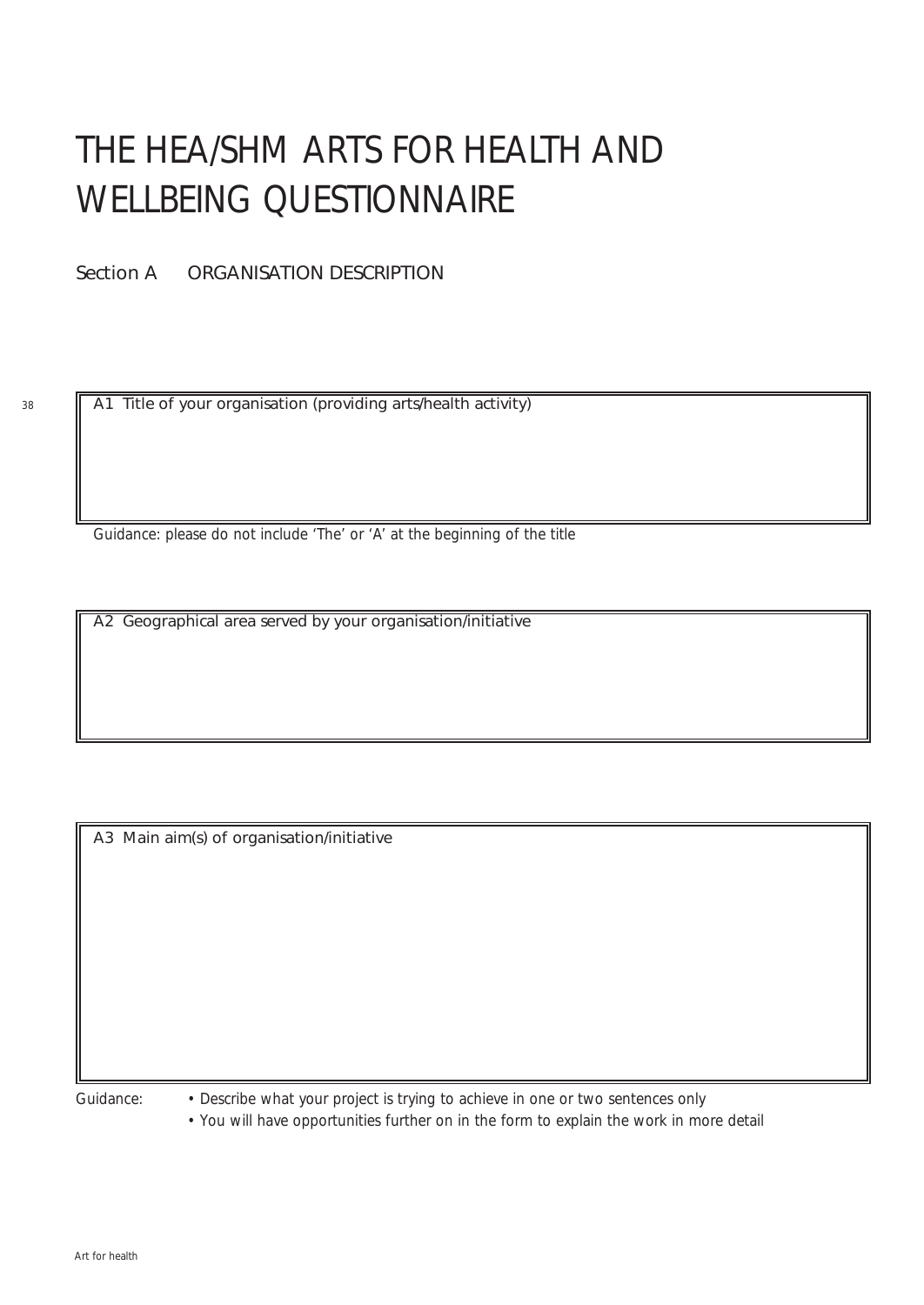### Section B ARTS PROJECT DETAILS

B1 Name of specific arts project/initiative you refer to in this questionnaire

| B2 Art category                |                                |  |
|--------------------------------|--------------------------------|--|
| Combined arts/multi-art form   | Creative writing               |  |
| Circus skills                  | Dance                          |  |
| Computer/multimedia/CD-ROM     | Drama/theatre                  |  |
| Crafts, eg pottery/sewing      | Sculpture                      |  |
| Graphics/design                | Painting/visual arts           |  |
| History/reminiscence/narrative | Streetwork/carnival/procession |  |
| Music                          | Video                          |  |
| Film                           |                                |  |
| Other – please specify:        |                                |  |

B3 Main activities of project/services provided

*Guidance: describe the services/activities of your project in no more than four points*

B4 Start date of specific Arts project/initiative (month/year)

*Guidance: if project is yet to start, please insert expected start date*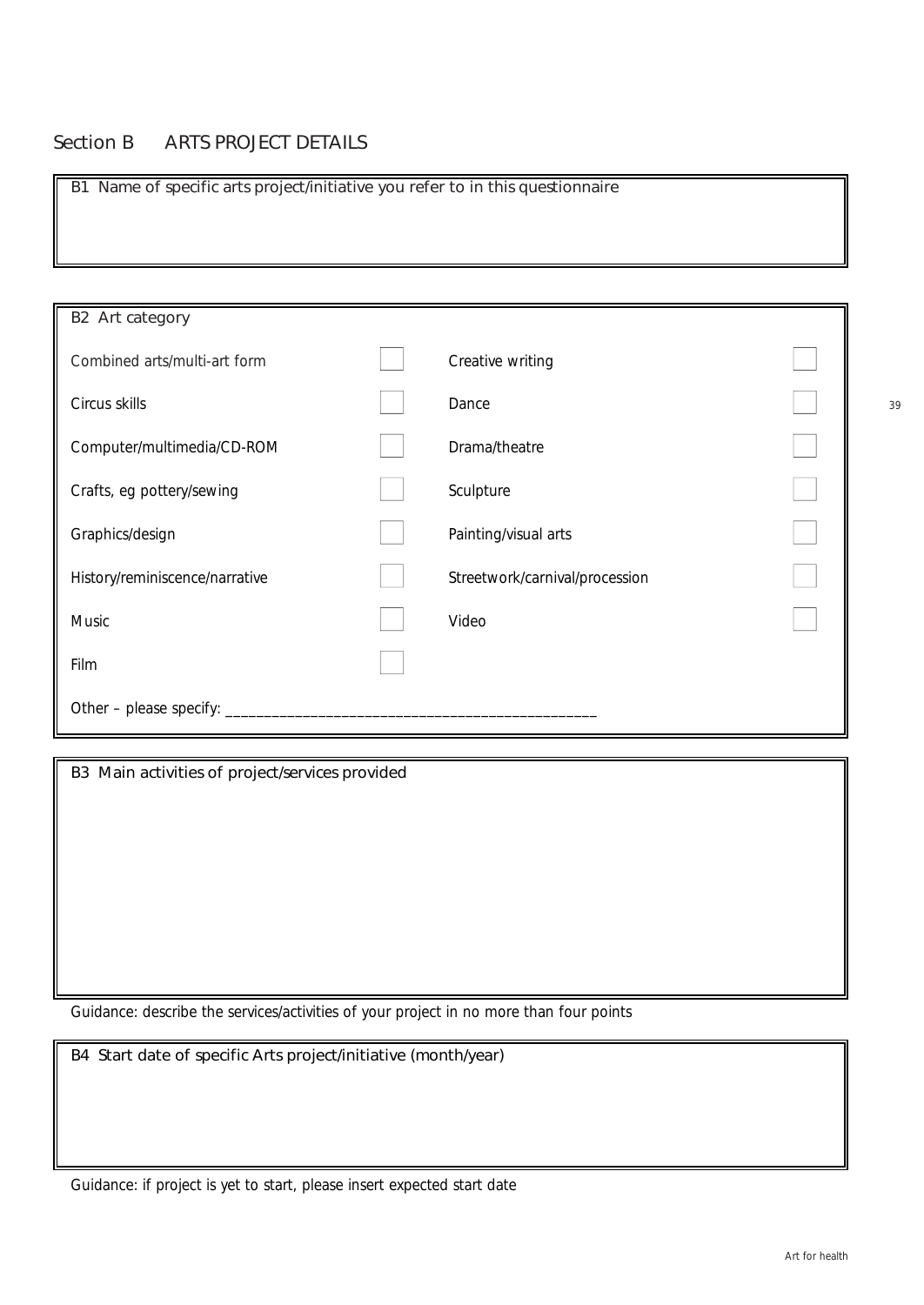B5 Finish date of specific arts project/initiative – (month/year)

*Guidance: please leave blank if project or initiative is ongoing*

| B6 Setting where your arts project is provided (explain where you work) |  |                                  |  |  |
|-------------------------------------------------------------------------|--|----------------------------------|--|--|
| Advice/information centre                                               |  | Primary healthcare centre        |  |  |
| College/further and higher education (inc. TECs)                        |  | Probation service                |  |  |
| Community centre                                                        |  | Prison/custodial settings        |  |  |
| Daycare centre                                                          |  | Religious institution            |  |  |
| Employment centre                                                       |  | Residential or nursing home      |  |  |
| Housing estate                                                          |  | Rural communities                |  |  |
| GP surgery                                                              |  | School                           |  |  |
| Healthy Living Centre                                                   |  | Sheltered housing scheme         |  |  |
| Hostel                                                                  |  | Shop                             |  |  |
| Home                                                                    |  | Sports/recreation/leisure centre |  |  |
| Hospital                                                                |  | <b>Street</b>                    |  |  |
| Library/information/resource centre                                     |  | Women's group                    |  |  |
| Men's group                                                             |  | Workplace                        |  |  |
| Mobile unit                                                             |  | Youth provision                  |  |  |
| Neighbourhood                                                           |  |                                  |  |  |
| Other - please specify:                                                 |  |                                  |  |  |
|                                                                         |  |                                  |  |  |

*Guidance: please tick the main type of setting(s) covered and add any relevant settings if they are not listed. You may tick more than one box*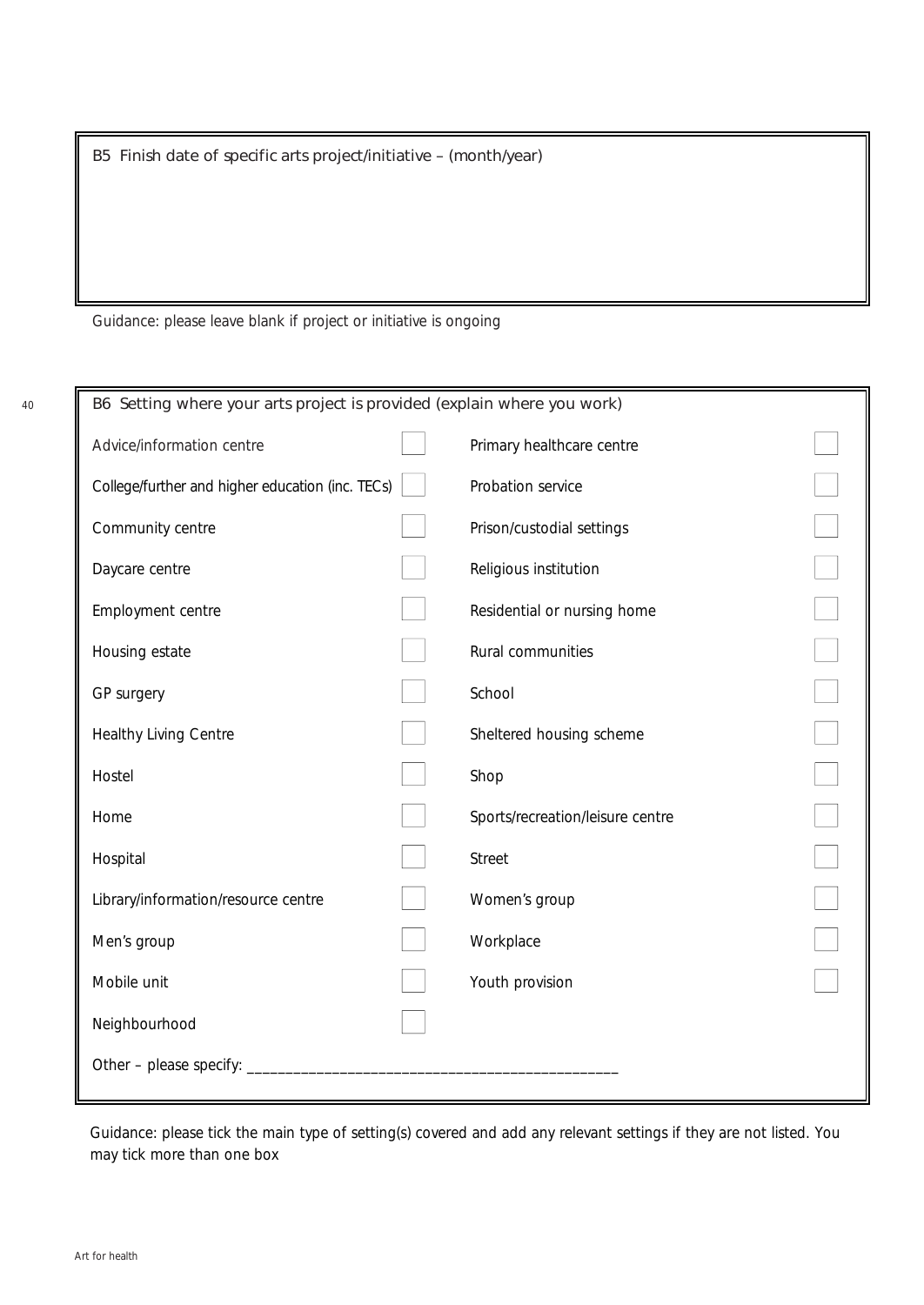| B7 Describe briefly how the need for the work of the project was identified |  |  |  |  |
|-----------------------------------------------------------------------------|--|--|--|--|
| Individual idea                                                             |  |  |  |  |
| Health needs assessment                                                     |  |  |  |  |
| Pilot project                                                               |  |  |  |  |
| Local demand                                                                |  |  |  |  |
| Local consultancy                                                           |  |  |  |  |
| Applied/published research                                                  |  |  |  |  |
| Voluntary groups                                                            |  |  |  |  |
| Other                                                                       |  |  |  |  |
| Please specify                                                              |  |  |  |  |

B8 Were needs identified with the participation of target communities/other groups? (If so, please give details)

#### B9 Who does your project/initiative work with?

This list has been designed to help index your work accurately on the database. Please tick more than one group if appropriate, or write in the relevant group if it is not listed

| Black and minority ethnic groups | Men (over 18 years old)               |  |
|----------------------------------|---------------------------------------|--|
| Cared for children/young people  | Older people                          |  |
| Carers                           | Parents and families                  |  |
| Children (age 5-7)               | Patients                              |  |
| Children (age 8-10)              | People on low incomes                 |  |
| Elderly                          | People who are 'socially excluded'    |  |
| <b>Employees</b>                 | People with hearing/visual impairment |  |
| <b>Employers</b>                 | People with learning disabilities     |  |
| Gay men                          | People with physical disabilities     |  |
| General public                   | Prison and/or probation population    |  |
| Gypsies and travellers           | Prison/probation services staff       |  |
| Health authority staff           | Refugees                              |  |
| Health professionals             | Teachers and/or lecturers             |  |
| Homeless people                  | Unemployed                            |  |
| Infants (age 0-3)                | Voluntary groups                      |  |
| Lesbians                         | Women (over 18 years old)             |  |
| Local authority staff            | Young people (age 12-18)              |  |
| Local community                  | Young People (age 18-25)              |  |
| Local residents                  |                                       |  |
| Other – please specify:          |                                       |  |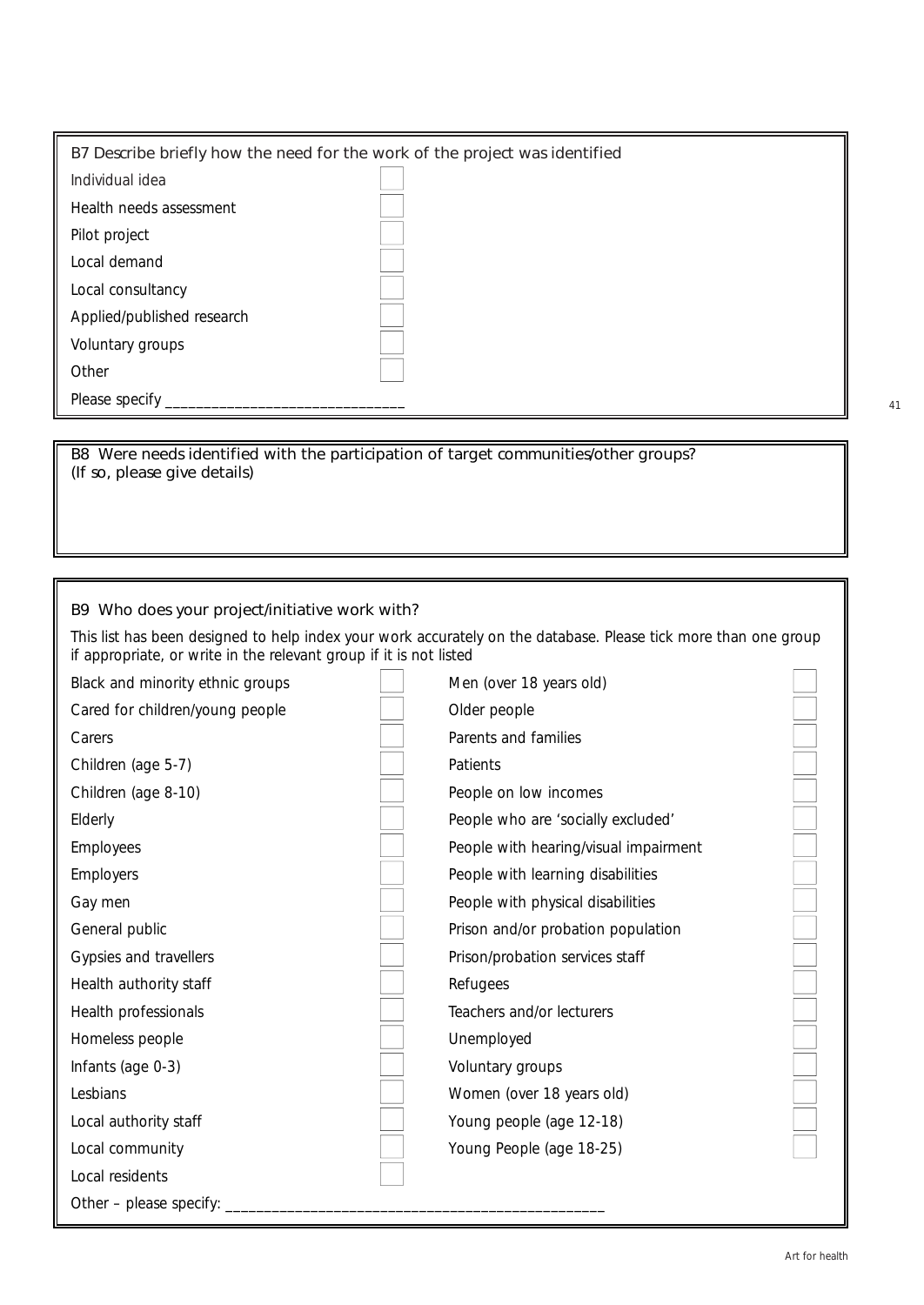| B10 Number of participants |  |
|----------------------------|--|
| Fewer than 25              |  |
| 25-49                      |  |
| 50-74                      |  |
| 75-99                      |  |
| More than 100              |  |

| B11 How do people become involved?         |                                  |
|--------------------------------------------|----------------------------------|
| Anyone can join                            |                                  |
| People are referred                        | Please specify how: ____________ |
| Formal membership (eg of drama group etc.) |                                  |
| Other - please specify: _____              |                                  |
|                                            |                                  |

| B12 How many people help run the project? |  |                     |  |                 |  |  |
|-------------------------------------------|--|---------------------|--|-----------------|--|--|
| Salaried/Employed staff                   |  | Number per project: |  | Number ongoing: |  |  |
| Paid freelance artist                     |  |                     |  |                 |  |  |
| Voluntary artworker                       |  |                     |  |                 |  |  |
| Community/general volunteer               |  |                     |  |                 |  |  |
|                                           |  |                     |  |                 |  |  |
|                                           |  |                     |  |                 |  |  |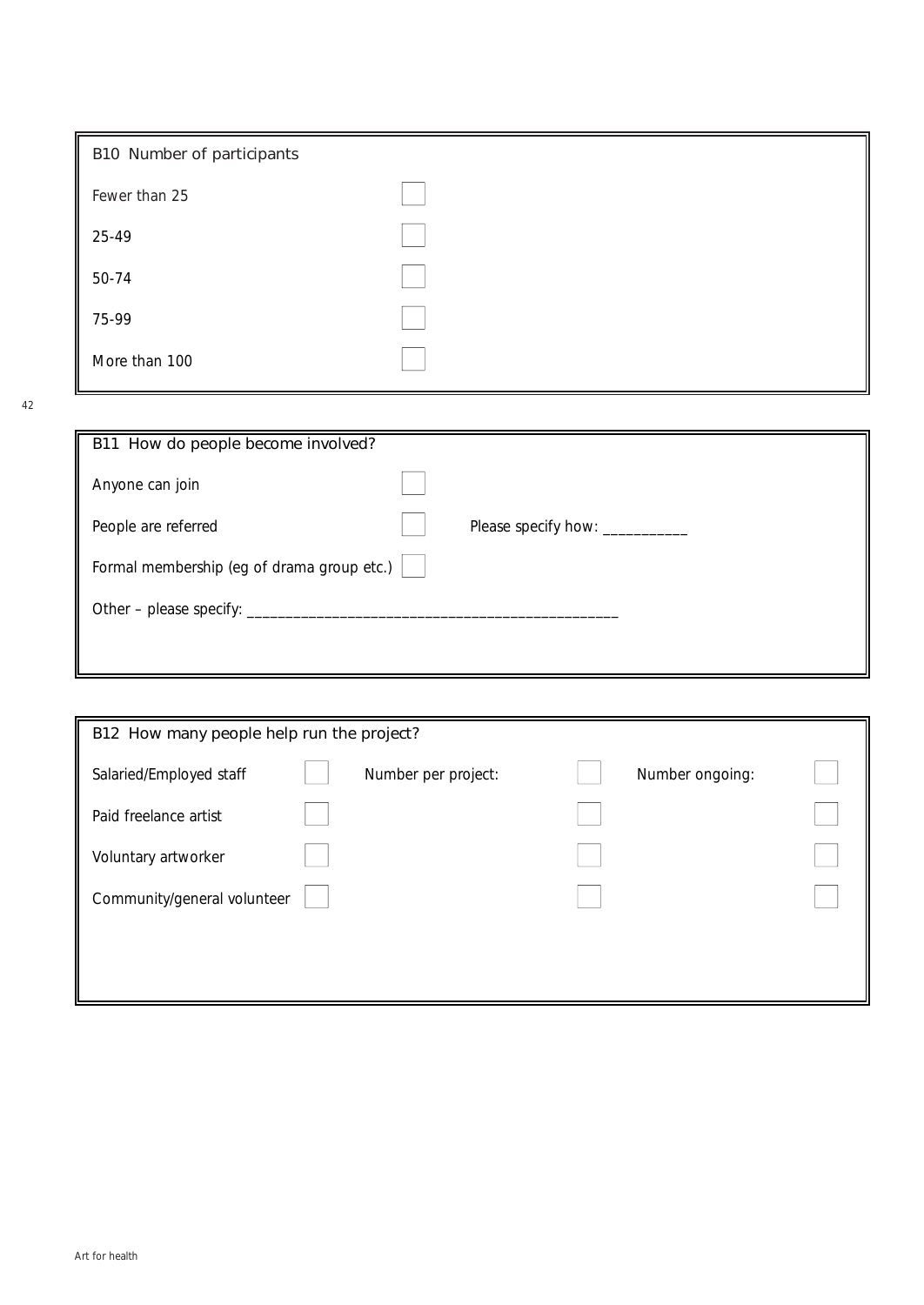## Section C DEVELOPING A HEALTHY COMMUNITY

| C1 How does the project work with the local community/target groups?  |                                                                 |                                                                                              |  |  |
|-----------------------------------------------------------------------|-----------------------------------------------------------------|----------------------------------------------------------------------------------------------|--|--|
|                                                                       | Facilitates local communities in identifying their own projects |                                                                                              |  |  |
| Ensures that projects are culturally and educationally appropriate    |                                                                 |                                                                                              |  |  |
| Works through settings that are accessible                            |                                                                 |                                                                                              |  |  |
|                                                                       |                                                                 |                                                                                              |  |  |
|                                                                       |                                                                 |                                                                                              |  |  |
| C2 Is your project concerned with any of the following:               |                                                                 |                                                                                              |  |  |
| Health and lifestyle change                                           |                                                                 | Communication across generations                                                             |  |  |
| Patient support                                                       |                                                                 | Communication between ethnic groups                                                          |  |  |
| Support for carers                                                    |                                                                 | Multi-sectoral working                                                                       |  |  |
| Developing social networks                                            |                                                                 | Liaison between social and health services                                                   |  |  |
| Improving the environment                                             |                                                                 | Pathology of the environment                                                                 |  |  |
| Community development                                                 |                                                                 |                                                                                              |  |  |
| Other - please specify: _________                                     |                                                                 |                                                                                              |  |  |
|                                                                       |                                                                 |                                                                                              |  |  |
|                                                                       |                                                                 | C3 What role has the project played in enhancing community development? Please give examples |  |  |
| where possible (or you may wish to choose from the categories below): |                                                                 |                                                                                              |  |  |
|                                                                       |                                                                 |                                                                                              |  |  |
|                                                                       |                                                                 |                                                                                              |  |  |
|                                                                       |                                                                 |                                                                                              |  |  |
|                                                                       |                                                                 |                                                                                              |  |  |
|                                                                       |                                                                 |                                                                                              |  |  |
|                                                                       |                                                                 |                                                                                              |  |  |
|                                                                       |                                                                 |                                                                                              |  |  |
| Health and wellbeing                                                  |                                                                 |                                                                                              |  |  |
|                                                                       |                                                                 |                                                                                              |  |  |
|                                                                       |                                                                 |                                                                                              |  |  |
|                                                                       |                                                                 |                                                                                              |  |  |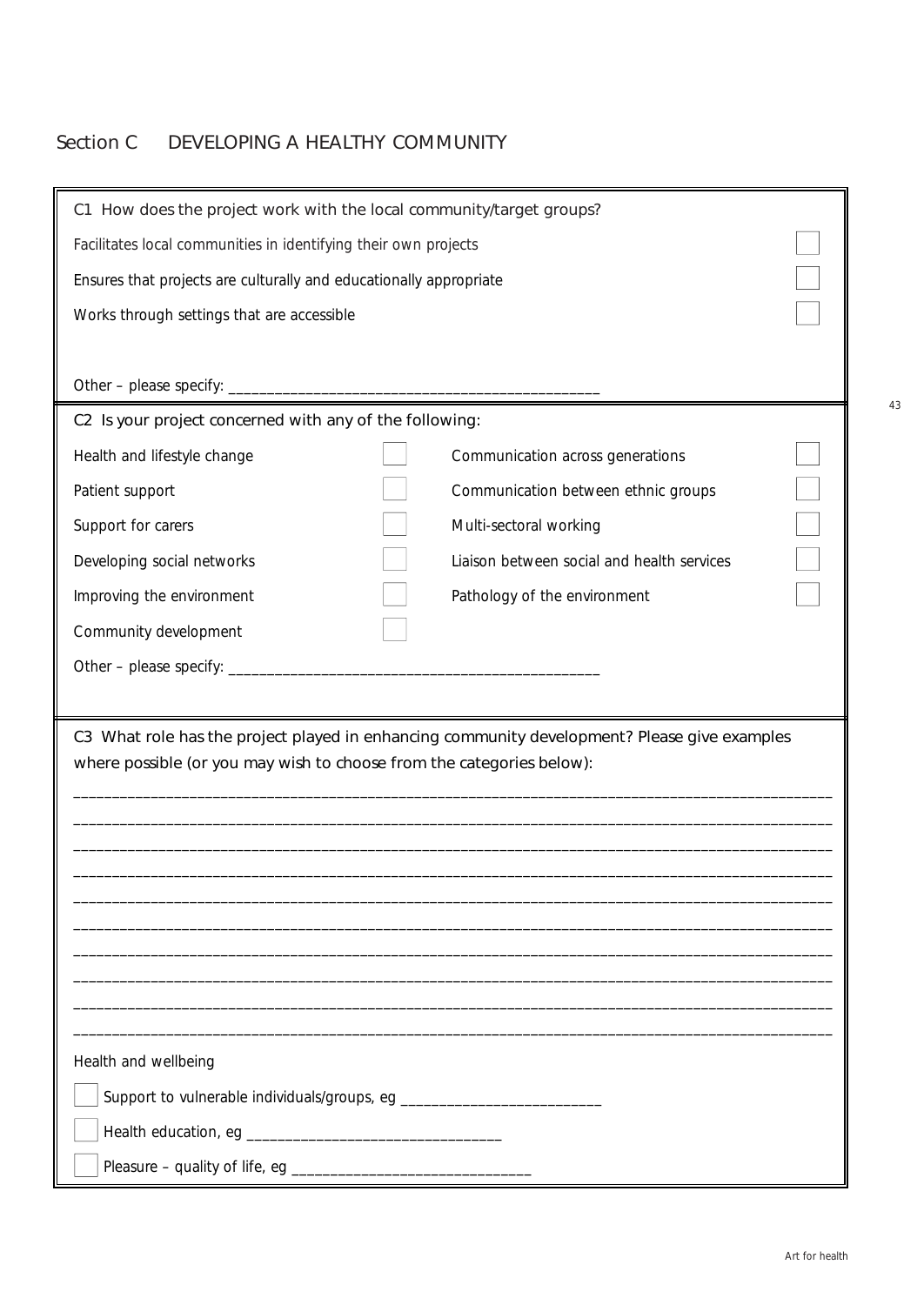| Social cohesion                                                                  |  |
|----------------------------------------------------------------------------------|--|
|                                                                                  |  |
|                                                                                  |  |
|                                                                                  |  |
|                                                                                  |  |
|                                                                                  |  |
|                                                                                  |  |
| Community empowerment/self-determination                                         |  |
|                                                                                  |  |
|                                                                                  |  |
| Control over lives (literal/metaphorical), eg _________________________________. |  |
| Regeneration: partnership between residents/public agencies, eg ________________ |  |
|                                                                                  |  |
|                                                                                  |  |
| Individuals with keen involvement in the future, eg ____________________________ |  |
|                                                                                  |  |
| Local image/identity                                                             |  |
| Development of local identity/sense of belonging, eg ________________            |  |
| Affirmed pride/ image of marginalised groups, eg _______________________________ |  |
| Involved community in environmental improvements, eq                             |  |
| Changed perception of public agencies/local authorities, eg ____________________ |  |
| People feeling more positive about where they live, eg _________________________ |  |
|                                                                                  |  |
|                                                                                  |  |
| Changed perspective                                                              |  |
| Participants felt more creative and confident, eg ______________________________ |  |
| Participants/professionals tried new things/change their ideas, eg _____________ |  |
|                                                                                  |  |
| Professionals became responsive to community's views/interests, eg _____________ |  |
| Professionals became more prepared for risk-taking, eg _________________________ |  |
|                                                                                  |  |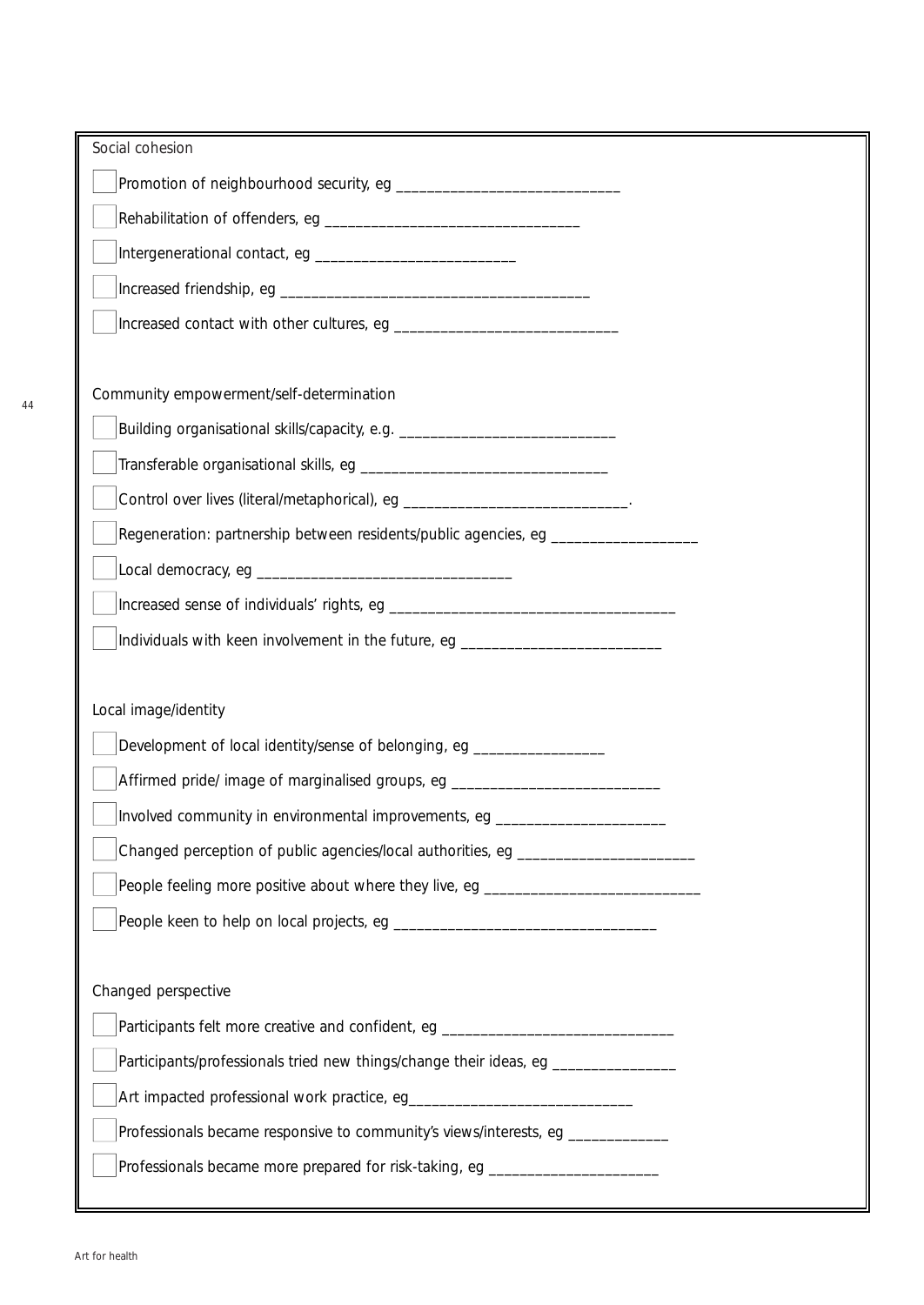C4 Please give reasons why you feel the project has fulfilled the role(s) you have indicated above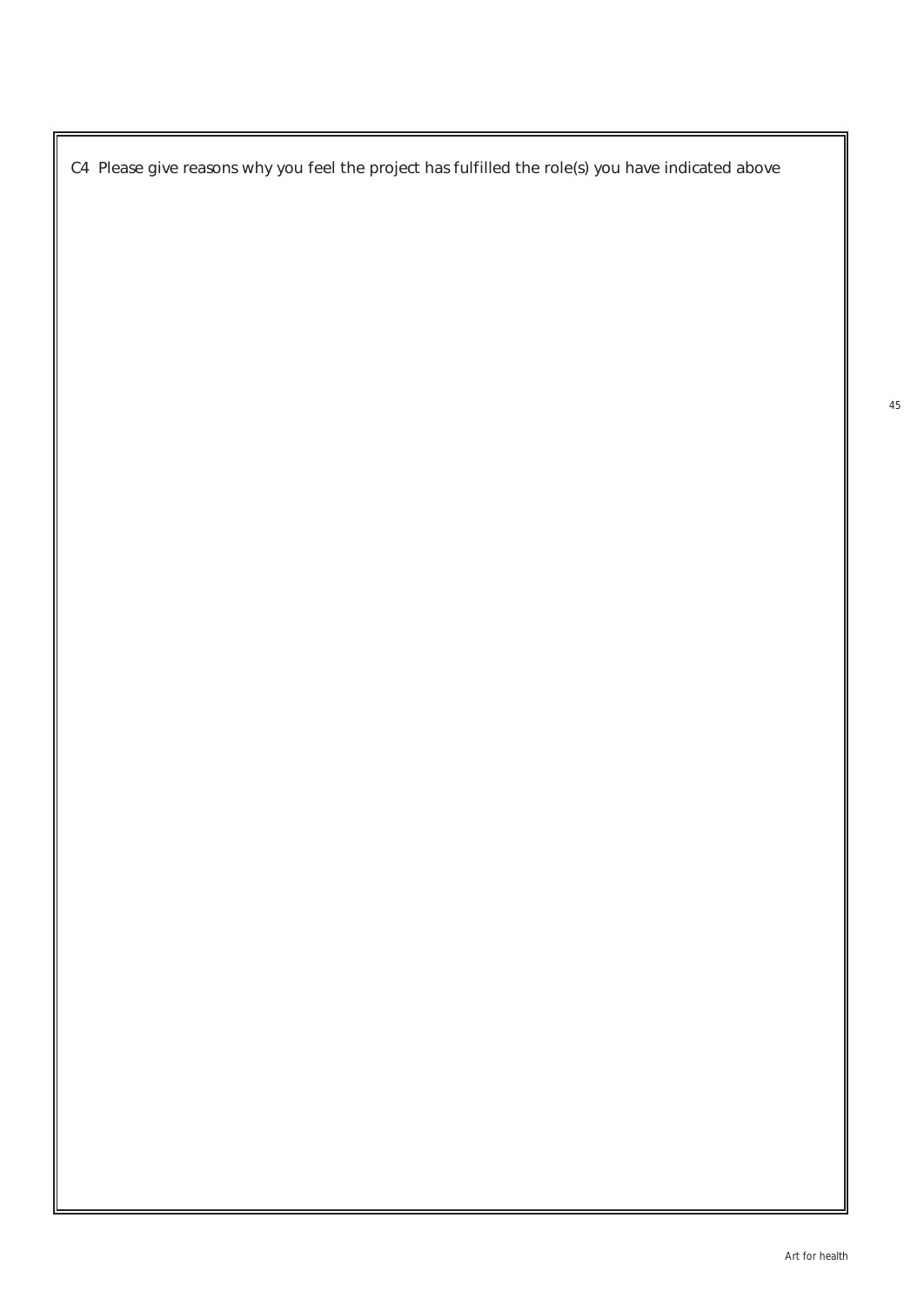### Section D RELATIONSHIP TO HEALTH AND WELLBEING

This section allows us to gather material on good practice related to health and wellbeing in more detail. Please attempt to complete as many sections as you can

D1 How does the project contribute to health improvement in the area? Provides health information Promotes healthy lifestyles Develops people's self-esteem Provides forum for discussion Offers opportunities for training Encourages people to work on their own health priorities Heightens local agency awareness of/responsibility to community issues Supports local campaigns Lobbies for change in national policy Seeks to regenerate local area Acts as therapy for participants Provides congenial space for conversation, networking etc. Other – please specify

D2 Is project part of a wider/recent health initiative, eg Health Action Zone, Healthy Living Centre, etc.? If yes, please state brief details

| D3 Does the project seek to tackle inequalities of any of the following: |  |  |  |  |
|--------------------------------------------------------------------------|--|--|--|--|
|                                                                          |  |  |  |  |
|                                                                          |  |  |  |  |
|                                                                          |  |  |  |  |
|                                                                          |  |  |  |  |
|                                                                          |  |  |  |  |
|                                                                          |  |  |  |  |
|                                                                          |  |  |  |  |
|                                                                          |  |  |  |  |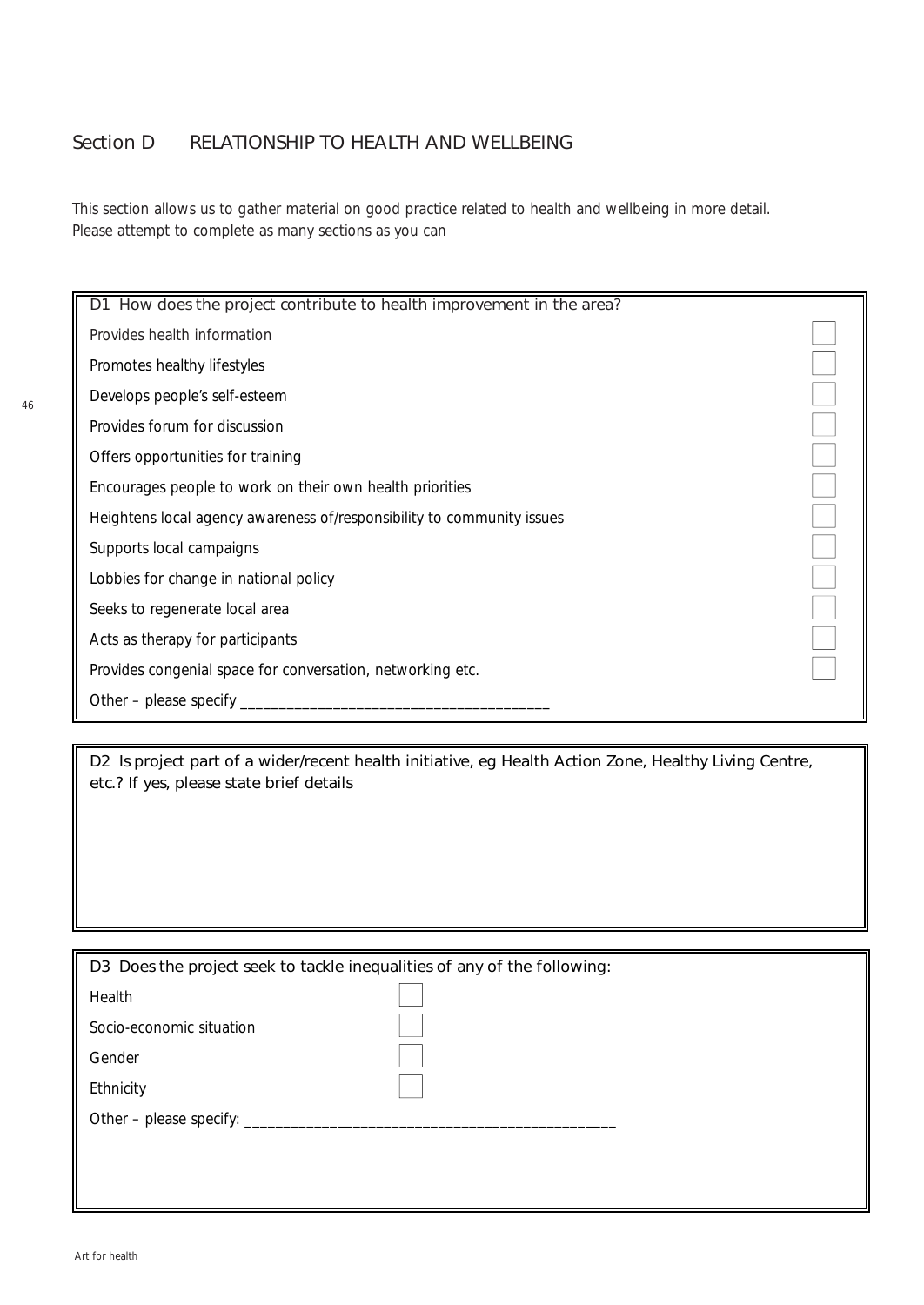| D4 Is the project intended to have an impact on any of the following national health targets? |  |                                     |  |  |
|-----------------------------------------------------------------------------------------------|--|-------------------------------------|--|--|
| Cancer                                                                                        |  | Heart disease and stroke            |  |  |
| Mental health                                                                                 |  | Accidents                           |  |  |
| <b>Diabetes</b>                                                                               |  | Social exclusion                    |  |  |
| Vulnerable groups                                                                             |  | Teenage pregnancy                   |  |  |
| Asthma and other respiratory problems                                                         |  | Back pain, rheumatism and arthritis |  |  |
| Infant mortality                                                                              |  | Environment                         |  |  |
| Oral health                                                                                   |  |                                     |  |  |
|                                                                                               |  |                                     |  |  |
| Other – please specify $\_$                                                                   |  |                                     |  |  |
|                                                                                               |  |                                     |  |  |

## D5 Is the project intended to impact any local health targets/needs?

| Please specify: |  |
|-----------------|--|
|                 |  |
|                 |  |
|                 |  |
|                 |  |
|                 |  |
|                 |  |
|                 |  |
|                 |  |
|                 |  |
|                 |  |
|                 |  |
|                 |  |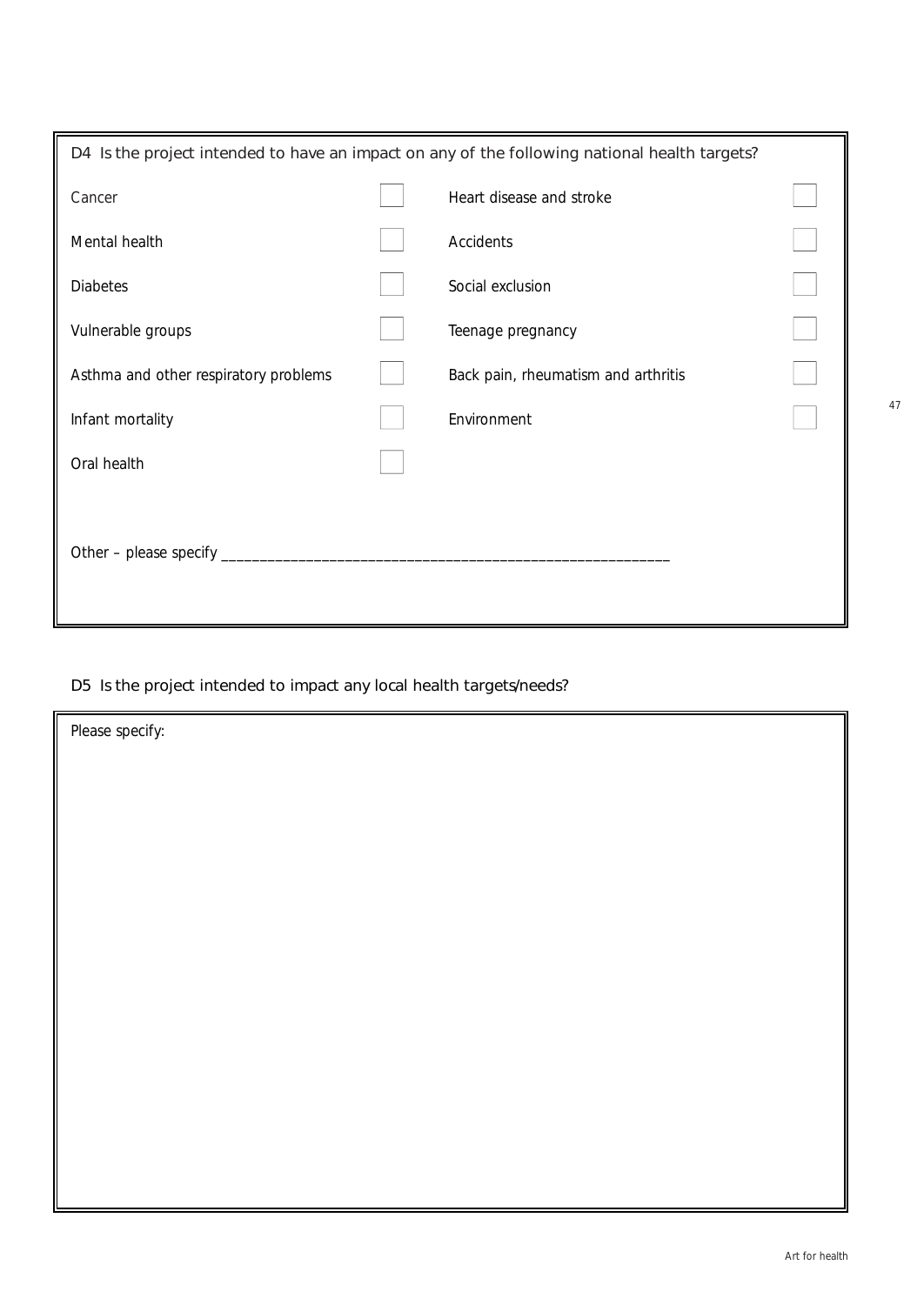### Section E PARTNERSHIPS

| E1 Which organisations are partners in your project's work? |  |                                          |  |
|-------------------------------------------------------------|--|------------------------------------------|--|
| Academic/research institution                               |  | Leisure/sports service                   |  |
|                                                             |  |                                          |  |
| Charity/voluntary group                                     |  | Library/information service              |  |
|                                                             |  |                                          |  |
| Commercial organisation                                     |  | Local authority                          |  |
|                                                             |  |                                          |  |
| Community/neighbourhood group                               |  | Media/PR organisation                    |  |
|                                                             |  |                                          |  |
| Government department                                       |  | Professional organisation                |  |
| Health authority                                            |  | Religious group/institution/organisation |  |
|                                                             |  |                                          |  |
| Health promotion trust                                      |  | Single Regeneration Budget Initiative    |  |
|                                                             |  |                                          |  |
| <b>NHS</b> trust                                            |  | Other (please specify)                   |  |
|                                                             |  |                                          |  |

*Guidance: please tick all the relevant boxes for types of partners and give the names of partners in the line underneath the relevant category. A partner group/agency should be one that has active and ongoing involvement in the project through, for example, funding, staff management, involvement in a management committee, etc. They may be partners in either strategy or deliver*

| E2 Who would you identify as your main collaborator? |  |  |
|------------------------------------------------------|--|--|
|                                                      |  |  |
|                                                      |  |  |
|                                                      |  |  |
|                                                      |  |  |
|                                                      |  |  |
|                                                      |  |  |
|                                                      |  |  |
|                                                      |  |  |
|                                                      |  |  |
|                                                      |  |  |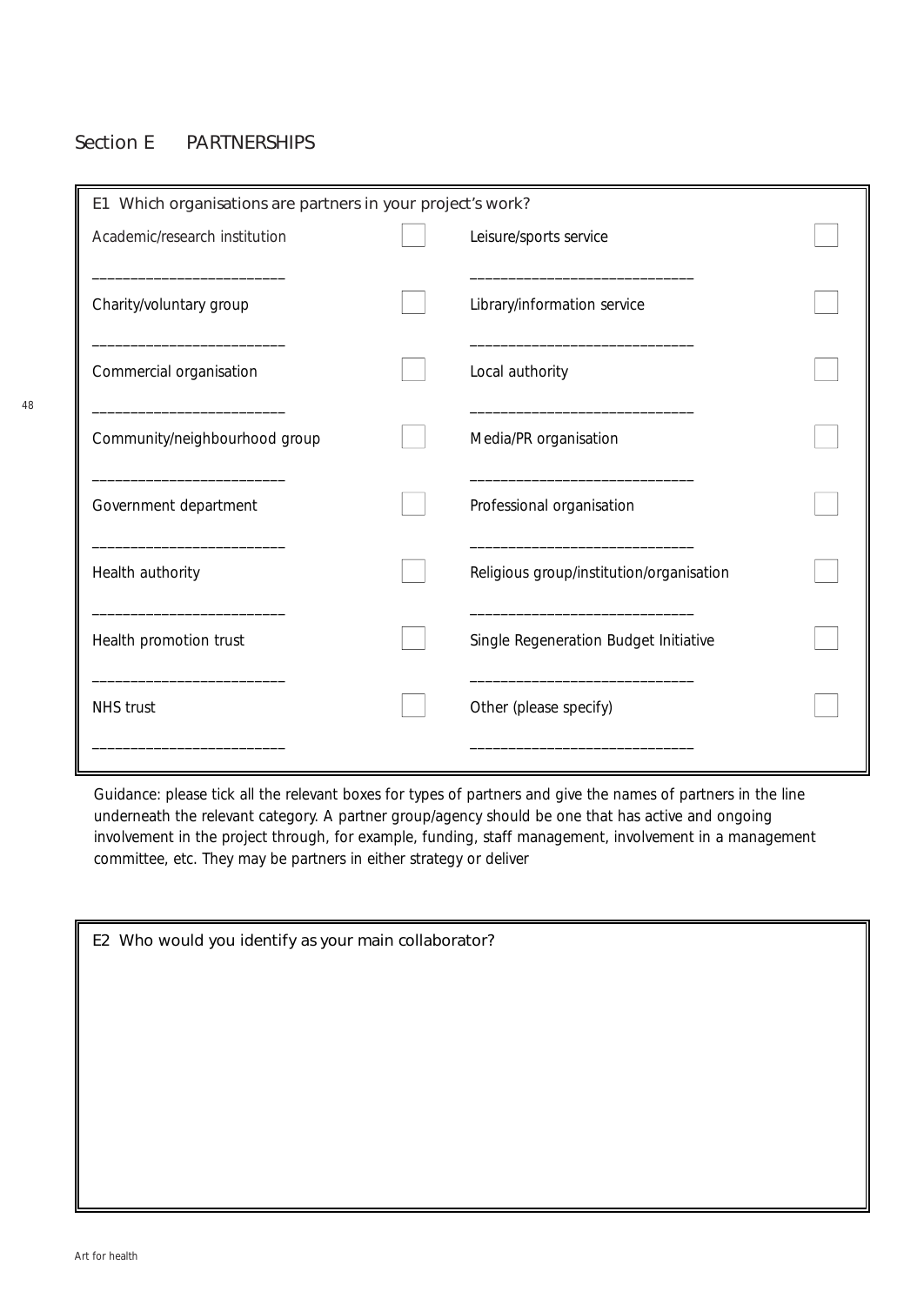| E3 What was/is the working nature of the partnership based on? |  |                          |  |
|----------------------------------------------------------------|--|--------------------------|--|
| Community consultation                                         |  | Office training          |  |
| User groups who report to board                                |  | Joint appointments       |  |
| Board/management committee structure                           |  | Constitution             |  |
| Shared resources                                               |  | Setting mutual standards |  |
| Joint planning and management                                  |  |                          |  |
| Other – please specify: $\overline{\phantom{a}}$               |  |                          |  |
|                                                                |  |                          |  |

| E4 Is the project/initiative involved with any of the following government initiatives:   |                                     |  |  |
|-------------------------------------------------------------------------------------------|-------------------------------------|--|--|
| Guidance: please tick all relevant boxes and add any other relevant schemes under 'other' |                                     |  |  |
| Local Agenda 21                                                                           | Joint Investment Plan               |  |  |
| Better Government for Older People Programme                                              | Lifelong Learning Development Plans |  |  |
| Community safety strategy                                                                 | New Deal (employment)               |  |  |
| <b>Early Excellence Centres</b>                                                           | New Deal for Communities            |  |  |
| <b>Education Action Zones</b>                                                             | Pathfinders                         |  |  |
| <b>Health Action Zones</b>                                                                | Primary Care Groups                 |  |  |
| Health Improvement Programmes                                                             | Regional Development Agencies       |  |  |
| <b>Healthy Cities</b>                                                                     | Single Regeneration Budget (SRB)    |  |  |
| <b>Healthy Living Centres</b>                                                             | Sure Start                          |  |  |
| <b>Healthy Schools Network</b>                                                            |                                     |  |  |
| Other – please specify:                                                                   |                                     |  |  |
|                                                                                           |                                     |  |  |

*Guidance: please describe any involvement that the project/initiative has with any of the initiatives listed above. If the project/initiative is in an area covered by one of the initiatives/zones but does not have any involvement, simply leave blank*

Art for health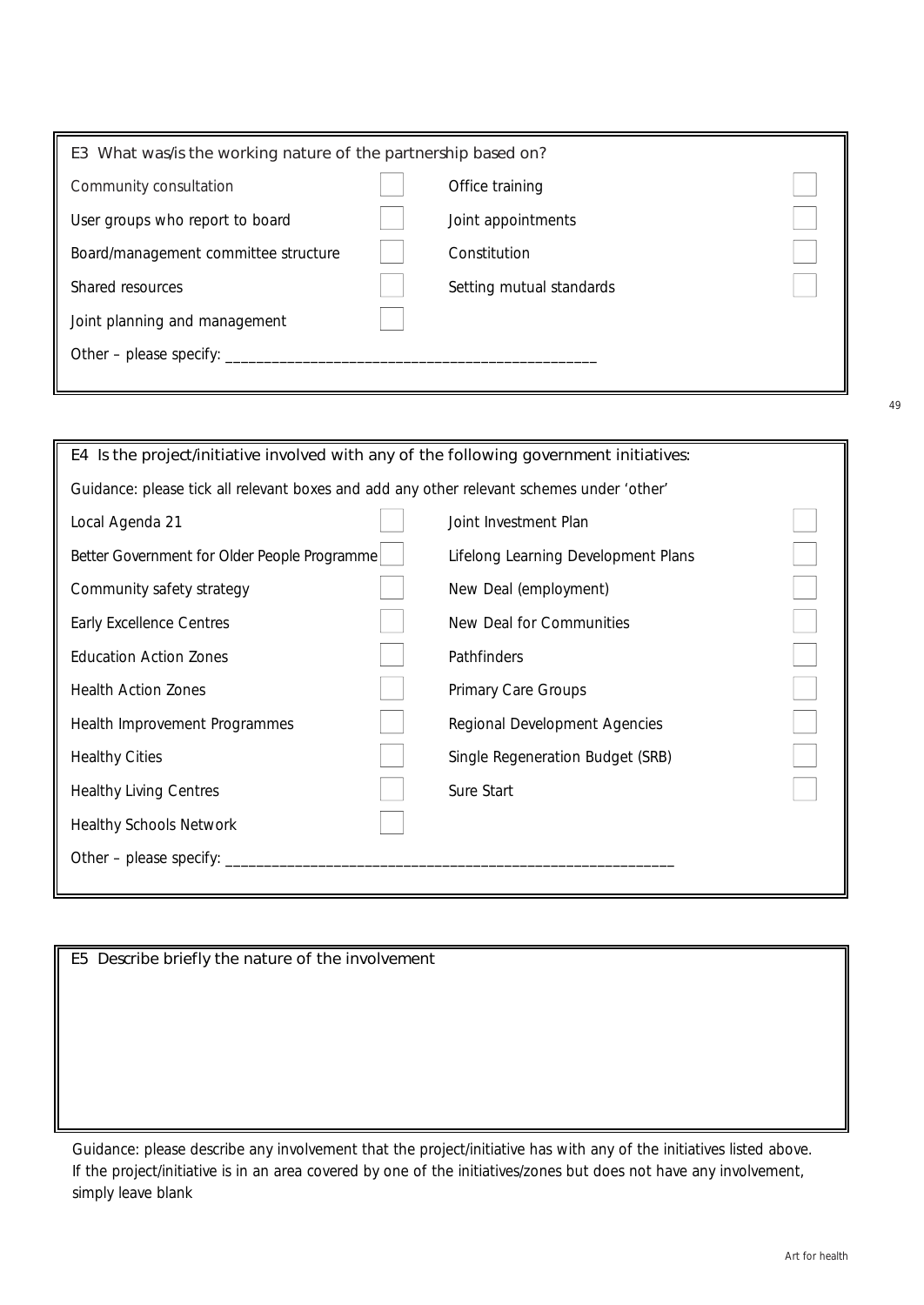### Section F FUNDING

| F1 Who funds your project?             |  |
|----------------------------------------|--|
| Regional Arts Board                    |  |
| Local health authority                 |  |
| Local authority                        |  |
| Local council                          |  |
| National/International private company |  |
| Grant-making charitable trust          |  |
| Capital funding                        |  |
| <b>Business Sponsors</b>               |  |
| Other - please specify:                |  |
|                                        |  |

| F2 What is the nature of the funding you receive?   |  |
|-----------------------------------------------------|--|
| National Lottery                                    |  |
| Arts for Everyone/Arts for Everyone Express         |  |
| New Audiences                                       |  |
| Healthy Living Centre Initiative                    |  |
| <b>Health Action Zone</b>                           |  |
| European Regional Development Fund                  |  |
| European Social Fund                                |  |
| Single Regeneration Budget                          |  |
| City Challenge                                      |  |
| New Opportunities Fund                              |  |
| Voluntary sector (anti-crime/anti-poverty strategy) |  |
| New Deal for Communities                            |  |
| Grants from Charitable Trusts etc.                  |  |
| Other – please specify $\overline{\phantom{a}}$     |  |
|                                                     |  |



*Guidance: please indicate level of funding. This is to give us some idea of the scale of the work. If you are part of a larger initiative, please indicate only the finances which correspond to the arts portion of the work*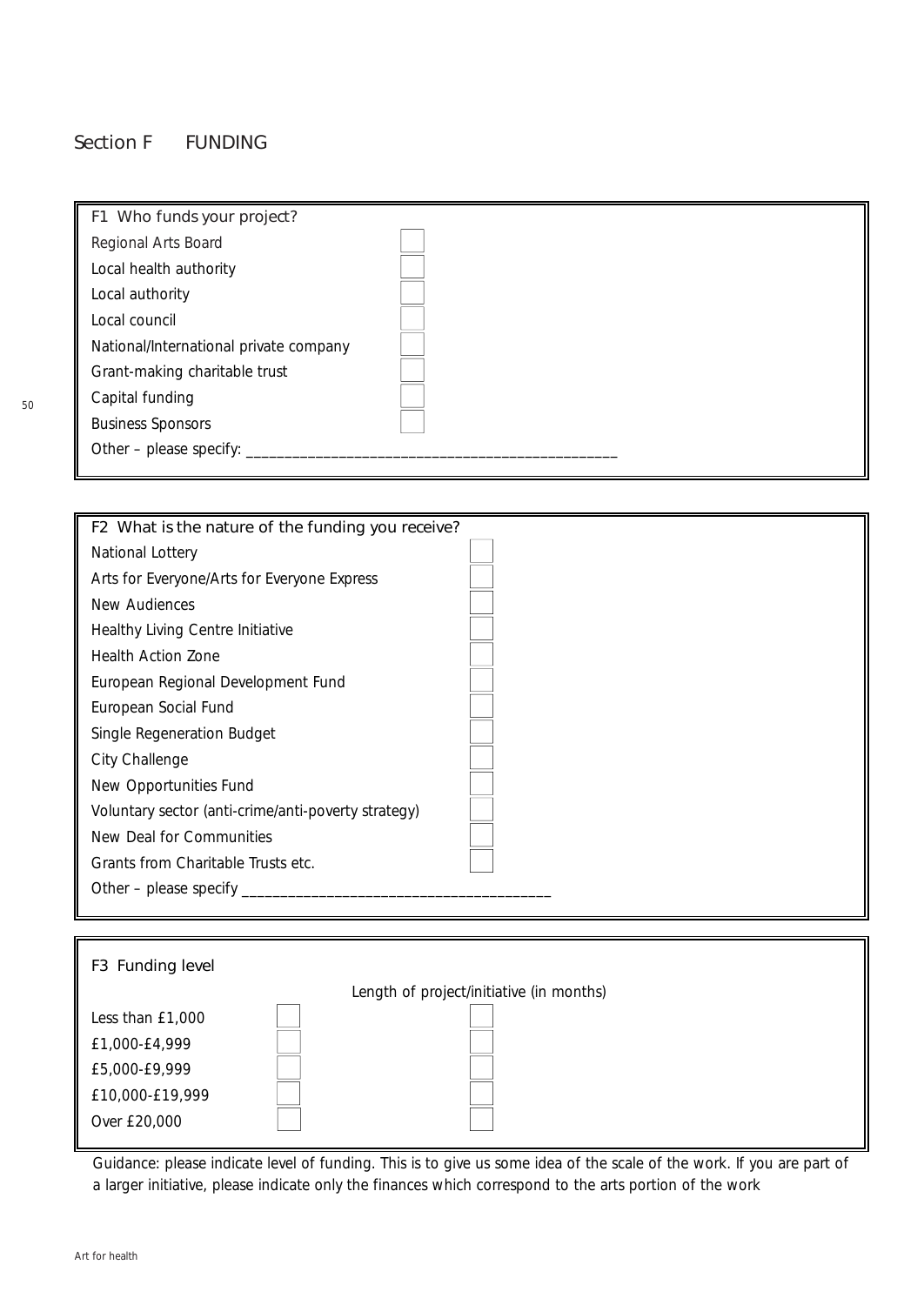F4 Please describe any specific grants received for specific parts of the project/initiative

| F5 What are the costs per project/initiative per annum for the following? |                  |                 |  |
|---------------------------------------------------------------------------|------------------|-----------------|--|
| Staff                                                                     | <b>Materials</b> | <b>Services</b> |  |
|                                                                           |                  |                 |  |
|                                                                           |                  |                 |  |
|                                                                           |                  |                 |  |

| F6 Where are the people who run/provide the project from? |              |  |  |  |
|-----------------------------------------------------------|--------------|--|--|--|
| Local area                                                | Outside area |  |  |  |

| F7 Which of the following local services did the project use? |  |  |
|---------------------------------------------------------------|--|--|
| Arts suppliers                                                |  |  |
| Printers/stationery                                           |  |  |
| Equipment hire                                                |  |  |
| Transport                                                     |  |  |
| Food outlets                                                  |  |  |
| Utilities (eg gas, electricity, cleaning)                     |  |  |
| Insurance                                                     |  |  |
| Tax (accountants etc.)                                        |  |  |

*Guidance: This information is designed to help us understand patterns of spending and local area investment*

| F8 Did the project contribute to a reduction in the cost of local public services? |                               |  |  |
|------------------------------------------------------------------------------------|-------------------------------|--|--|
| Please give details:                                                               |                               |  |  |
|                                                                                    | Crime prevention ____________ |  |  |
| Social services _________________________                                          | Health promotion __________   |  |  |
| Other - please specify                                                             |                               |  |  |
|                                                                                    |                               |  |  |
|                                                                                    |                               |  |  |
|                                                                                    |                               |  |  |
|                                                                                    |                               |  |  |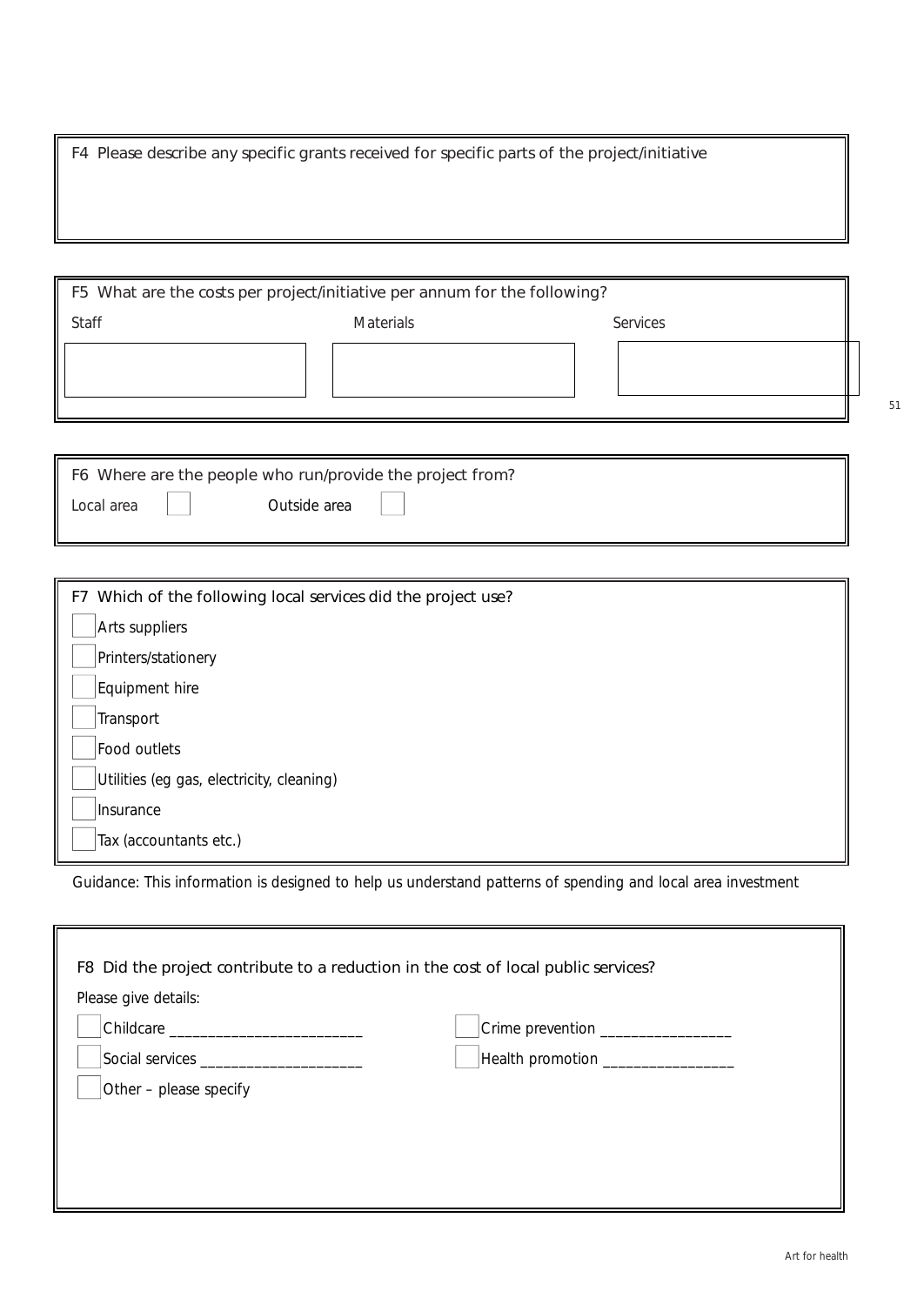| F9 Investment in the local area: did the project contribute to the following? |        |           |  |
|-------------------------------------------------------------------------------|--------|-----------|--|
|                                                                               | Finite | Permanent |  |
| Jobs created (art related/other)                                              |        |           |  |
| Creation of training                                                          |        |           |  |
| Artist's survival/support                                                     |        |           |  |
| Attracted international investment                                            |        |           |  |
| Attracted redistribution of internal investment                               |        |           |  |
| Other - please specify _                                                      |        |           |  |
|                                                                               |        |           |  |

| F10 To whom is the project/initiative formally accountable? |  |  |  |
|-------------------------------------------------------------|--|--|--|
| Funders of the project                                      |  |  |  |
| Project management board/committee                          |  |  |  |
| Project participants                                        |  |  |  |
| The wider public                                            |  |  |  |
| Other – please specify $\overline{\phantom{a}}$             |  |  |  |
|                                                             |  |  |  |

*Guidance: tick as many boxes as are relevant but remember that this is about formal accountability, ie people with power to make decisions about project priorities, policies, etc.*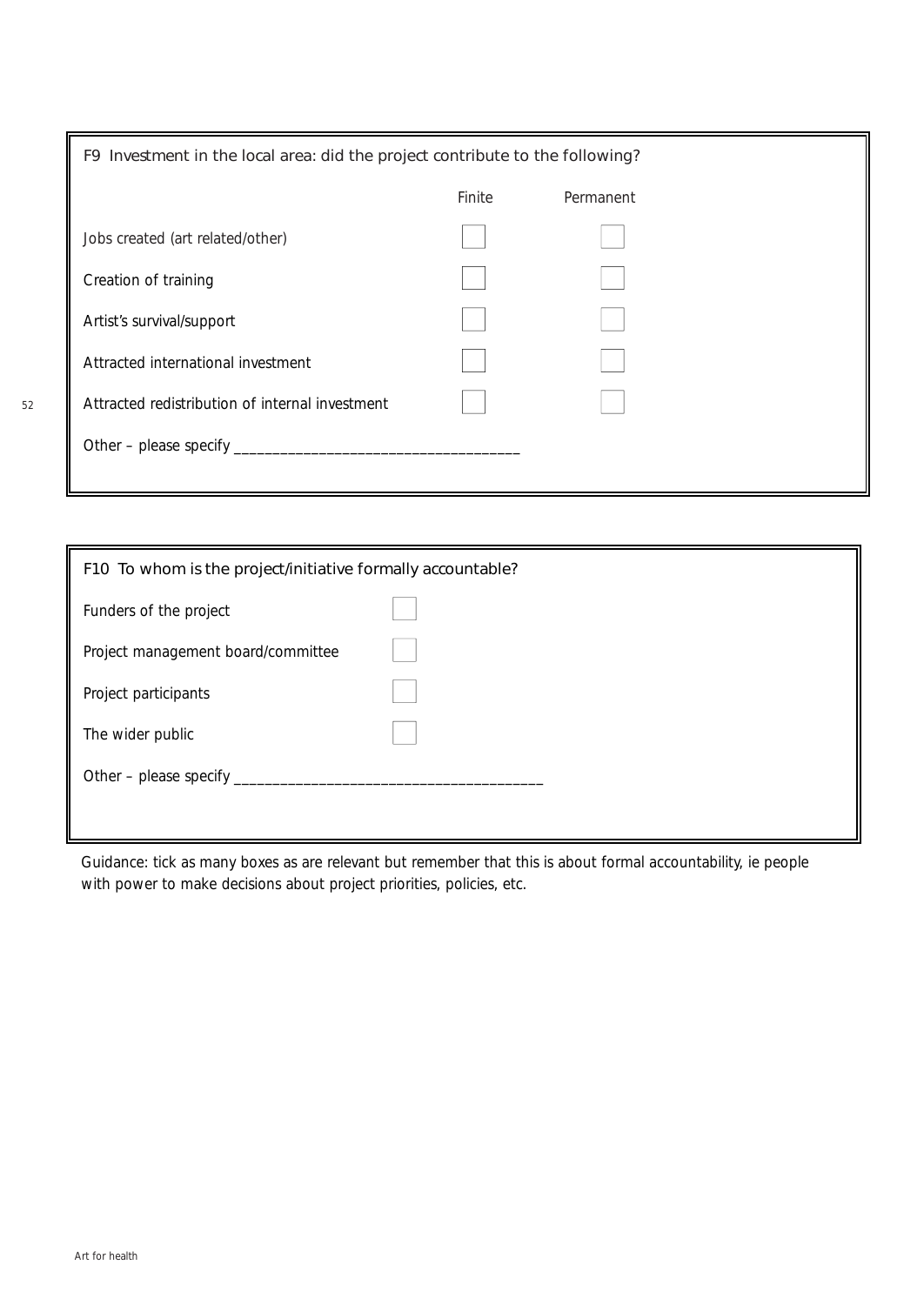#### Section G MONITORING AND EVALUATION

| G1 Do you have an evaluation strategy/plan?                     |  |
|-----------------------------------------------------------------|--|
| We have a formal written strategy for evaluation                |  |
| No formal strategy, but regular reviews and planning take place |  |
| No formal or informal evaluation takes place                    |  |
|                                                                 |  |

G2 Who leads on the coordination of the evaluation, if you have it?

Project worker(s) **A** External paid consultant

Management committee member(s)  $\vert$  | Local college/university

Local people **A** Funding agency **A** Funding agency

Other – please specify \_\_\_\_\_\_\_\_\_\_\_\_\_\_\_\_\_\_\_\_\_\_\_\_\_\_\_\_\_\_\_\_\_\_\_\_\_\_\_\_

G3 Who designed the evaluation (did the target group help design and implement it)?

G4 Describe the major benefits to (ie what happened) to the following groups of people:

Target group

Partnership participants/members

Broader community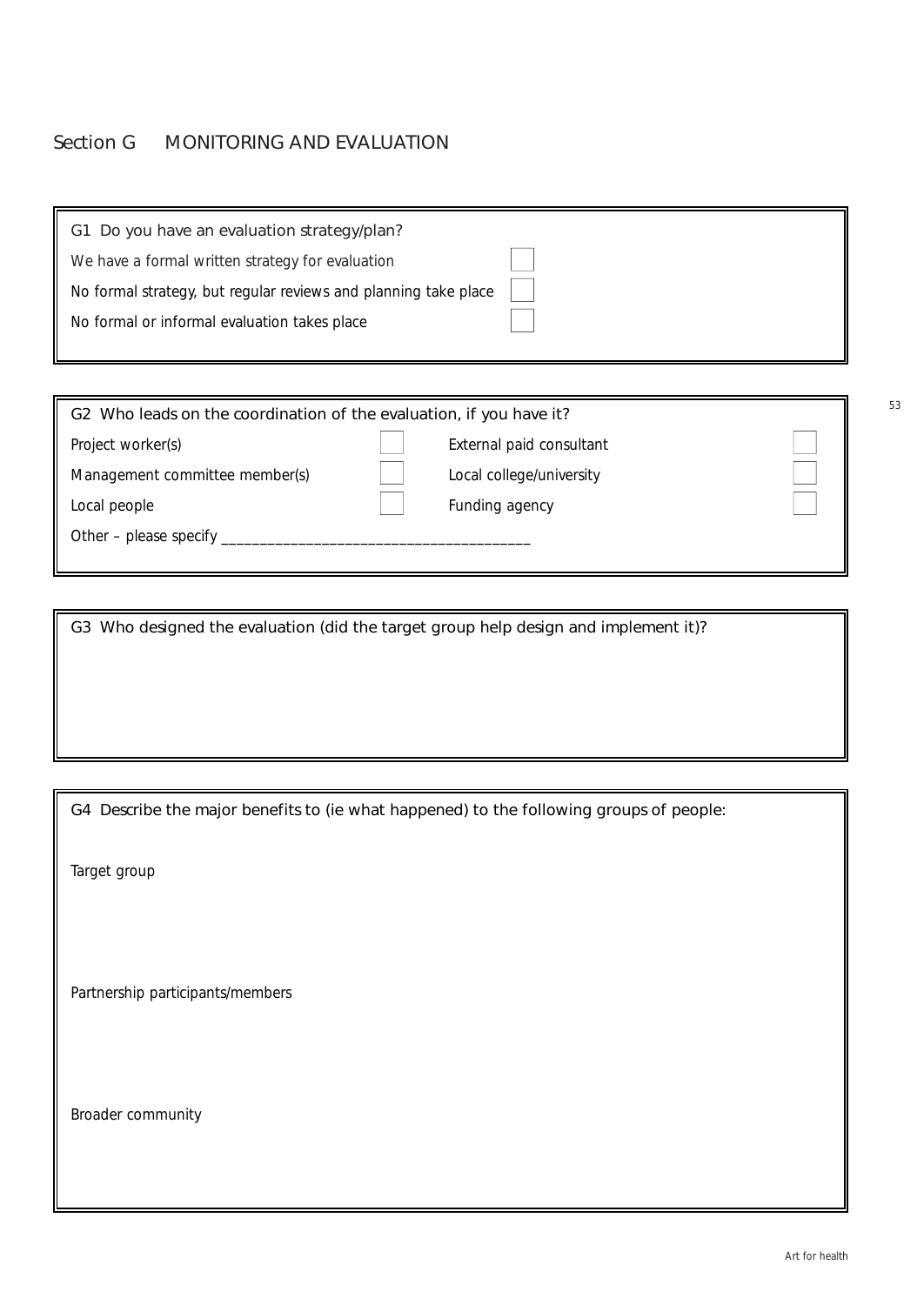G5 What does success look like? (Please describe how you know if the project has been successful in achieving its objectives – list any local successes you have noticed.) Please use bullet points if possible. You may wish to use the tick list in the next box, overleaf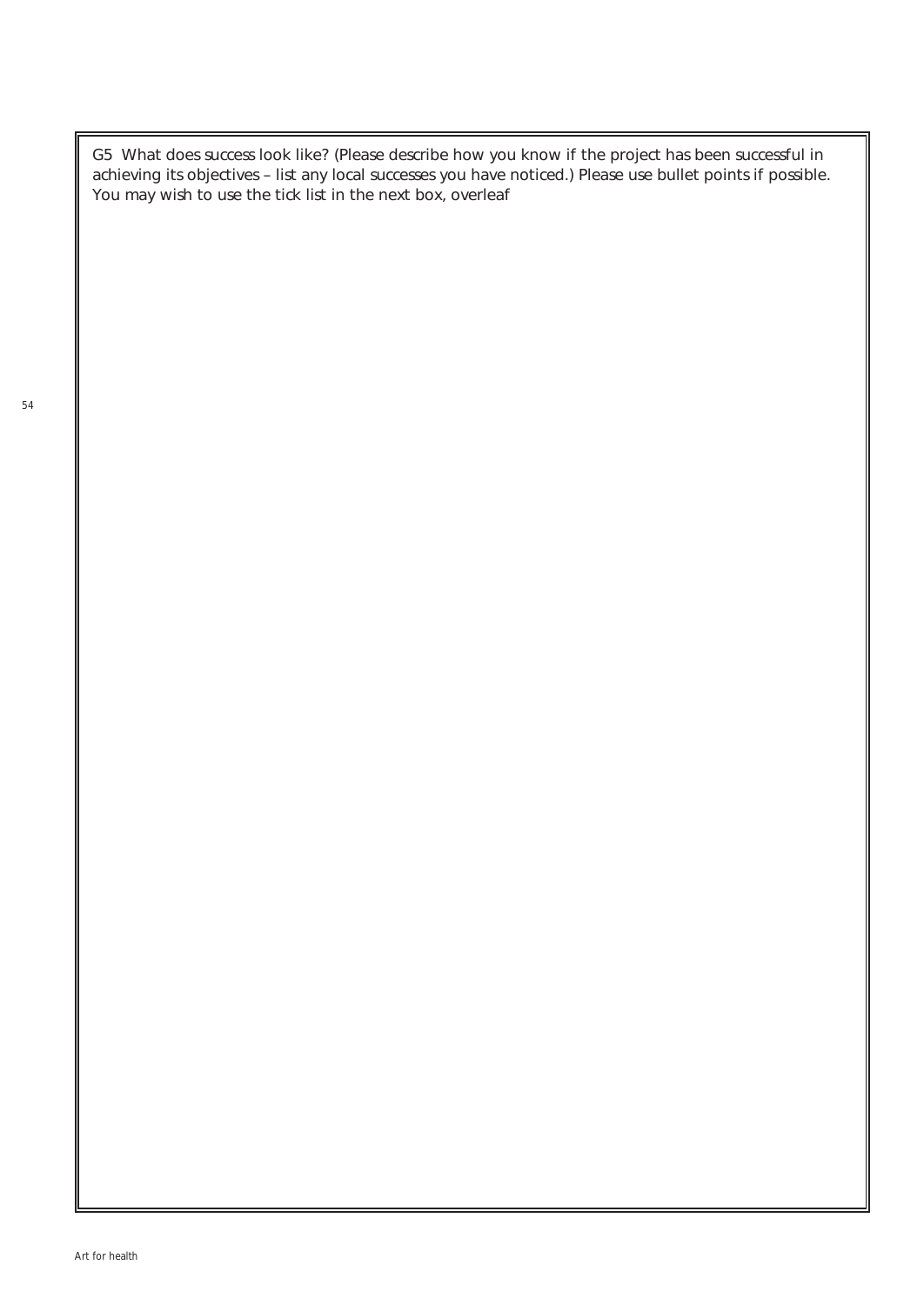| 'Making life better'                                                           |
|--------------------------------------------------------------------------------|
| Increased take-up of health/social services                                    |
| Reduced take-up of health/social services elsewhere                            |
| Reduction of visits to GP                                                      |
| Improved dialogue with healthcare practitioners                                |
| Reduced waiting lists                                                          |
| Reduction in prescriptions (eg anti-depressants/tranquillisers)                |
| Reduced area transfers/relocation                                              |
| Reduced expenditure on vandalism                                               |
| Pain reduction                                                                 |
| Increased individual happiness (friendships etc.)                              |
| Lifestyle change (smoking, diet etc.)                                          |
| <b>Stress reduction</b>                                                        |
| Increased employment                                                           |
| Increased literacy                                                             |
| Increased assertiveness (possibly even manifesting as conflict within groups?) |
| Improved environments                                                          |
|                                                                                |
| Success in relation to national health outcome indicators                      |
| Heart disease and stroke                                                       |
| Accidents                                                                      |
| Cancer                                                                         |
| Mental health                                                                  |
| Asthma/respiratory problems                                                    |
| Teen pregnancy                                                                 |
| Infant mortality                                                               |
| Back pain/rheumatism/arthritis                                                 |
| Environment                                                                    |
| <b>Diabetes</b>                                                                |
| Oral hygiene                                                                   |
| Vulnerable groups                                                              |
|                                                                                |
| Local involvement                                                              |
| Numbers involved in planning                                                   |
| Involvement of all sections of community                                       |
| People making new friends                                                      |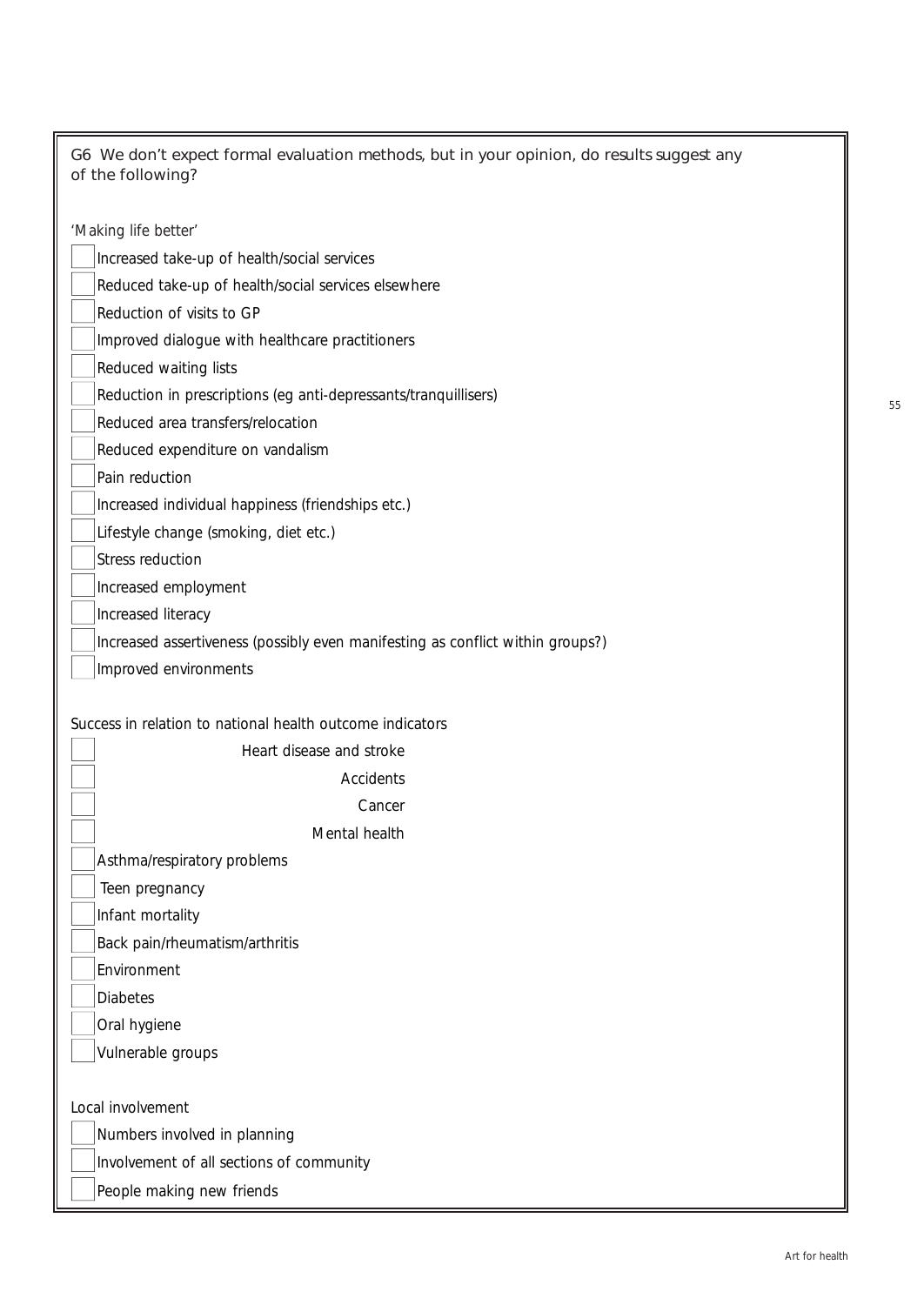| Use of play areas/new public spaces                                     |  |
|-------------------------------------------------------------------------|--|
| Reduced crime or fear of crime                                          |  |
|                                                                         |  |
| Partnerships                                                            |  |
| Spin-off projects created                                               |  |
| New structures for partnership working                                  |  |
| Supported local business                                                |  |
| Improved relationship between community and council                     |  |
| Improved relationship between community and NHS trust                   |  |
| Encouraged cross-community co-operation                                 |  |
| Personal development                                                    |  |
| Increased confidence                                                    |  |
| Involvement with other community activities                             |  |
| Sought new skills                                                       |  |
| Sought personal development via training                                |  |
| Developed language/creative/social skills                               |  |
| Employment                                                              |  |
|                                                                         |  |
| Skills/resources                                                        |  |
| Membership of, or activity within, tenants' and residents' associations |  |
| Development of new proposals/community initiatives                      |  |
| Reported life changes (diet, job, status)                               |  |
| Impact: council officer awareness of project/area                       |  |
| Impact: health professionals' awareness of project or area              |  |
| Impact on funding bodies, management etc.                               |  |
| Impact: local councillor awareness of project/area                      |  |
| Impact: local councillor awareness of project/area                      |  |
|                                                                         |  |
| Creation of public art                                                  |  |
| Increased number of art objects in area                                 |  |
| Positive peer assessment response - or just any response                |  |
| Reduced vandalism to artwork                                            |  |
| Increased number of temporary arts activities/workshops                 |  |
| Involvement of participants beyond local area                           |  |
|                                                                         |  |
|                                                                         |  |
|                                                                         |  |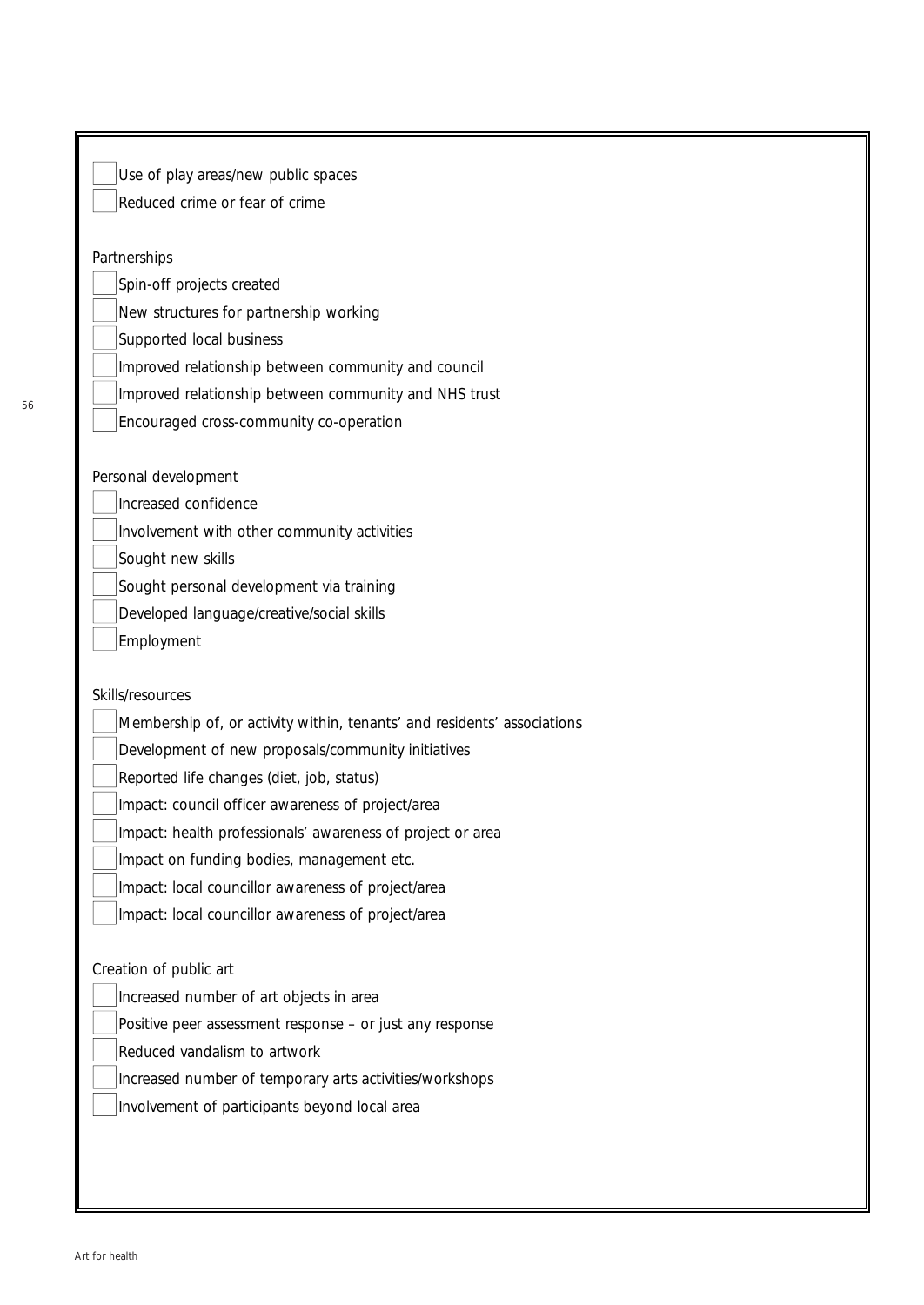| G7 Good practice: List up to five things that you feel have contributed/are contributing to the<br>development of your project: |
|---------------------------------------------------------------------------------------------------------------------------------|
| These details are confidential and are not for the database unless you specify otherwise                                        |
| 1                                                                                                                               |
| $\overline{2}$                                                                                                                  |
| 3                                                                                                                               |
| 4                                                                                                                               |
| 5                                                                                                                               |
|                                                                                                                                 |

G8 List up to five things that you feel have/are limiting or hindering the development of your project: *These details are confidential and are not for the database unless you specify otherwise*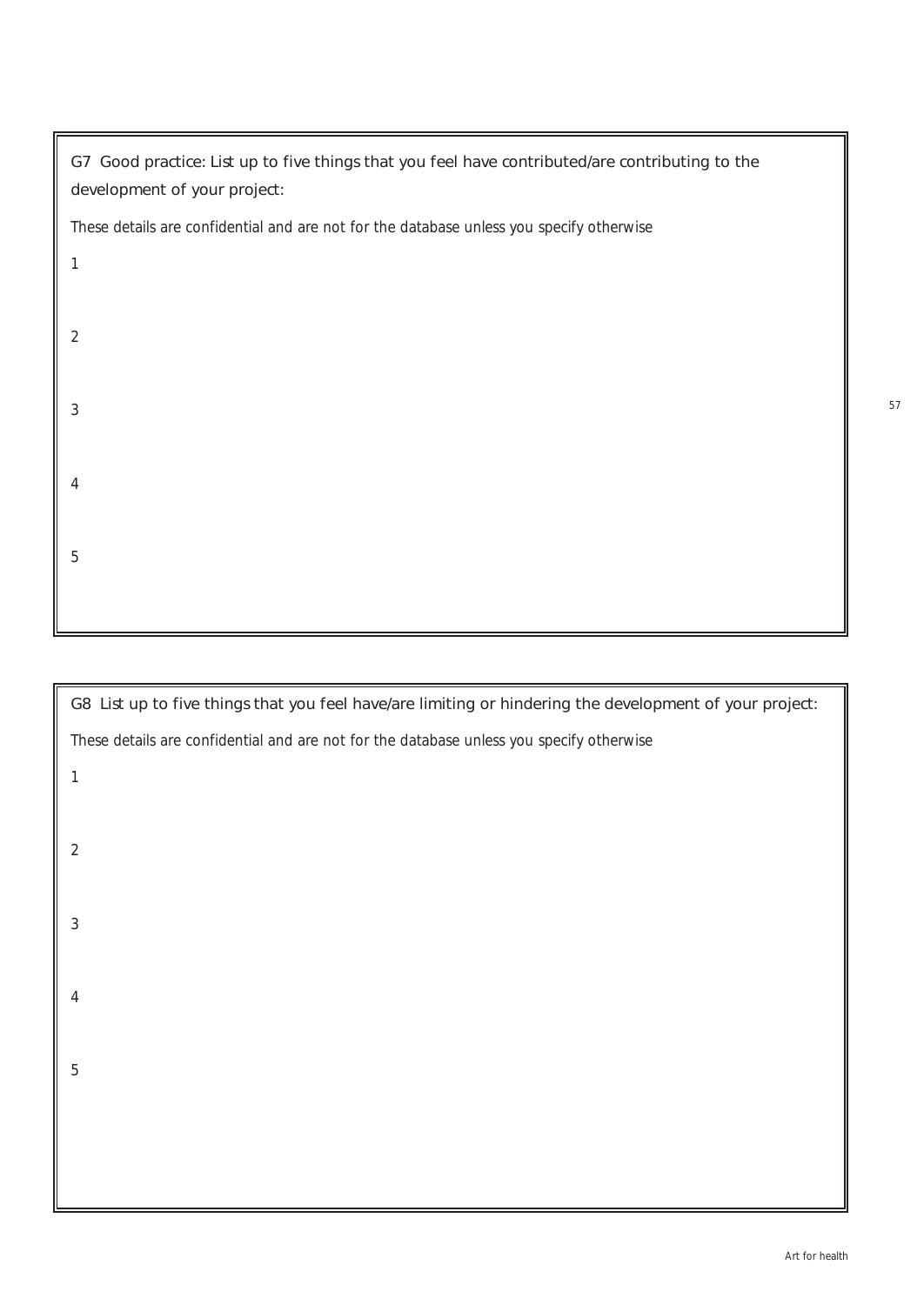## Section H PASSING ON THE LEARNING

## *Transferability*

1

2

3

H1 Please indicate three main lessons that can be passed on to others about doing similar work elsewhere

58

## *Sustainability*

| H2 Is your project engaging in any of the following to ensure that the benefits of the project are<br>sustainable in the long term? |                                                      |
|-------------------------------------------------------------------------------------------------------------------------------------|------------------------------------------------------|
| Developing local people's skills                                                                                                    | Seeking further/mainstream funding                   |
| Developing local professionals' skills                                                                                              | Publicising the learning from your work              |
| Creating new/improved services                                                                                                      | Developing self-supporting local groups              |
| Sharing information with local people                                                                                               | Strengthening other local community                  |
| Strengthening other local community projects                                                                                        | Ensuring local agencies use participatory approaches |
| Other - please specify_                                                                                                             |                                                      |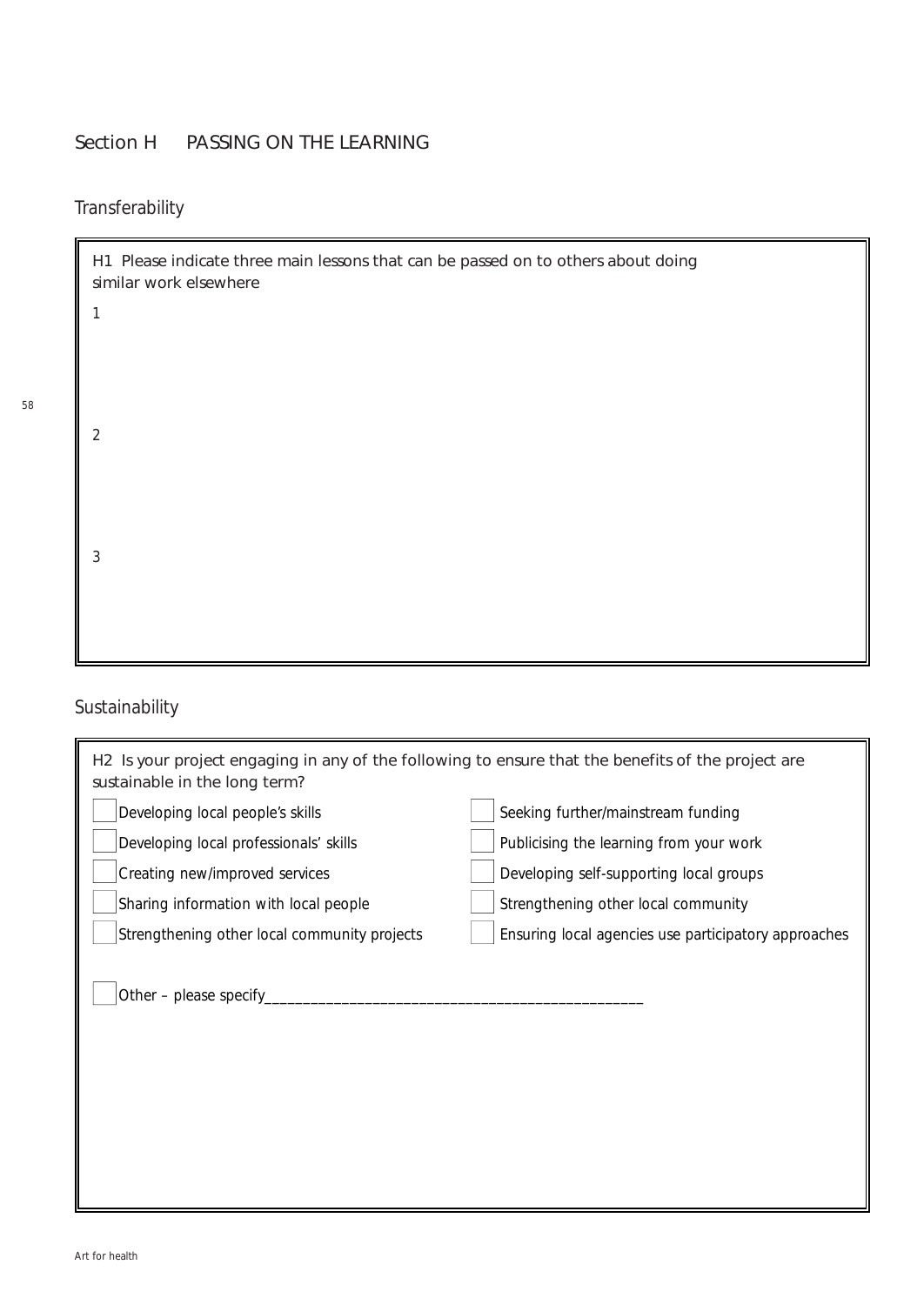H3 Learning guidance: please describe the main learning about how to keep the work going and about how the benefits of the work can continue after the project/initiative ends

| H4 Has this project resulted in any of the following?                                                    |  |                                      |  |
|----------------------------------------------------------------------------------------------------------|--|--------------------------------------|--|
| Reports                                                                                                  |  | Conferences                          |  |
|                                                                                                          |  |                                      |  |
| Websites                                                                                                 |  | Exhibitions                          |  |
| Awards                                                                                                   |  | Papers, articles, publications, etc. |  |
|                                                                                                          |  |                                      |  |
| Please give relevant titles and/or details where appropriate, including where material is available from |  |                                      |  |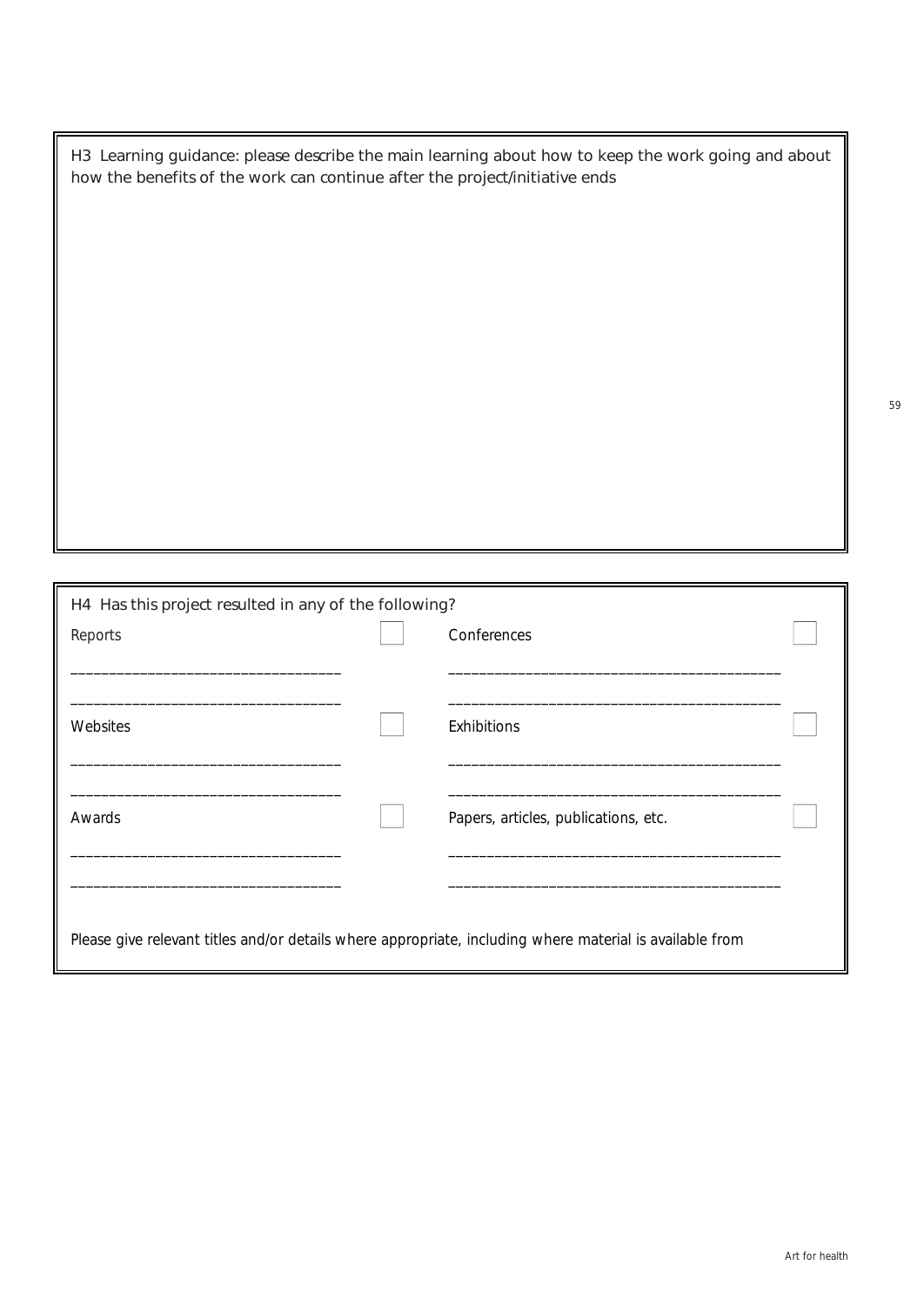## Section I FUTURE AIMS

I1 What further initiatives would you like to develop/strengthen?

I2 What further resources/staff would make new initiatives possible?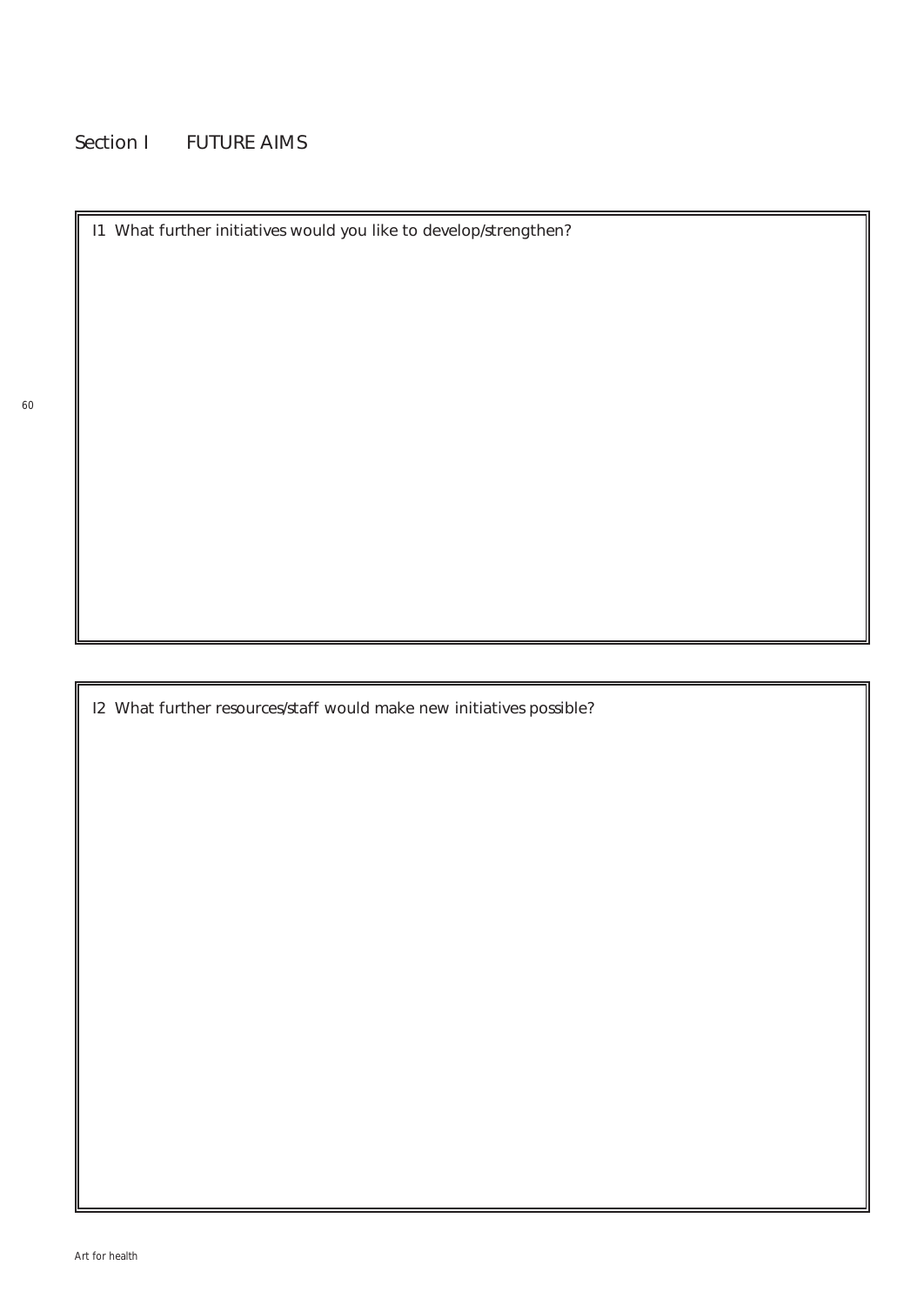### Section J CONTACT DETAILS

This section concerns who we can contact about your work and who and by what means the database users can contact to find out more about your project/initiative.

*Guidance: it is quite likely that database users may wish to contact a project/initiative to find out further information/develop networking opportunities and so on. The database will be widely publicised and available free on the Internet, so you need to consider the best way for people to contact your project/initiative, so that this does not create an unmanageable workload for your staff. Numbers of people accessing the website are likely to be between 5,000 and 100,000 per month. Please consider the best way for people to contact you, eg only by post, fax or email, or to be telephoned only at certain times. You may even prefer not to be contacted.*

#### J1 SHM research team contacts:

Who would you like the research team to contact about your arts project/initiative? (We will need to contact you to verify your database entry before it goes 'live' and also periodically to update your record). These contact details are for the team's use only and will not be displayed on the website

Name:

Title:

Job title:

Address:

Postcode:

Telephone:

Fax:

Email:

Project/initiative website address (URL):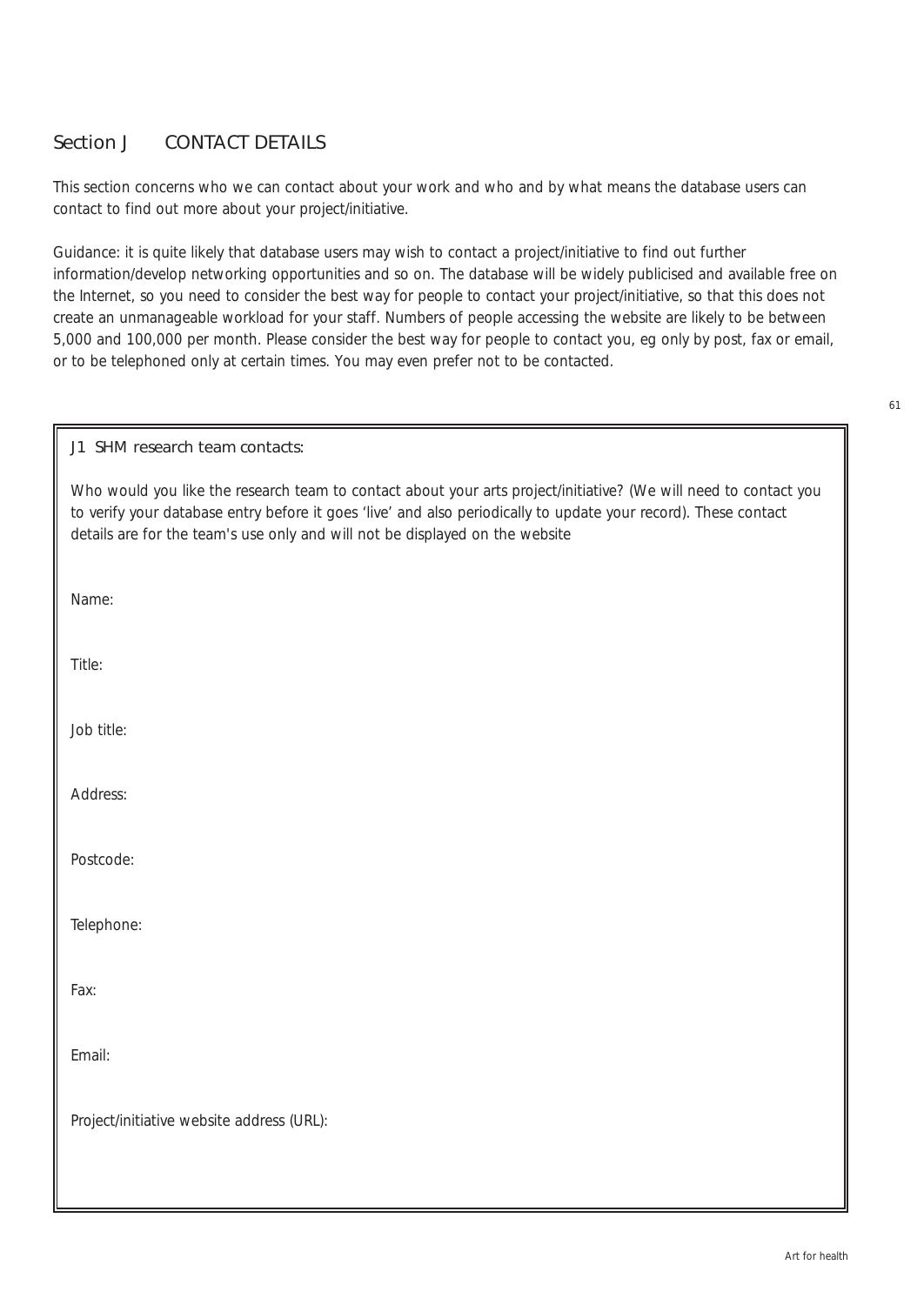| J2 Contact details for the public database                                                                                                                                                                           |
|----------------------------------------------------------------------------------------------------------------------------------------------------------------------------------------------------------------------|
| Who should database users contact if they want further information about your arts project/initiative? These<br>details will be published on the database/website. Leave blank any details you do not want published |
| Name:                                                                                                                                                                                                                |
| Title:                                                                                                                                                                                                               |
| Job title:                                                                                                                                                                                                           |
| Address:                                                                                                                                                                                                             |
| Postcode:                                                                                                                                                                                                            |
| Telephone:                                                                                                                                                                                                           |
| Fax:                                                                                                                                                                                                                 |
| Email:                                                                                                                                                                                                               |
| Project/initiative website address (URL):                                                                                                                                                                            |
|                                                                                                                                                                                                                      |

| J3 Please confirm how would you prefer database users to contact your arts project/initiative |  |  |                         |
|-----------------------------------------------------------------------------------------------|--|--|-------------------------|
| Post                                                                                          |  |  | Email                   |
| Telephone                                                                                     |  |  | Website                 |
| Fax                                                                                           |  |  | Other - please specify: |
| If you wish to be contacted only on certain days or at certain times, please specify below:   |  |  |                         |
|                                                                                               |  |  |                         |
|                                                                                               |  |  |                         |
|                                                                                               |  |  |                         |

*Thank you very much for completing this questionnaire*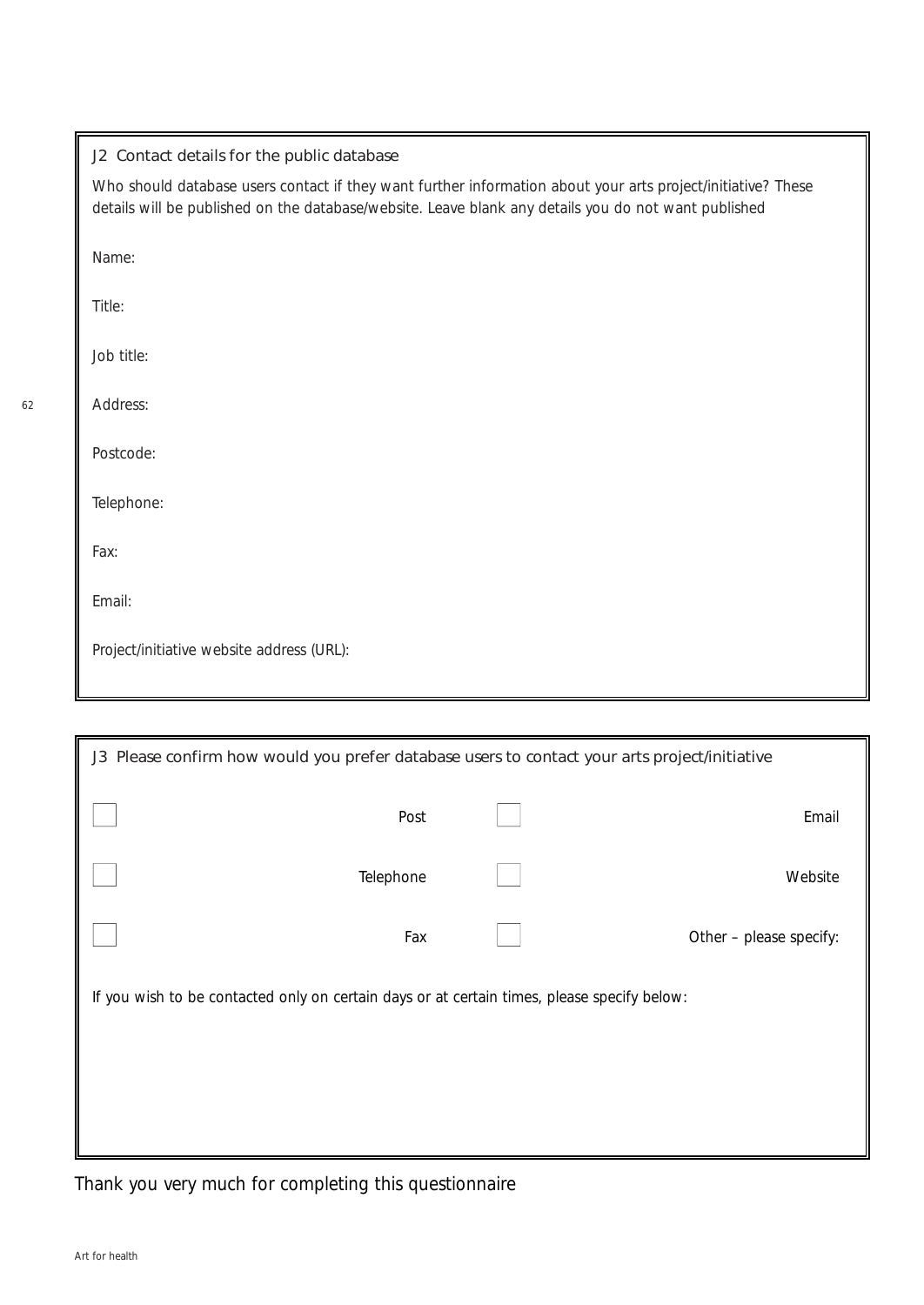## Section K CASE HISTORIES (optional)

This section of the database aims to provide a rich and more personal view of your project/initiative through the use of short case stories. This section is optional, but will make your database entry come alive. Ideally, we would like to include three first-person accounts of the work from:

- An artist or creative worker involved with the project/initiative
- A funder or partner
- Someone who has participated in, and benefited from the project.

(Please use no more than 400 words in each case.)

#### Guidance

*K1 Case stories (artist/creative worker)*

This case story will be used to describe how a member of the creative team which provided the project/initiative viewed the work and what they learnt from it.

#### Please use the following outline to write your story.

Assume that the reader of your story knows little or nothing about the context of your story and describe: • The project or initiative aim as briefly as you can (no more than two sentences)

- Who was involved
- What your involvement was
- What went well
- What was difficult or surprising.

#### Explain:

- Why the project/initiative chose art to fulfil its aims
- How your action/involvement helped the project/initiative to tackle health inequalities
- How your work was viewed by your organisation and by the community it was targeted at (what feedback did you receive?)
- What you felt about the quality of art work produced.

Offer some reflections on your story about:

- Where there was consensus or disagreement about what should be done
- What you would do differently next time and why
- What you would need to help you do it differently.

REMEMBER: you can't tell the whole story of the project/initiative! Focus on one or two themes, your role and what you did, and most importantly what you learnt from it.

K1 Artist/creative worker story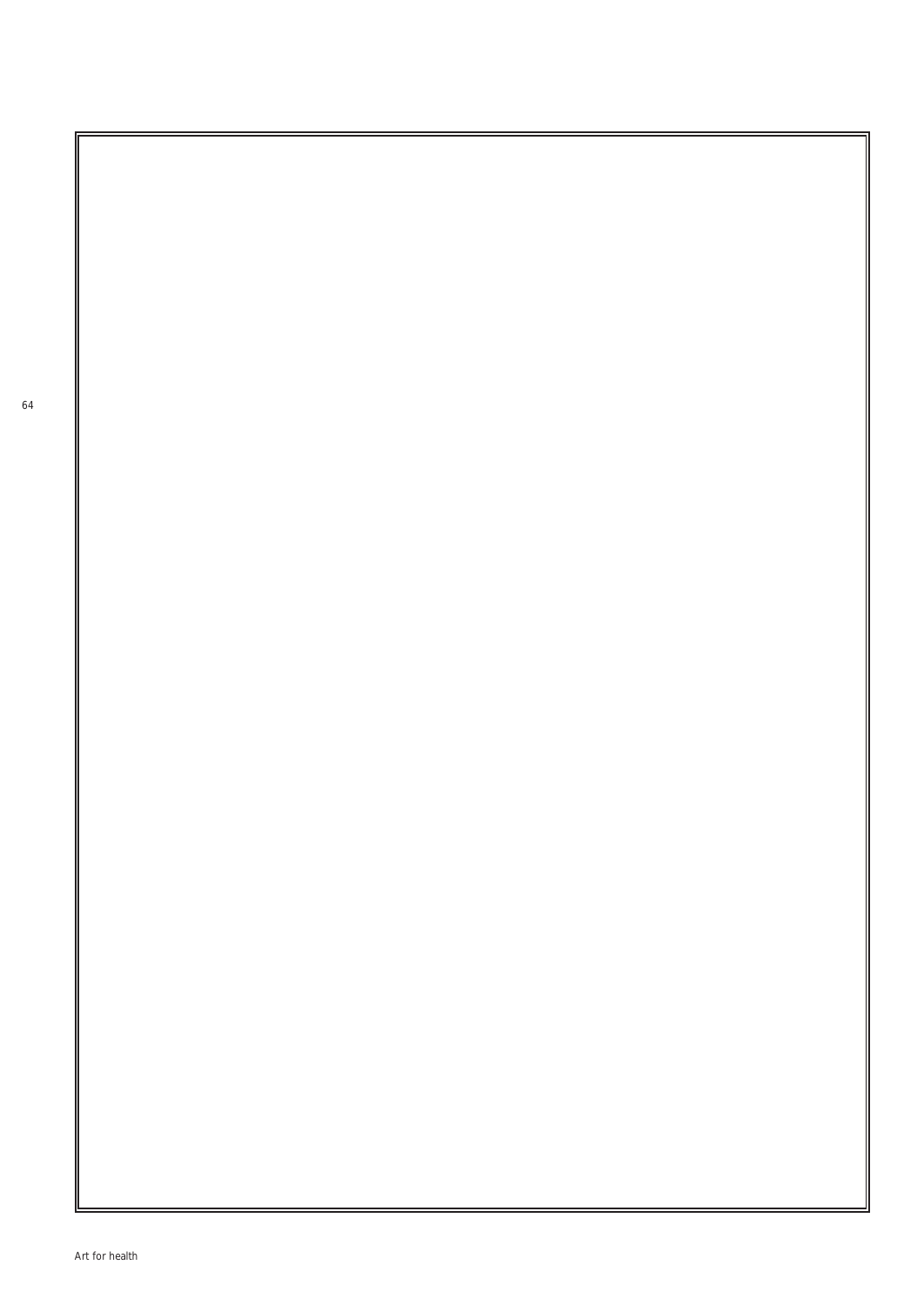### *K2 Case stories (funder/partner)*

This case story will be used to describe how a member of a funding body or partnership organisation viewed the work of a project/initiative and what they learnt from it.

#### Please use the following outline to write your story.

Assume that the reader of your story knows little or nothing about the context of your story and describe:

- The project or initiative aim as briefly as you can (no more than two sentences)
- Who was involved
- What your involvement was
- What went well
- What was difficult or surprising.

#### Explain:

- What attracted you to become a funder/partner in an arts project
- How your organisation's involvement helped to tackle health inequalities
- How your work was viewed by your organisation and by the community it was targeted at (what feedback did you receive?)
- What you felt about the quality of art work produced
- How you feel about the 'return on your investment' in the arts project (does it compare favourably with non-arts projects?)

Offer some reflections on your story about:

- Where there was consensus or disagreement about what should be done
- What you would do differently next time and why
- What you would need to help you do it differently.

REMEMBER: you can't tell the whole story of the project/initiative! Focus on one or two themes, your role and what you did, and most importantly what you learnt from it.

K2 Funder/partner story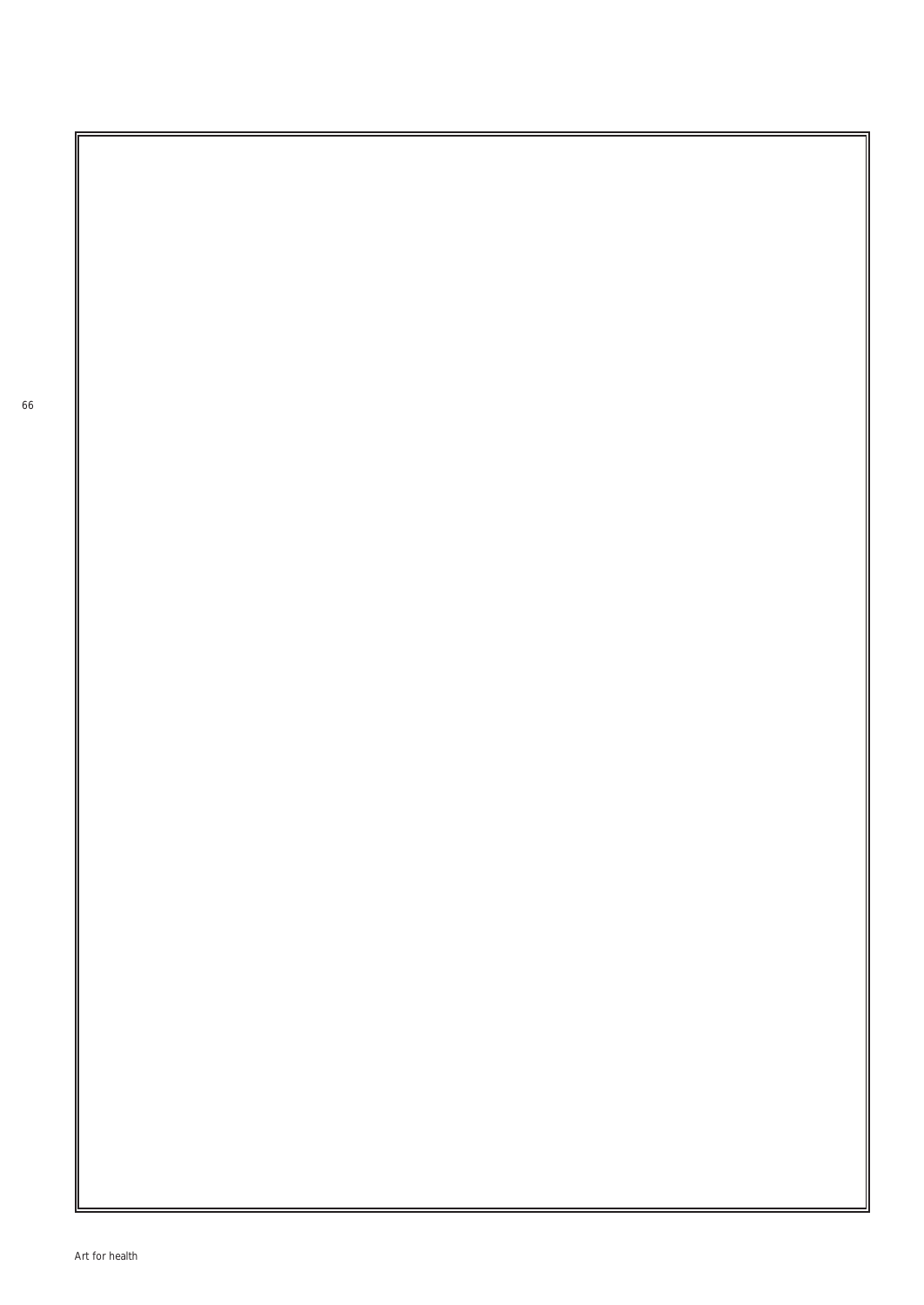### *K3 Case stories (participant story)*

This case story will be used to describe how a project participant viewed the project/initiative and what they learnt from it.

#### Please use the following outline to write your story.

Assume that the reader of your story knows little or nothing about the context of your story and describe:

- How you came to hear about the project
- What attracted you to it
- Who was involved
- How you were involved and what you did.

#### Explain:

- What you liked about the project
- What you disliked about the project (if anything)
- What benefits the project offered you

• What others in your area thought about the project, or about you doing it.

Offer some reflections on your story about:

- What you felt about the quality of artwork produced
- What you felt the project should do differently and why
- What the project would need to achieve this
- Whether the project encouraged you to try anything new
- Whether the project changed your ideas or allowed you to develop new skills
- Whether the project had an impact in your area. If so, how?

REMEMBER: you can't tell the whole story of the project/initiative! Focus on one or two themes, your role and what you did, and most importantly what you learnt from it.

K3 Participant story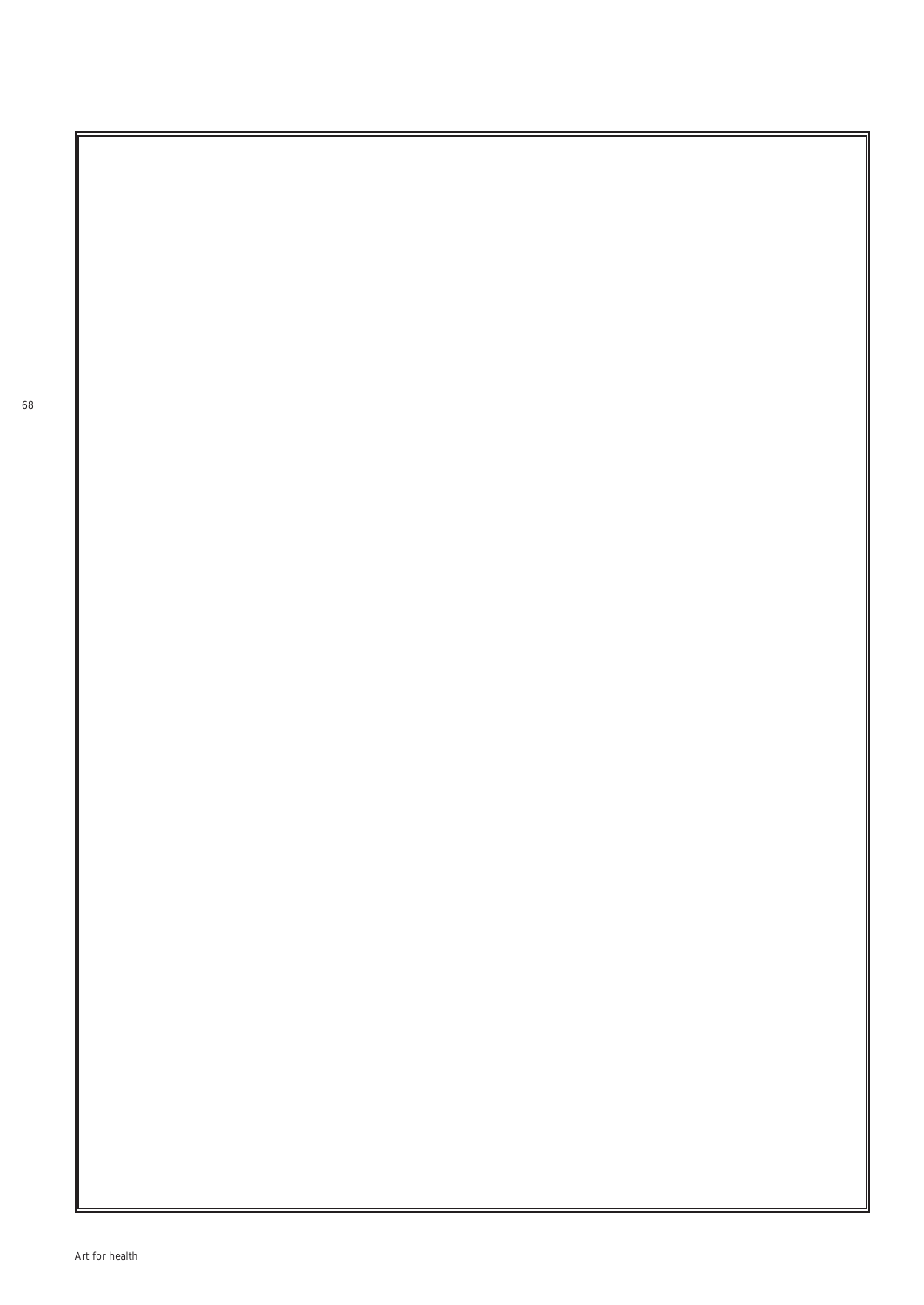## Section L PROJECT VISUALS/AUDIO

#### *L1 Photographs, video and audio clips*

Your database entry can be illustrated by a maximum of three photographs, and audio or video clips lasting no longer than two minutes. Please tick the appropriate box and fill in the number of items to be submitted.

Project/initiative photographs, video and audio clips Please find \_\_\_ photograph(s) attached to this form I will send \_\_\_ photograph(s) to you at a later date I do not currently plan to submit any photographs Please find \_\_ book extract(s) attached to this form I will send \_\_\_ book extract(s) to you at a later date I do not currently plan to submit any book extracts Please find \_\_\_ video clip(s) enclosed with this form I will send \_\_\_ video clip(s) to you at a later date I do not currently plan to submit any video clips Please find \_\_ audio clip(s) enclosed with this form I will send  $\frac{1}{2}$  audio clip(s) to you at a later date I do not currently plan to submit any audio clips

#### Guidance

We recommend that your photographs include: one generic photograph of the project; plus one photograph of the project/initiative worker; and one of a project participant/the artwork itself.

These photographs may be published on the database to illuminate your project/initiative record – please make sure that anyone in the photograph has given their agreement for their image to be published for this purpose.

Remember to label all funder/worker/participant material with the individual's name, the project/initiative title and date. Please label all other photographs with the project/initiative name and date.